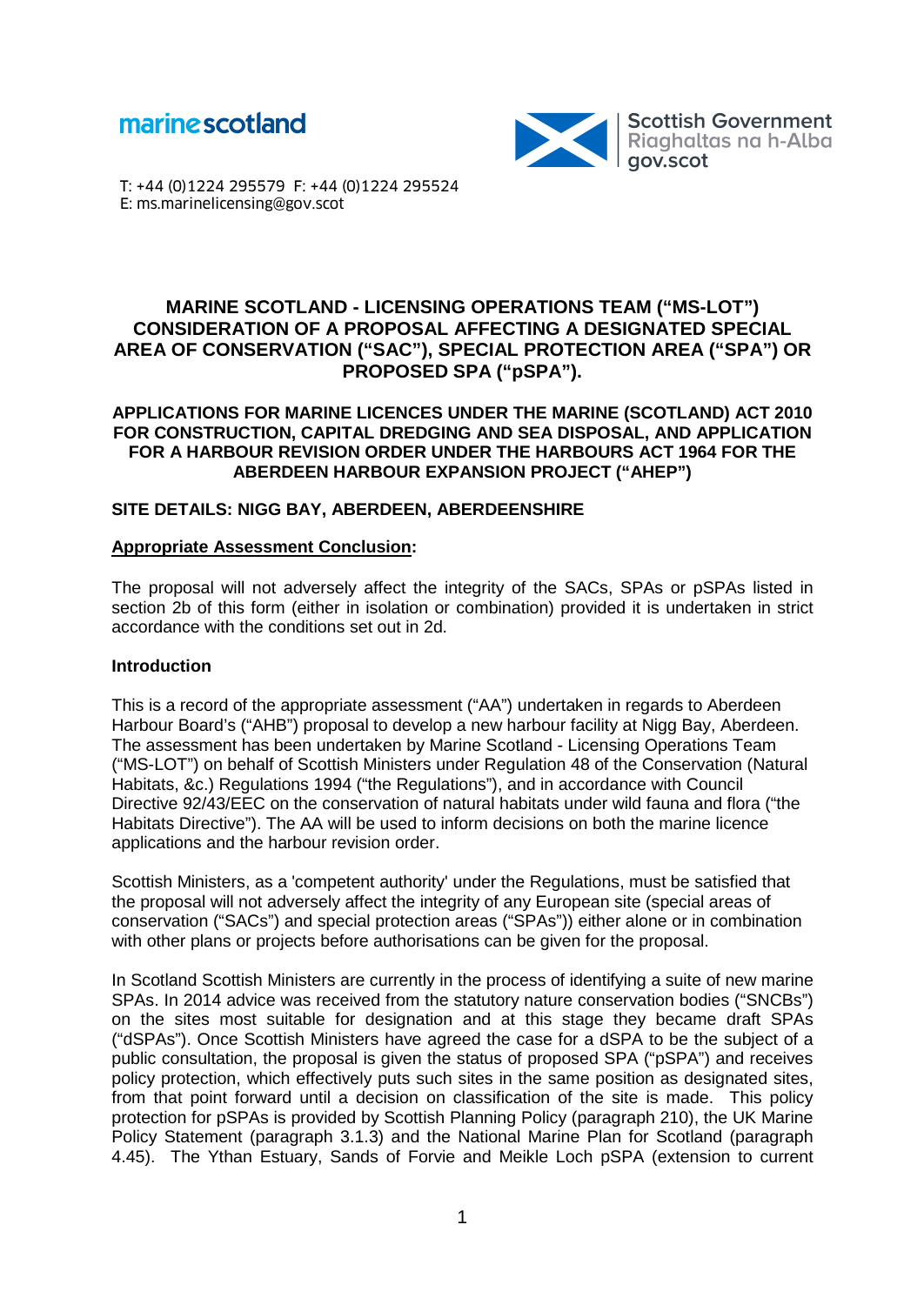SPA) and the Outer Firth of Forth and St. Andrew's Bay Complex pSPA are currently at consultation and, therefore, are included in this assessment.

It is not a legal requirement under the Habitats Directive or relevant domestic regulations for this assessment to assess the implications of the proposal on the pSPAs. The assessment includes an assessment of implications upon those sites in accordance with domestic policy. Scottish Ministers are also required to consider article 4(4) of Council Directive 2009/147/EC on the conservation of wild birds ("the Birds Directive") in respect of the pSPAs. The considerations under article 4(4) of the Birds Directive are separate and distinct to the considerations which must be assessed under this Habitats Directive assessment but they are, nevertheless, set out within this assessment.

In accordance with regulation 50 of the Regulations the Scottish Ministers will, as soon as reasonably practicable following the formal designation of the pSPAs, review their decisions authorising the proposal. This will include a supplementary AA being undertaken concerning the implications of the proposal on the sites as designated (as they are currently pSPAs their conservation objectives are currently in draft form, their conservation objectives are finalised at the point the sites are designated).

## **Consultation**

To inform the AA, MS-LOT sought advice from Scottish Natural Heritage ("SNH") via two formal 42-day consultation processes (initiated on 06 November 2015 and 26 April 2016). SNH were invited to comment on the environmental statement, marine licence applications and further environmental information during the consultations. MS-LOT received formal comments from SNH on 18 December 2015 and 01 June 2016. Further information on whether pSPAs and dSPAs had been considered as part of SNH's advice was received on 05 September 2016.

The advice received from SNH has been considered by MS-LOT and incorporated into the AA.

Responses were received from the Royal Society for the Protection of Birds ("RSPB") on 18 December 2015 and 03 June 2016, from Whale and Dolphin Conservation ("WDC") on 18 December 2015 and 07 June 2016 and from The Dee District Salmon Fishery Board ("Dee DSFB") on 17 December 2015. Marine Scotland Science ("MSS") provided comments on 22 December 2015, 08 June 2016, 22 June 2016 and 08 September 2016. In many cases there was further discussion with the consultees to provide further detail regarding their requests in relation to mitigation and licence conditions. Further details of how each of the requests has been dealt with is included in section 2d.

The main points raised were:

### RSPB

- Initially objected to the proposal as there was insufficient information provided to enable a conclusion of no adverse impact. Following provision of further environmental information this objection was withdrawn, subject to certain mitigation plans being carried out.
- The recommended mitigation included
	- o Timing peak construction and blasting periods to avoid the periods of peak numbers of eider in June, July and August.
	- o Implementing a buffer/vessel exclusion zone (100m recommended) around Greyhope Bay during construction to provide undisturbed areas for eider to loaf and feed.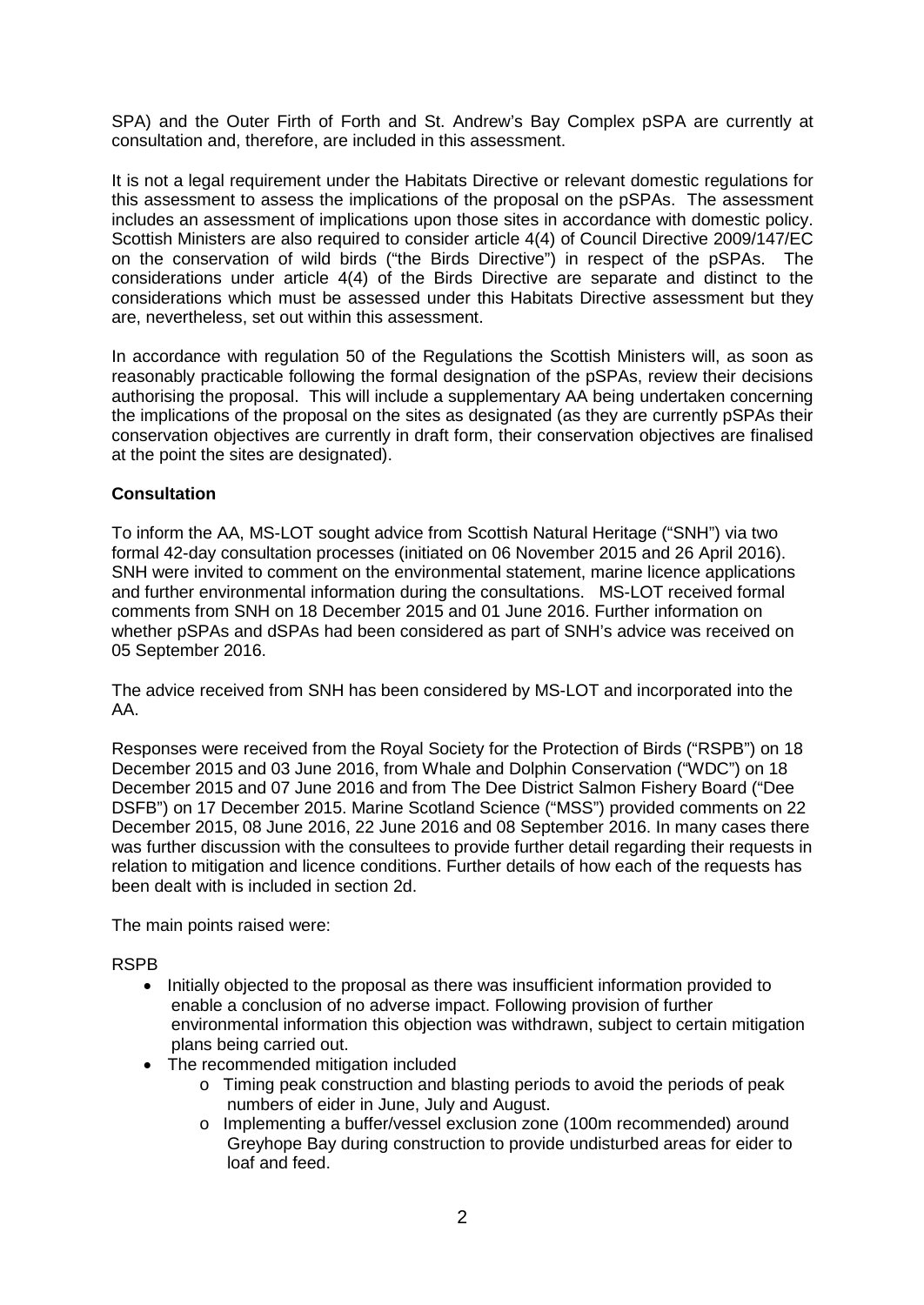- o Implementation of a vessel management plan post construction to avoid disturbance to moulting flocks which are likely to utilise the harbour and in particular the area of water in front of the Site of Special Scientific Interest in the south of the new harbour.
- Other recommendations included the inclusion of roosting structures targeted at terns and secure nesting locations for common and arctic terns that could be included in the design of the new harbour.
- Support for the Habitat Creation and Management Plan suggested by the Environmental Statement ("ES") and a note that these measures be integrated into any future design and build contracts to secure their delivery.
- A recommendation that the use of the area by cetaceans is fully monitored during and post construction.

# WDC

• Initially opposed the proposal owing to concerns regarding mitigation and the timing of drilling and blasting. Following the provision of further environmental information WDC noted that the addition of bubble curtains (which create a micro-bubble barrier to reduce underwater noise) and further noise modelling meant they were content with the documents.

# Dee DSFB

- Provided background information in order to target appropriate mitigation measures. It was noted that AHB were supportive of developing a monitoring programme to look at fish entry into the Dee in partnership with Marine Scotland Science and Dee DSFB. This was welcomed and Dee DSFB requested that it is included as a condition of the licence.
- Raised concerns regarding piling noise and requested that AHB track adult salmon as a condition of their licence and develop an effective mitigation strategy to minimise the impacts on salmon. Another recommendation was to listen for the presence of acoustically tagged smolts in the development zone so that appropriate adaptive mitigation steps can be implemented. Dee DSFB requested the opportunity to comment on the piling plan and associated mitigation once a main contractor has been appointed.
- A request that a condition of the marine licence includes a requirement that less than 1 lux of light will crest the breakwater as outlined in the lighting plan.
- That sufficient Acoustic Deterrent Devices ("ADD") are installed at the construction site at Nigg Bay and the mouth of the Dee to discourage predators when the sediment plume is detected.

MSS provided comments and their main concerns were regarding:

- Noise levels, particularly from blasting and the impact this would have on marine mammals both within and outwith the area of the proposed works.
- Dredging and dumping of dredge spoil.
- A need for clarification on provision of suitable refuge/foraging areas for eider.
- The lack of information on current use or likely use of the area by salmon and sea trout.
- The potential for disturbance and habitat change that may result in diadromous fish not using the area.
- The need to consider further monitoring and contribution to research.

Following provision of further information from the applicant MSS were content with the mitigation suggested but had some concerns regarding the cumulative impact on the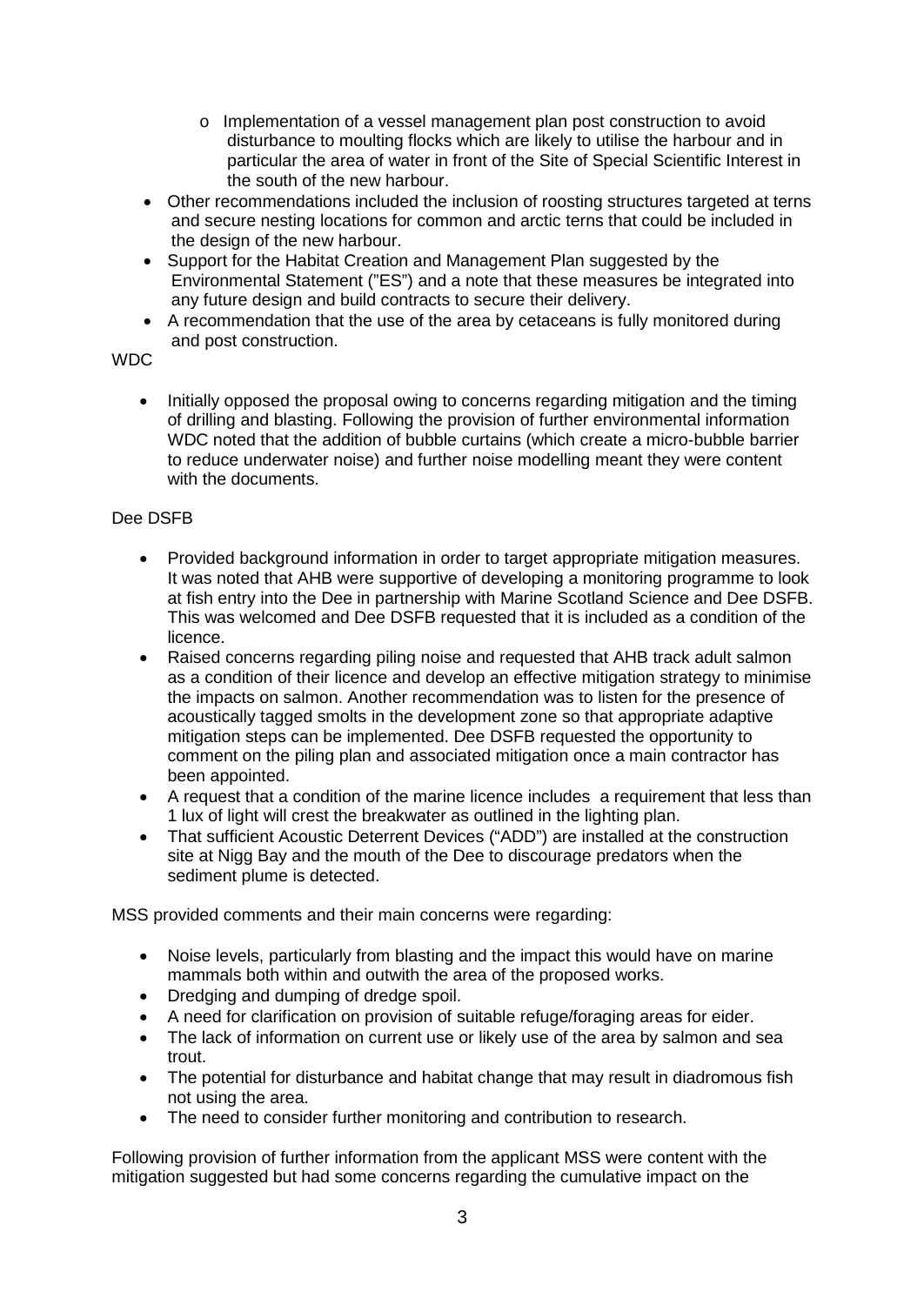bottlenose dolphin population of this proposal in combination with other offshore wind farm projects in the Moray Firth and Forth and Tay. Following discussion with SNH and MS-LOT it was agreed that MSS would carry out analysis using a Population Viability Analysis ("PVA") model to verify the conclusion reached by SNH. This model has previously been used for assessments of the cumulative impact from the Forth and Tay wind farms and is based upon a previously published model (Thompson et al., 2000). The modelling allowed MSS to reach the same conclusion as SNH that the AHEP would not adversely affect the SAC with respect to bottlenose dolphin.

There are no outstanding objections from consultees relating to European protected sites.

Table 1a provides links to the SNH Interactive ("SNHi") website where the background information on the sites being considered in this assessment is available.

Table 1b. details the qualifying features of the SACs and SPAs in this assessment. The conservation objectives being considered are detailed in section 1c. For the qualifying interests where likely significant effect ("LSE") has been identified (section 2b) the appropriate assessment assesses whether or not the relevant conservation objectives will be achieved.

Figure 1 shows the location of the proposed works and the SACs, SPAs and pSPAs discussed in this document.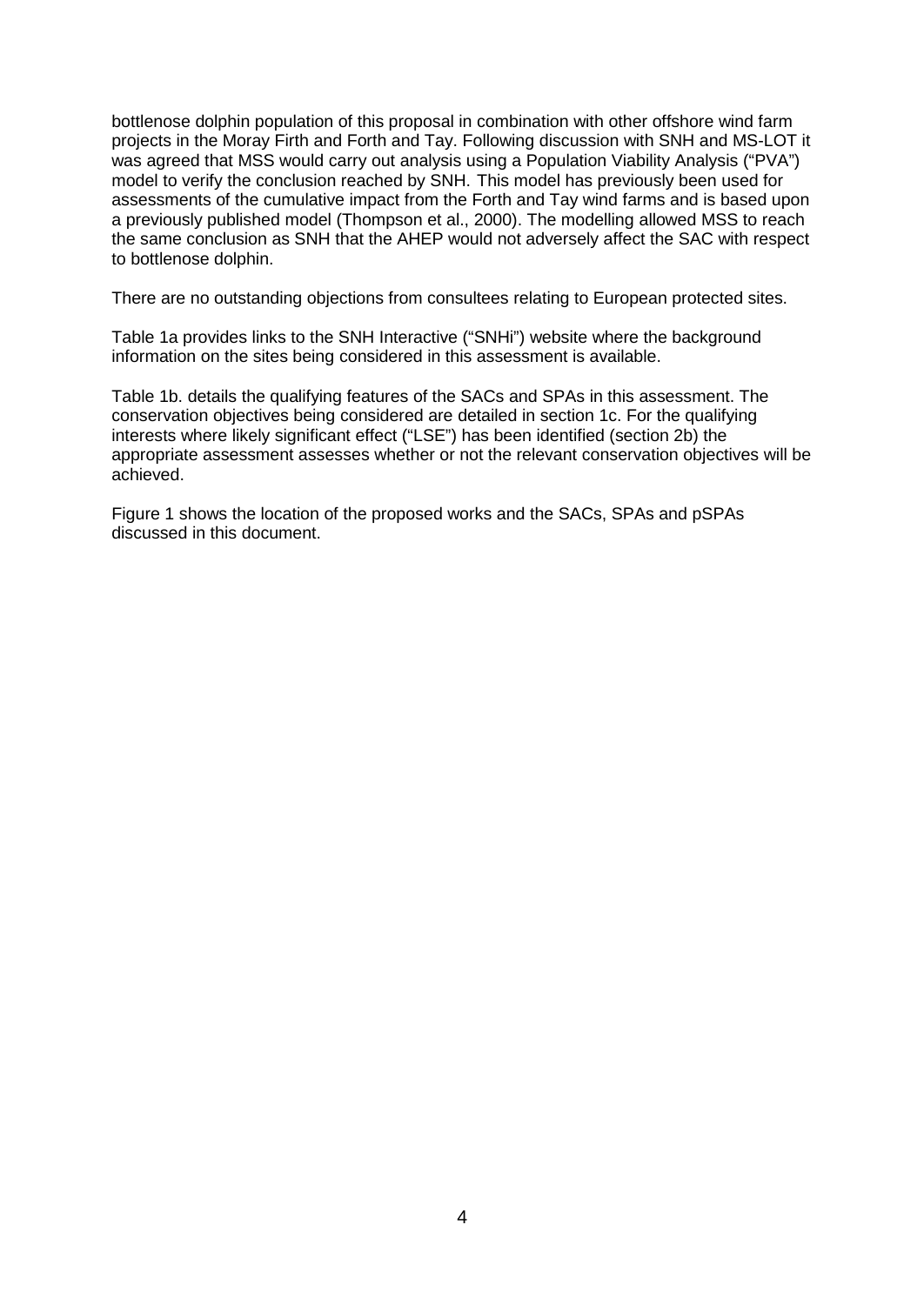

**Figure 1.** SACs, SPAs, pSPAs and offshore renewable projects relevant to the Aberdeen Harbour Expansion Project.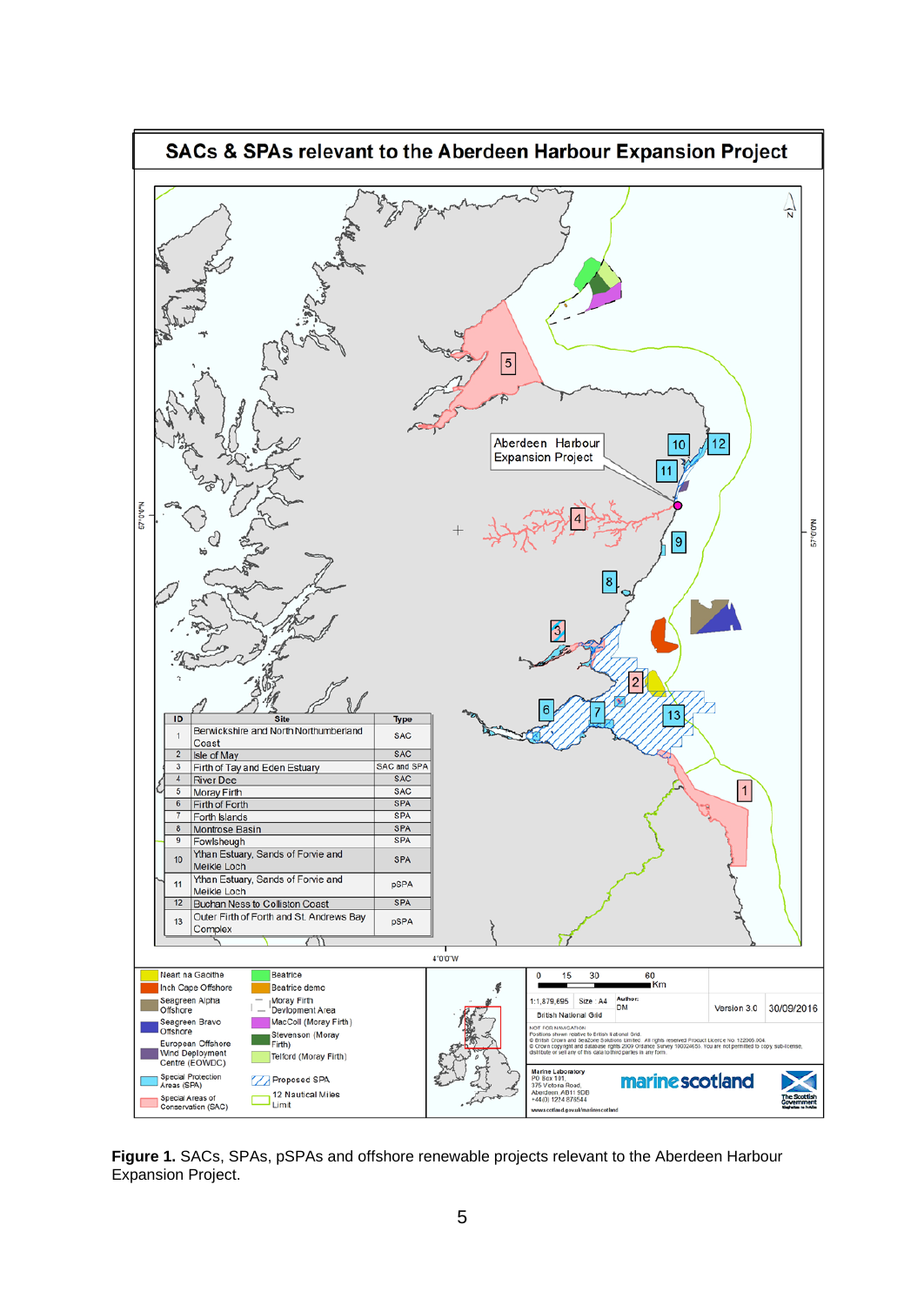## **1a. Name of Natura site(s) potentially affected & weblink(s) to current status:**

# **SACs**

**Moray Firth SAC** [http://gateway.snh.gov.uk/sitelink/siteinfo.jsp?pa\\_code=8327](http://gateway.snh.gov.uk/sitelink/siteinfo.jsp?pa_code=8327)

## **River Dee SAC**

[http://gateway.snh.gov.uk/sitelink/siteinfo.jsp?pa\\_code=8357](http://gateway.snh.gov.uk/sitelink/siteinfo.jsp?pa_code=8357)

### **Isle of May SAC** [http://gateway.snh.gov.uk/sitelink/siteinfo.jsp?pa\\_code=8278](http://gateway.snh.gov.uk/sitelink/siteinfo.jsp?pa_code=8278)

**Firth of Tay and Eden Estuary SAC** [http://gateway.snh.gov.uk/sitelink/siteinfo.jsp?pa\\_code=8257](http://gateway.snh.gov.uk/sitelink/siteinfo.jsp?pa_code=8257)

**Berwickshire and North Northumberland Coast SAC** [http://gateway.snh.gov.uk/sitelink/siteinfo.jsp?pa\\_code=8207](http://gateway.snh.gov.uk/sitelink/siteinfo.jsp?pa_code=8207)

## **SPAs**

**Ythan Estuary, Sands of Forvie and Meikle Loch SPA** [http://gateway.snh.gov.uk/sitelink/siteinfo.jsp?pa\\_code=8592](http://gateway.snh.gov.uk/sitelink/siteinfo.jsp?pa_code=8592)

**Ythan Estuary, Sands of Forvie and Meikle Loch pSPA (extension to current site)** [http://www.snh.gov.uk/protecting-scotlands-nature/protected-areas/proposed-marine](http://www.snh.gov.uk/protecting-scotlands-nature/protected-areas/proposed-marine-spas/ythan-estuary/)[spas/ythan-estuary/](http://www.snh.gov.uk/protecting-scotlands-nature/protected-areas/proposed-marine-spas/ythan-estuary/)

### **Fowlsheugh SPA**

[http://gateway.snh.gov.uk/sitelink/siteinfo.jsp?pa\\_code=8505](http://gateway.snh.gov.uk/sitelink/siteinfo.jsp?pa_code=8505)

## **Buchan Ness to Collieston Coast SPA**

[http://gateway.snh.gov.uk/sitelink/siteinfo.jsp?pa\\_code=8473](http://gateway.snh.gov.uk/sitelink/siteinfo.jsp?pa_code=8473)

### **Montrose Basin SPA**

[https://gateway.snh.gov.uk/sitelink/siteinfo.jsp?pa\\_code=8548](https://gateway.snh.gov.uk/sitelink/siteinfo.jsp?pa_code=8548)

**Firth of Tay and Eden Estuary SPA** [http://gateway.snh.gov.uk/sitelink/siteinfo.jsp?pa\\_code=8501](http://gateway.snh.gov.uk/sitelink/siteinfo.jsp?pa_code=8501)

**Forth Islands SPA** [http://gateway.snh.gov.uk/sitelink/siteinfo.jsp?pa\\_code=8500](http://gateway.snh.gov.uk/sitelink/siteinfo.jsp?pa_code=8500)

**Firth of Forth SPA** [http://gateway.snh.gov.uk/sitelink/siteinfo.jsp?pa\\_code=8499](http://gateway.snh.gov.uk/sitelink/siteinfo.jsp?pa_code=8499)

## **Outer Firth of Forth and St Andrews Bay Complex pSPA** [http://www.snh.gov.uk/protecting-scotlands-nature/protected-areas/proposed-marine](http://www.snh.gov.uk/protecting-scotlands-nature/protected-areas/proposed-marine-spas/firth-of-forth-and-st-andrews-bay/)[spas/firth-of-forth-and-st-andrews-bay/](http://www.snh.gov.uk/protecting-scotlands-nature/protected-areas/proposed-marine-spas/firth-of-forth-and-st-andrews-bay/)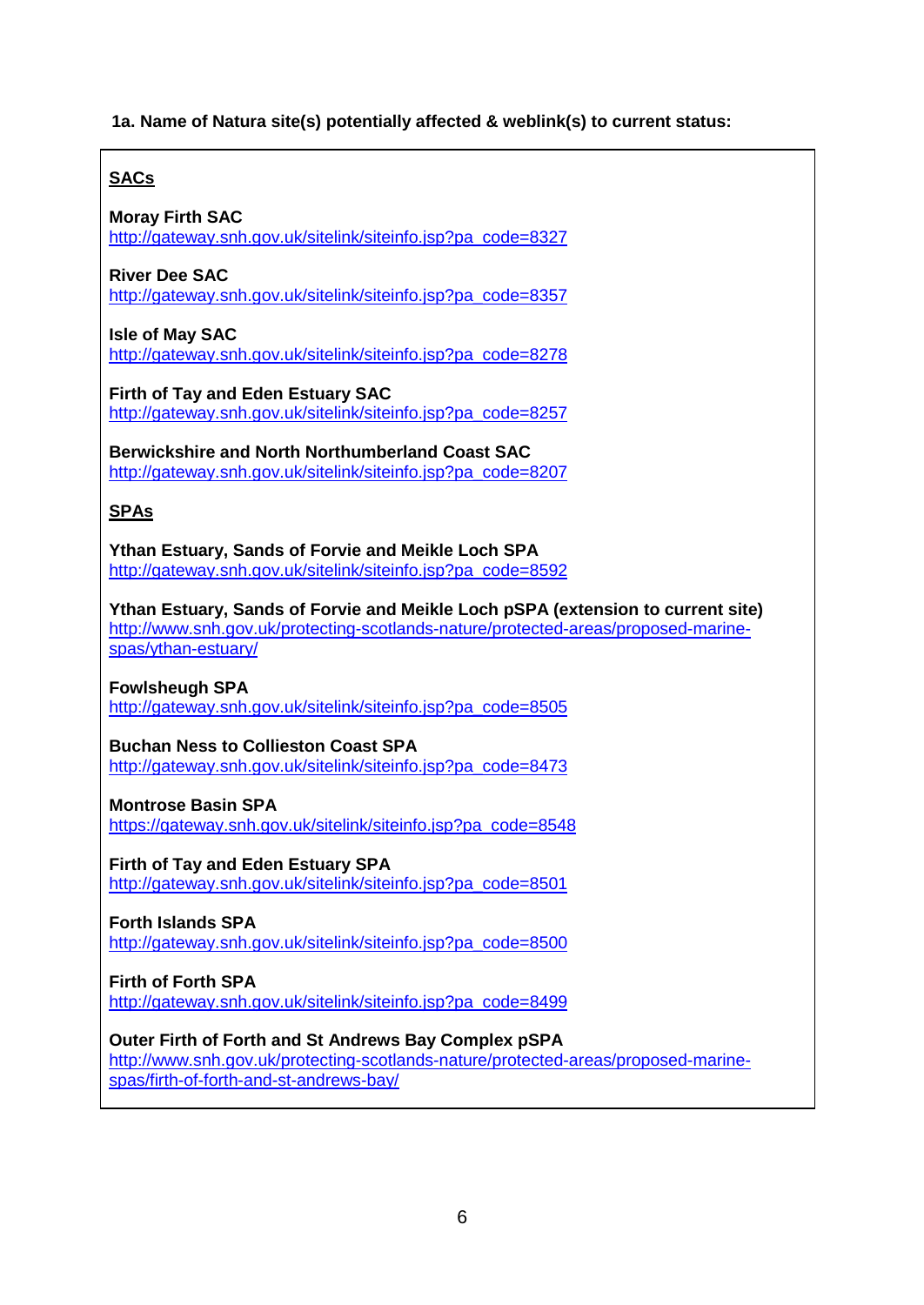## **1b. European qualifying interest(s):**

# **SACs**

# **Moray Firth SAC**

Bottlenose dolphin (*Tursiops truncatus*) Subtidal sandbanks

## **River Dee SAC**

Atlantic salmon (*Salmo salar*) Freshwater pearl mussel (*Margaritifera margaritifera*) Otter (*Lutra lutra*)

## **Isle of May SAC**

Grey seal (*Halichoerus grypus*) Inshore sublittoral rock reefs

# **Firth of Tay and Eden Estuary SAC**

**Estuaries** Harbour seal (*Phoca vitulina*) Intertidal mudflats and sandflats Subtidal sandbanks

## **Berwickshire and North Northumberland Coast SAC**

Grey seal (*Halichoerus grypus*) Intertidal mudflats and sandflats Reefs Sea caves Shallow inlets and bays

# **SPAs**

# **Ythan Estuary, Sands of Forvie and Meikle Loch SPA**

Common tern (*Sterna hirundo*) Eider (*Somateria mollissima*) Lapwing (*Vanellus vanellus*) Little tern (*Sternula albifrons*) Pink-footed goose (*Anser brachyrhynchus*) Redshank (*Tringa tetanus*) Sandwich tern (*Sterna sandvicennsis*) Waterfowl assemblage

## **Ythan Estuary, Sands of Forvie and Meikle Loch pSPA (extension to current site)**

Sandwich tern (*Sterna sandvicennsis*) Little tern (*Sternula albifrons*)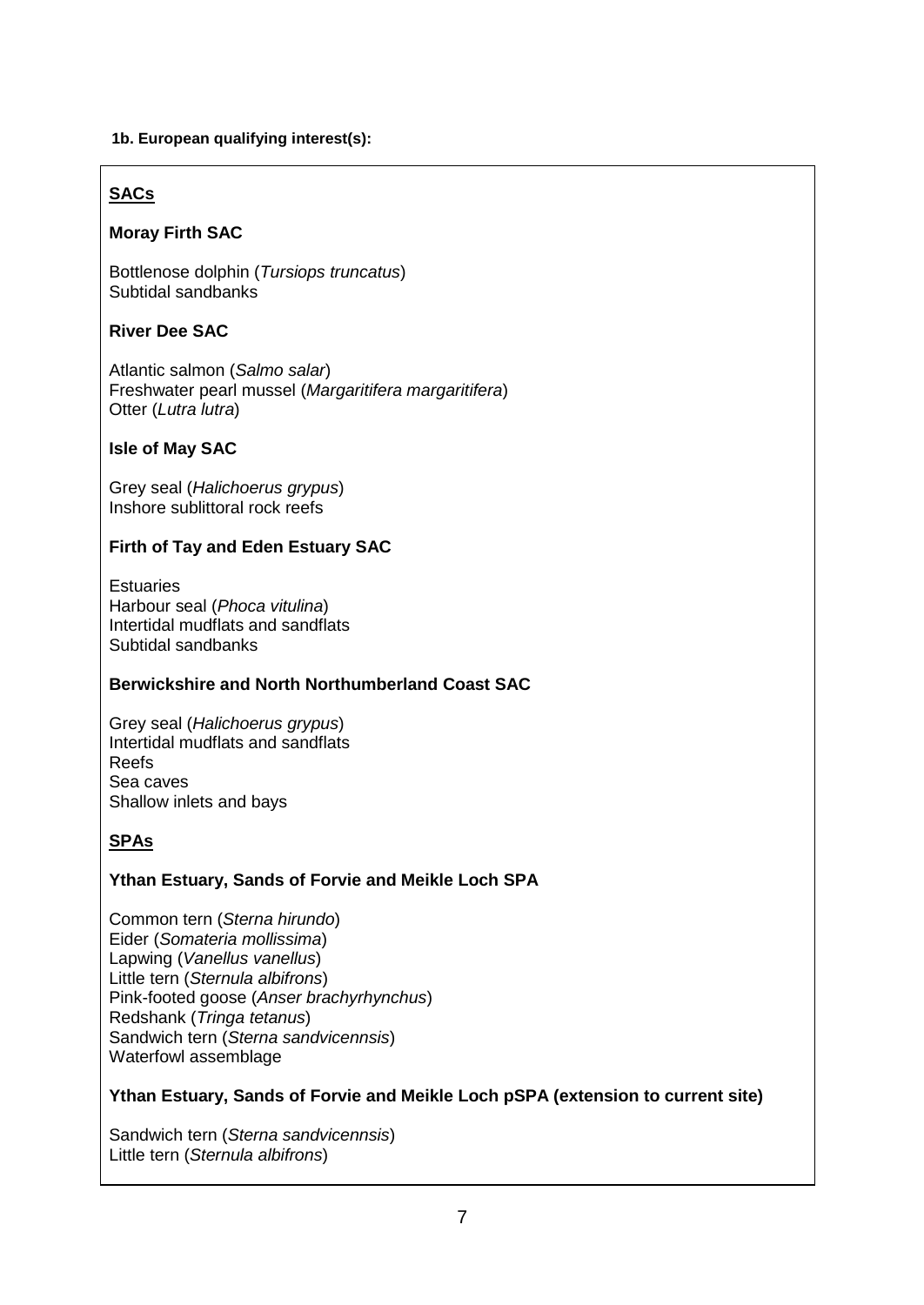### **Fowlsheugh SPA**

Fulmar (*Fulmarus glacialis*) Guillemot (*Uria aalge*) Herring gull (*Larus argentatus*) Kittiwake (*Rissa tridactyla*) Razorbill (*Alca torda*) Seabird assemblage

### **Buchan Ness to Collieston Coast SPA**

Fulmar (*Fulmarus glacialis*) Guillemot (*Uria aalge*) Herring gull (*Larus argentatus*) Kittiwake (*Rissa tridactyla*) Seabird assemblage Shag (*Phalacrocorax aristotelis*)

### **Montrose Basin SPA**

Dunlin (*Calidris alpina alpina*) Eider (*Somateria mollissima*) Greylag goose (*Anser anser*) Knot (*Calidris canutus*) Oystercatcher (*Haematopus ostralegus*) Pink-footed goose (*Anser brachyrhynchus*) Redshank (*Tringa totanus*) Shelduck (*Tadorna tadorna*) Waterfowl assemblage Wigeon (*Anas penelope*)

### **Firth of Tay and Eden Estuary SPA**

Bar-tailed godwit (*Limosa lapponica*) Common scoter (*Melanitta nigra*) Cormorant (*Phalacrocorax carbo*) Dunlin (*Calidris alpina alpina*) Eider (*Somateria mollissima*) Goldeneye (*Bucephala clangula*) Goosander (*Mergus merganser*) Grey plover (*Pluvialis squatarola*) Greylag goose (*Anser anser*) Icelandic Black-tailed godwit (*Limosa limosa islandica*) Little tern (*Sternula albifrons*) Long-tailed duck (*Clangula hyemalis*) Marsh harrier (*Circus aeruginosus*) Oystercatcher (*Haematopus ostralegus*) Pink-footed goose (*Anser brachyrhynchus*) Red-breasted merganser (*Mergus serrator*) Redshank (*Tringa totanus*) Sanderling (*Calidris alba*) Shelduck (*Tadorna tadorna*) Velvet scoter (*Melanitta fusca*) Waterfowl assemblage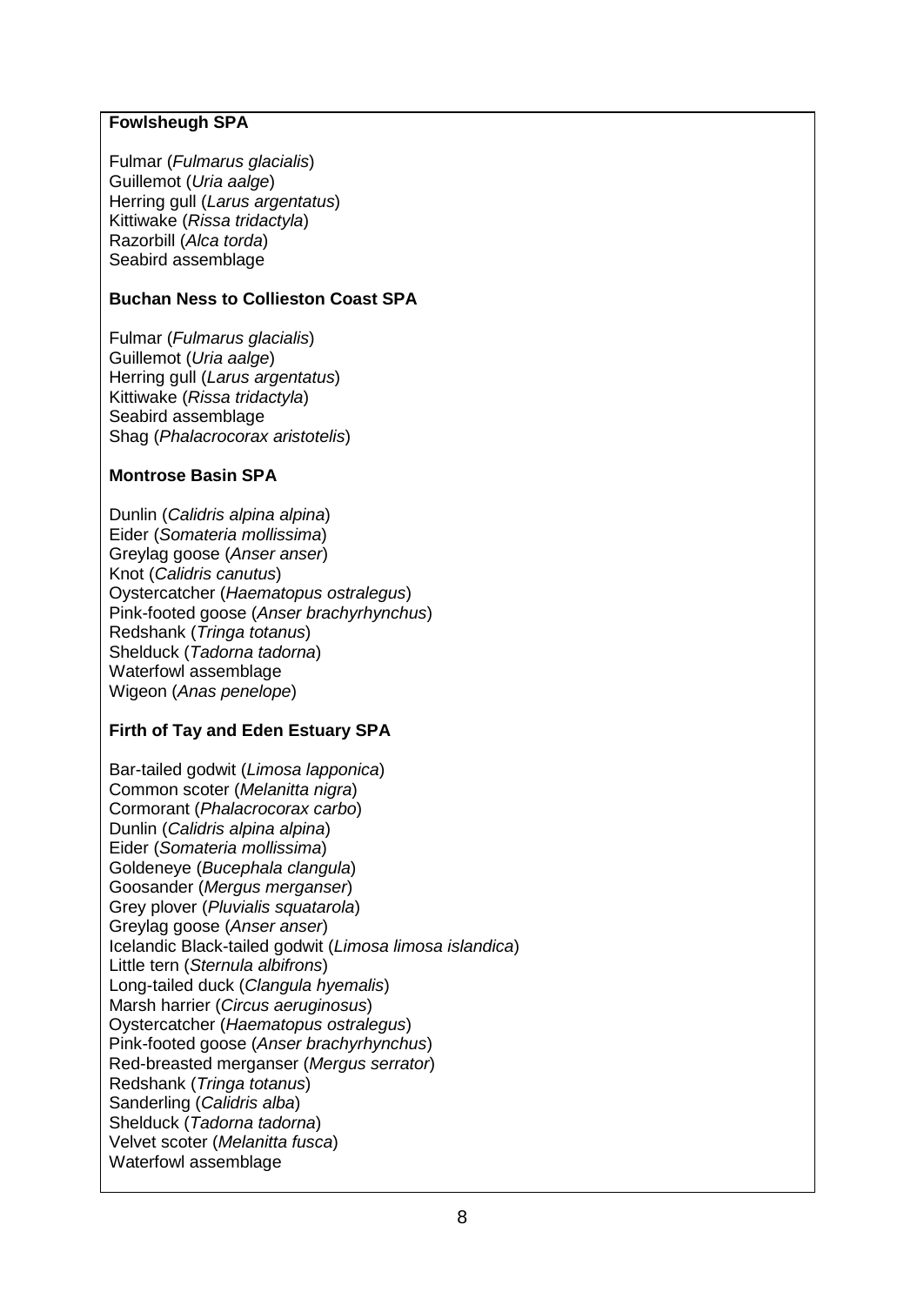### **Forth Islands SPA**

Arctic tern (*Sterna paradisaea*) Common tern (*Sterna hirundo*) Cormorant (*Phalacrocorax carbo*) Fulmar (*Fulmarus glacialis*) Gannet (*Morus bassanus*) Guillemot (*Uria aalge*) Herring gull (*Larus argentatus*) Kittiwake (*Rissa tridactyla*) Lesser black-backed gull (*Larus fuscus*) Puffin (*Fratercula arctica*) Razorbill (*Alca torda*) Roseate tern (*Sterna dougallii*) Sandwich tern (*Sterna sandvicennsis*) Seabird assemblage Shag (*Phalacrocorax aristotelis*)

## **Firth of Forth SPA**

Bar-tailed godwit (*Limosa lapponica*) Common scoter (*Melanitta nigra*) Cormorant (*Phalacrocorax carbo*) Curlew (*Numenius arquata*) Dunlin (*Calidris alpina alpina*) Eider (*Somateria mollissima*) Golden plover (*Pluvialis apricaria*) Goldeneye (*Bucephala clangula*) Great crested grebe (*Podiceps cristatus*) Grey plover (*Pluvialis squatarola*) Knot (*Calidris canutus*) Lapwing (*Vanellus vanellus*) Long-tailed duck (*Clangula hyemalis*) Mallard (*Anas platyrhynchus*) Oystercatcher (*Haematopus ostralegus*) Pink-footed goose (*Anser brachyrhynchus*) Red-breasted merganser (*Mergus serrator*) Red-throated diver (*Gavia stellate*) Redshank (*Tringa totanus*) Ringed plover (*Charadrius hiaticula*) Sandwich tern (*Sterna sandvicennsis*) Scaup (*Aythya marila*) Shelduck (*Tadorna tadorna*) Slavonian grebe (*Podiceps auritus*) Turnstone (*Arenaria interpres*)

## **Outer Firth of Forth and St Andrew's Bay Complex pSPA**

Arctic tern (*Sterna paradisaea*) Black-headed gull (*Larus ridibundus*) Common gull (*Larus canus*) Common scoter (*Melanitta nigra*) Common tern (*Sterna hirundo*) Eider (*Somateria mollissima*) Gannet (*Morus bassanus*)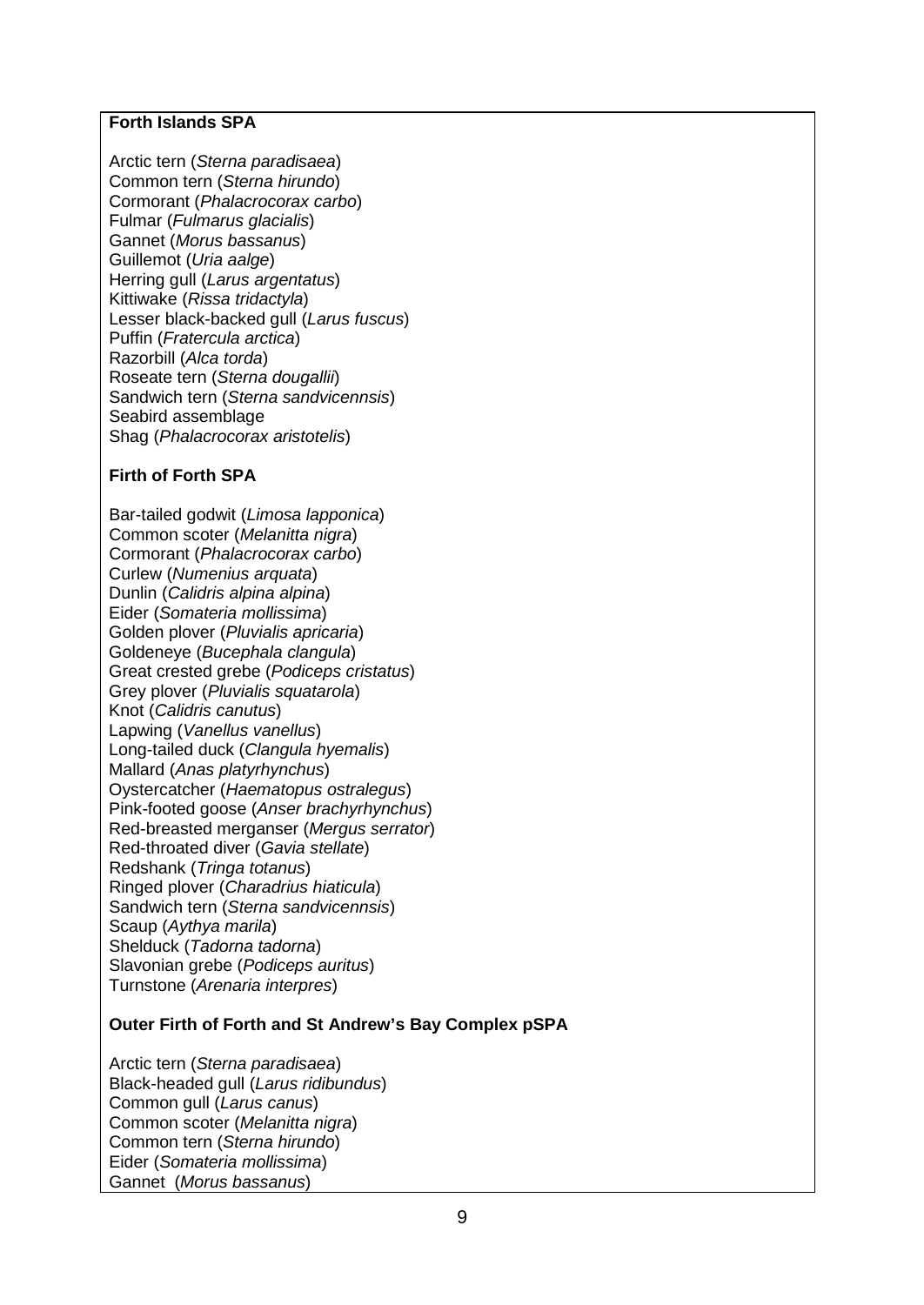Goldeneye (*Bucephala clangula*) Guillemot (*Uria aalge*) Herring gull (*Larus argentatus*) Kittiwake (*Rissa tridactyla*) Little gull *(Larus minutus*) Long-tailed duck *Clangula hyemalis*) Manx shearwater *(Puffinus puffinus*) Puffin (*Fratercula arctica*) Red-breasted merganser (*Mergus serrator*) Red-throated diver (*Gavia stellate*) Shag (*Phalacrocorax aristotelis*) Slavonian grebe (*Podiceps auritus*) Velvet scoter (*Melanitta fusca*) Waterfowl assemblage Seabird assemblage

## **1c. Conservation objectives for qualifying interests:**

## **Moray Firth SAC**

To avoid deterioration of the habitats of the qualifying species or significant disturbance to the qualifying species, thus ensuring that the integrity of the site is maintained and the site makes an appropriate contribution to achieving favourable conservation status for each of the qualifying features; and to ensure for the qualifying species that the following are established then maintained in the long term:

- Population of the species as a viable component of the site
- Distribution of the species within site
- Distribution and extent of habitats supporting the species
- Structure, function and supporting processes of habitats supporting the species
- No significant disturbance of the species

Qualifying Species

• Bottlenose Dolphin

## **River Dee SAC**

To avoid deterioration of the habitats of the qualifying species or significant disturbance to the qualifying species, thus ensuring that the integrity of the site is maintained and the site makes an appropriate contribution to achieving favourable conservation status for each of the qualifying features; and to ensure for the qualifying species that the following are maintained in the long term:

- Population of the species, including range of genetic types for salmon, as a viable component of the site
- Distribution of the species within site
- Distribution and extent of habitats supporting the species
- Distribution and viability of freshwater pearl mussel host species
- Structure, function and supporting processes of habitats supporting the species
- Structure, function and supporting processes of habitats supporting freshwater pearl mussel host species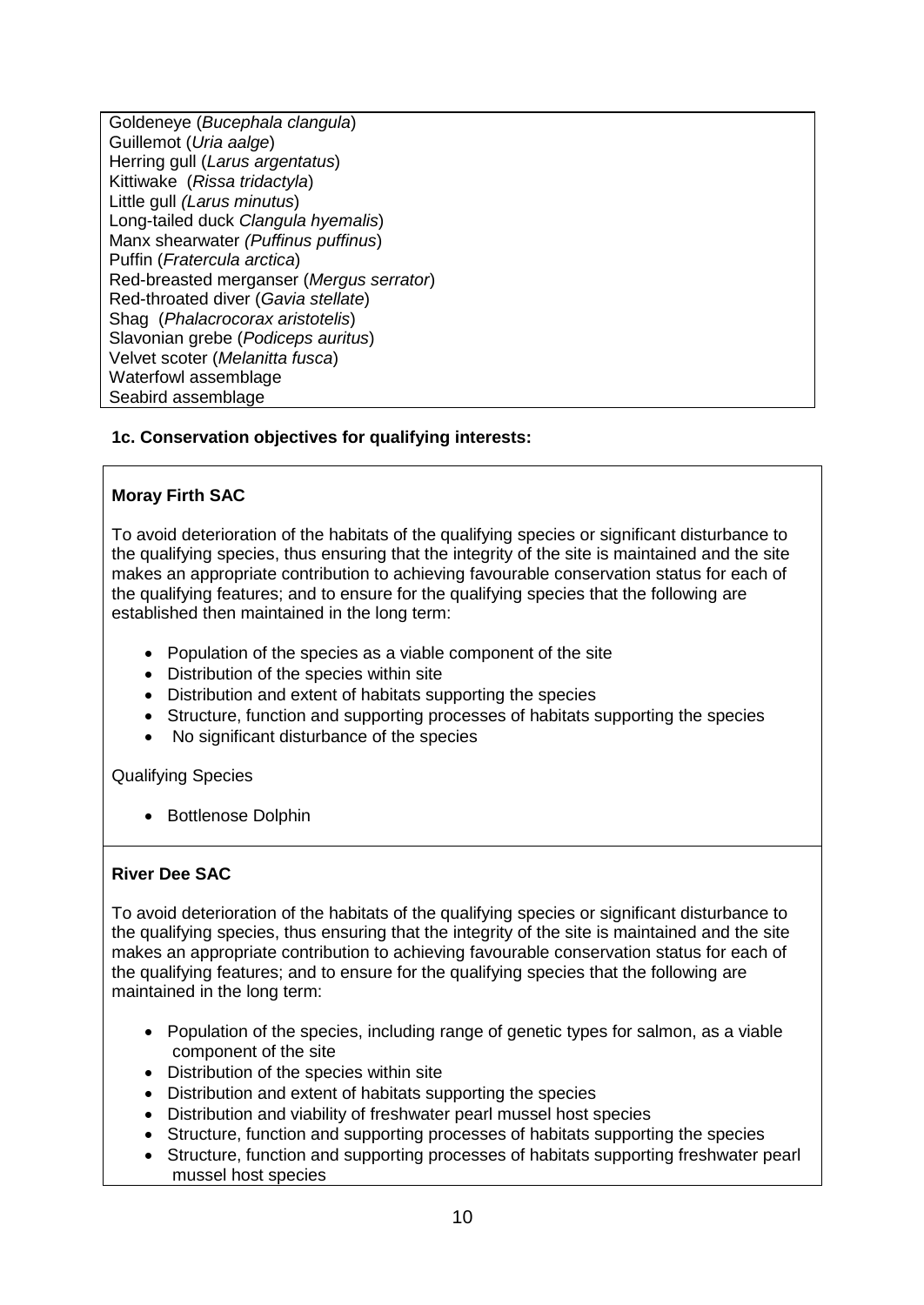• No significant disturbance of the species

Qualifying species:

- Atlantic salmon
- Fresh water pearl mussel
- Otter

## **Isle of May, Firth of Tay and Eden Estuary and Berwickshire and North Northumberland Coast SACs**

To avoid deterioration of the habitats of the qualifying species (listed below) or significant disturbance to the qualifying species, thus ensuring that the integrity of the site is maintained and the site makes an appropriate contribution to achieving favourable conservation status for each of the qualifying features; and to ensure for the qualifying species that the following are maintained in the long term:

- Population of the species as a viable component of the site
- Distribution of the species within site
- Distribution and extent of habitats supporting the species
- Structure, function and supporting processes of habitats supporting the species
- No significant disturbance of the species

Qualifying species

- Grey Seal (Isle of May and Berwickshire and North Northumberland Coast)
- Harbour Seal (Firth of Tay and Eden Estuary)

# **SPAs**

To avoid deterioration of the habitats of the qualifying species or significant disturbance to the qualifying species, thus ensuring that the integrity of the site is maintained; and to ensure for the qualifying species that the following are maintained in the long term:

- Population of the species as a viable component of the site
- Distribution of the species within site
- Distribution and extent of habitats supporting the species
- Structure, function and supporting processes of habitats supporting the species
- No significant disturbance of the species

# **pSPAs (conservation objectives are still draft)**

To avoid deterioration of the habitats of the qualifying species or significant disturbance to the qualifying species, subject to natural change, thus ensuring that the integrity of the site is maintained in the long-term and it continues to make an appropriate contribution to achieving the aims of the Birds Directive for each of the qualifying species.

This contribution will be achieved through delivering the following objectives for each of the site's qualifying features:

a) Avoid significant mortality, injury and disturbance of the qualifying features, so that the distribution of the species and ability to use the site are maintained in the longterm;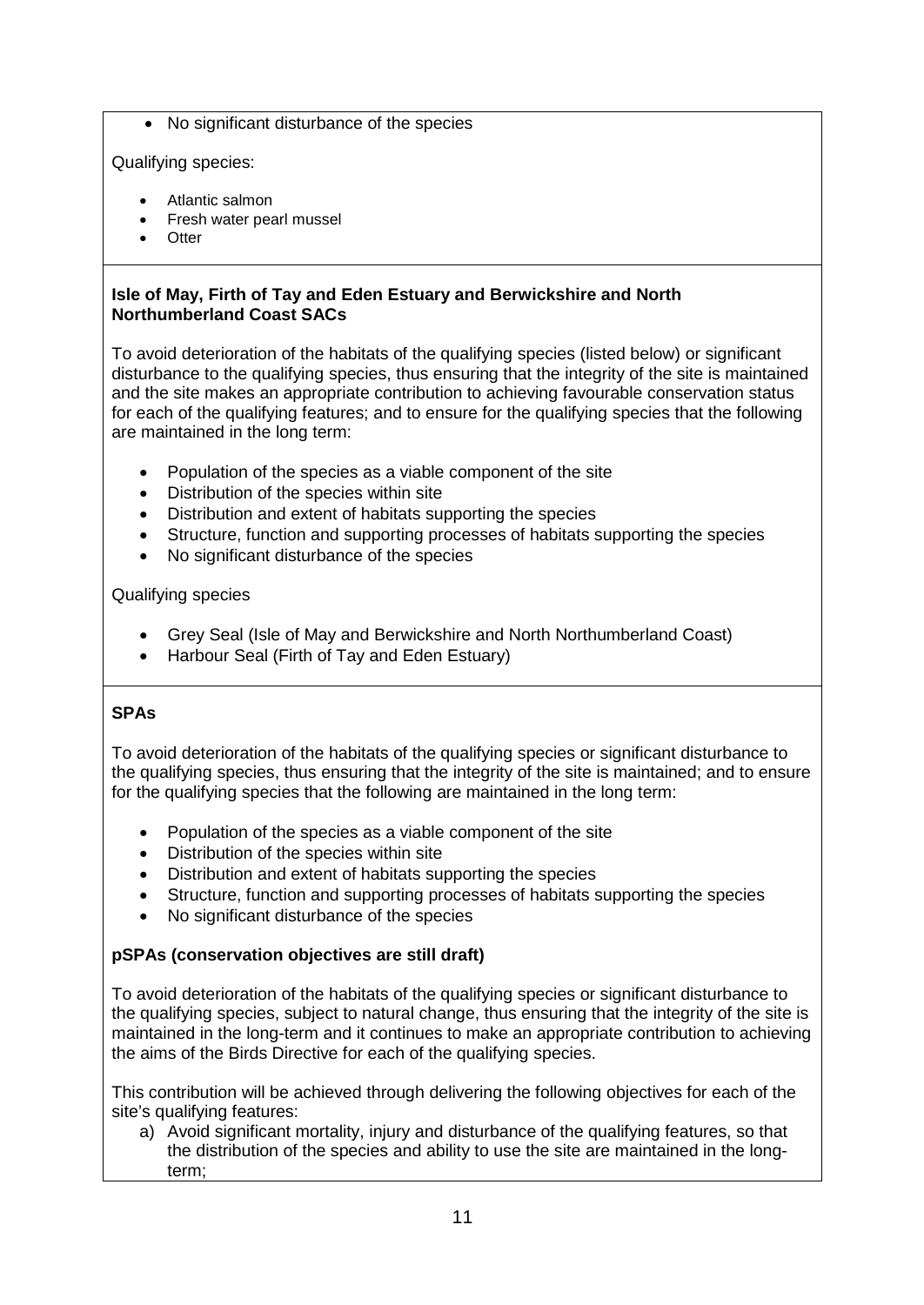b) To maintain the habitats and food resources of the qualifying features in favourable condition.

# **Details of proposal (inc. location, timing, methods):**

AHB proposes to develop a new harbour facility at Nigg Bay, Aberdeen, approximately 0.8km south of the existing harbour in Aberdeen City centre. Their proposal includes construction of two breakwaters, quaysides and associated infrastructure as well as a large-scale capital dredge and sea disposal operation. Works are currently scheduled to take place over a 3 year period commencing in winter 2016.

The harbour expansion will be developed under a design and build contract, so the precise details of the construction methods/programme have not yet been confirmed. For instance, for piling the proportion that will be impact/percussive versus vibro piling, the number and sizes of piles, and the number of hours per day spent piling, are not yet known. The figures in the table below, taken from Chapter 3 of the Environmental Statement (ES), represent the worst case scenario:

| <b>Construction Activity</b>                                                                                        | <b>Start Date</b> | <b>Duration</b>            | <b>Completion Date</b> |
|---------------------------------------------------------------------------------------------------------------------|-------------------|----------------------------|------------------------|
| Mobilisation/preparatory<br>works/diversions                                                                        | Q4 2016           | 6 months                   | Q1 2017                |
| Temporary access roads                                                                                              | Q4 2016           | 3 months                   | Q1 2017                |
| Intake and outlet<br>diversions (as required)                                                                       | Q4 2016           | 6 months                   | Q1 2017                |
| Dredging (including<br>drilling and blasting)                                                                       | Q1 2017           | 19 months                  | Q4 2018                |
| Casting and placing of<br>concrete units                                                                            | Q1 2017           | 21 months                  | Q4 2018                |
| <b>Breakwater construction</b>                                                                                      | Q1 2017           | 21 months                  | Q4 2018                |
| Quay piling operations                                                                                              | Q2 2017           | 23 months                  | Q2 2019                |
| Quay construction and<br>infilling                                                                                  | Q2 2017           | 31 months                  | Q4 2019                |
| Ancillary<br>accommodation and site<br>infrastructure                                                               | Q2 2018           | Over an 18 month<br>period | Q4 2019                |
| Harbour project<br>complete and harbour<br>fully operational                                                        | Q4 2019           | Over a 5 month period      | Q2 2020                |
| Minor infrastructure<br>works installed during<br>operational phase, such<br>as installation of water<br>tanks etc. | Q2 2020           | Up to 12 months            | Q2 2021                |

# **ASSESSMENT IN RELATION TO REGULATION 48 OF THE CONSERVATION (NATURAL HABITATS, &C.) REGULATIONS 1994**

**2a. Is the operation directly connected with or necessary to conservation management of the site?** YES/NO *If YES give details:*

NO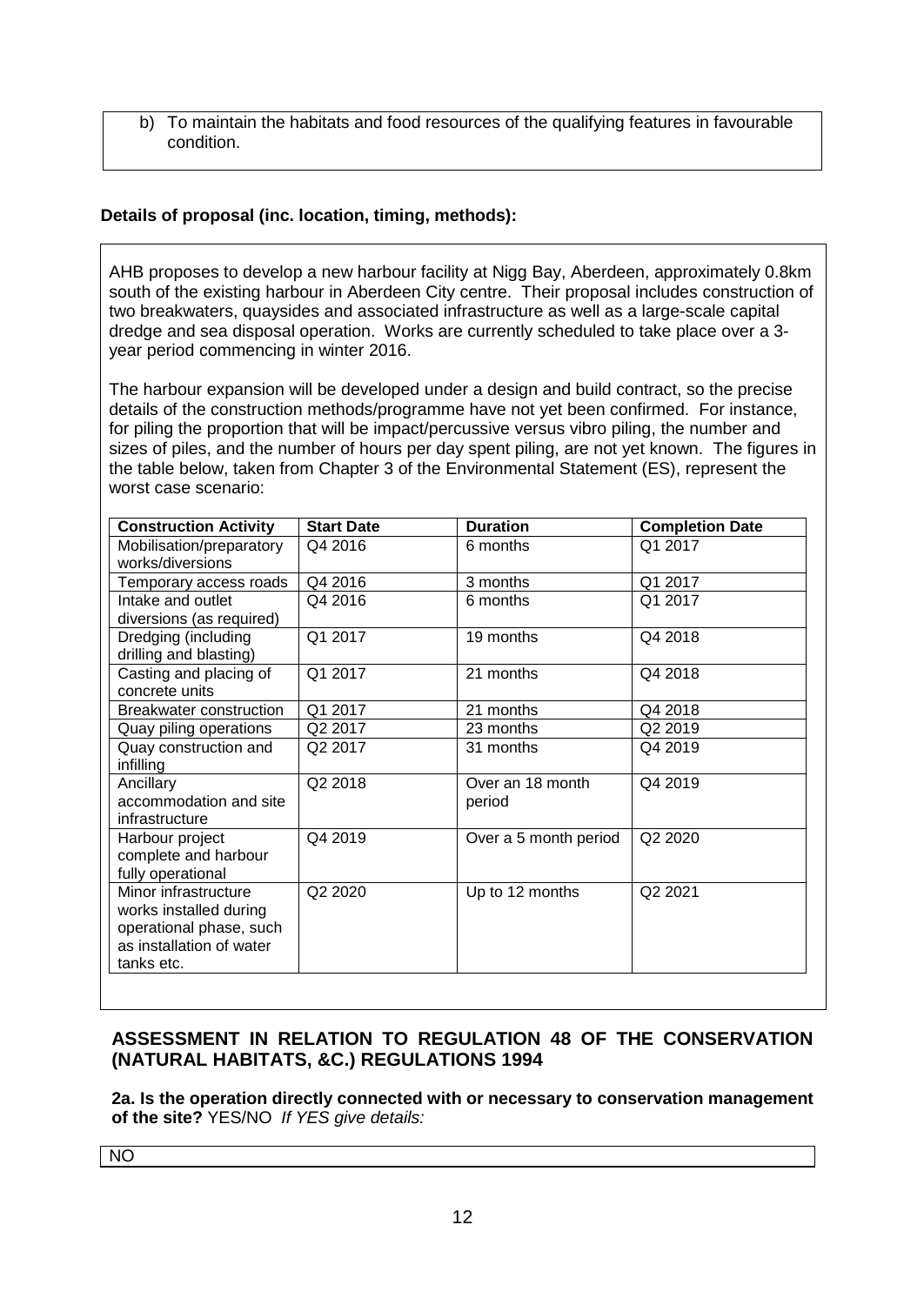# **2b. Is the operation likely to have a significant effect on the qualifying interest?**

SNH have provided advice on whether they consider the proposal to have a likely significant effect on the qualifying interest for each of the sites. The text below is based on that advice.

# **Moray Firth SAC**

# • **Bottlenose dolphins – YES**

The ES demonstrates that bottlenose dolphins occur regularly throughout the year in Nigg Bay and immediately north at the mouth of the existing Aberdeen Harbour. Photo ID has confirmed that at least some of these individuals at Aberdeen Harbour are from the Moray Firth SAC. The Moray Firth dolphins are part of the East coast management unit for bottlenose dolphins with the population of the management unit being equivalent to the SAC population. The dolphins are known to travel south from the Moray Firth along the east coast of Scotland with regular sightings as far as the Firth of Forth (Thompson et al. 2011). The latest assessed condition of the bottlenose dolphin population within the Moray Firth SAC is Favourable Recovered (Cheney et al. 2012).

Potential impacts from the proposed new harbour on bottlenose dolphins are:

## *Construction*

- Underwater noise arising from blasting, drilling, impact piling and dredging with the potential to result in disturbance, injury and death.
- Vessel movements causing disturbance and possible risk of injury from collision.
- Reduced water quality, including increased suspended sediments and contaminants which could be harmful to dolphins.
- There may also be impacts to the prey species of dolphin either from the placement of infrastructure (habitat changes, pollution, sediment increase etc.), noise or reduced water quality.

### *Operation*

- Vessel movements causing disturbance and possible risk of injury from collision.
- Maintenance operations including dredging.

## • **Subtidal sandbanks – NO**

Not appraised further as the proposed works will have no impact at all on this feature.

## **River Dee SAC**

## • **Atlantic Salmon and Freshwater Pearl Mussel – YES**

Atlantic salmon occur along the coast of NE Scotland and spawn in several NE rivers. The closest designated natural heritage site to the proposed harbour is the River Dee SAC, just north of Nigg Bay. The latest assessed condition is Favourable Maintained.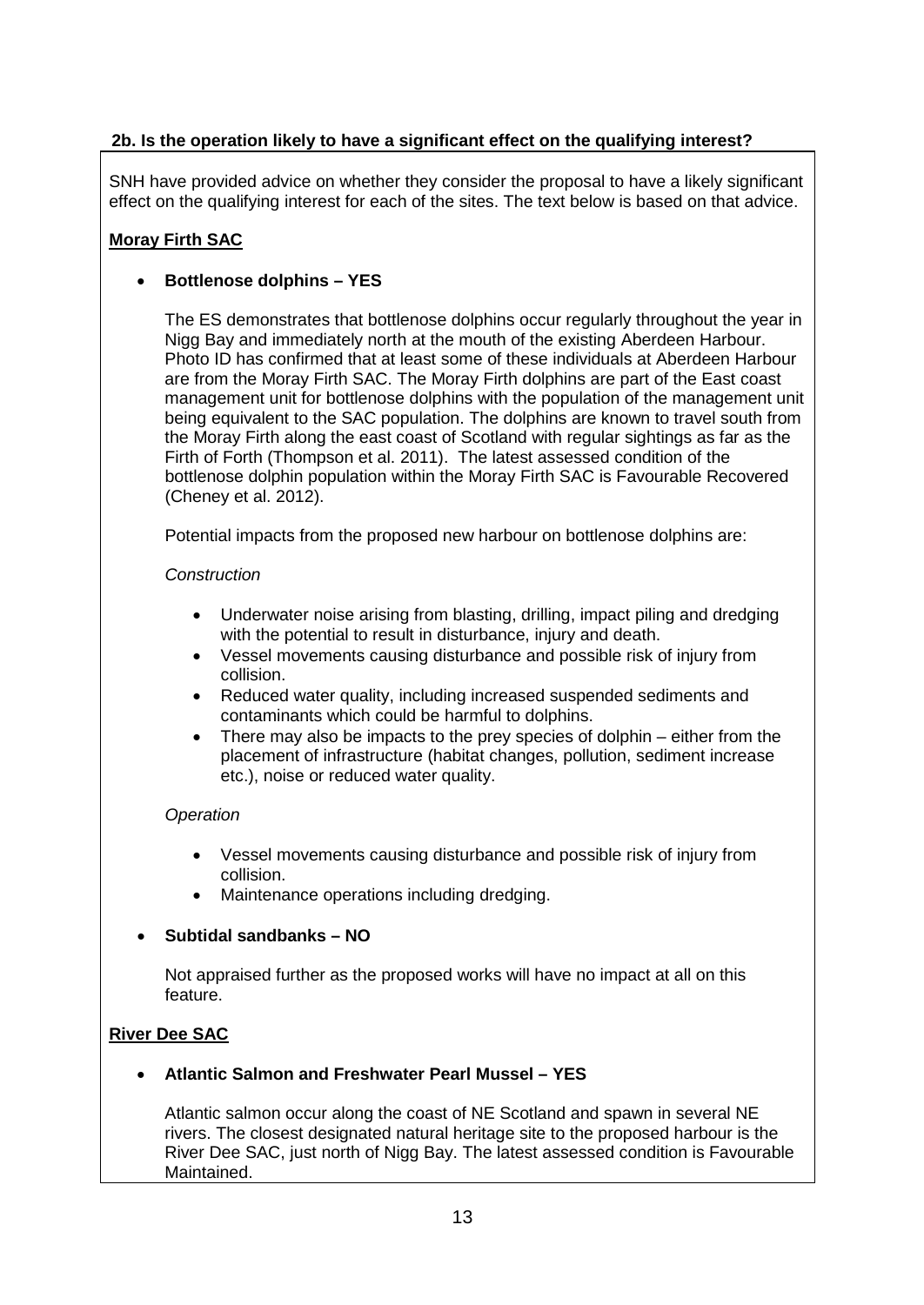Salmon and trout may act as host species during the larval stage of freshwater pearl mussel reproduction. Any impacts on these host species may therefore have an impact on freshwater pearl mussels. The latest assessed condition is Unfavourable No Change.

Potential mechanisms of impact from the proposed works on Atlantic salmon and freshwater pearl mussels include:

### *Construction*

- Underwater noise arising from blasting, drilling, impact piling and dredging with the potential to result in disturbance, injury and death.
- Exclusion or displacement from or loss of habitat
- Reduced water quality, including increased suspended sediments and contaminants which could be harmful to salmon.
- Lighting, with the potential to influence migratory behaviour.

## *Operation*

- Exclusion or displacement from or loss of habitat
- Reduced water quality, including increased suspended sediments and contaminants which could be harmful to salmon.
- Lighting, with the potential to influence migratory behaviour.
- **Otter – NO**

Not appraised further as SNH has advised that the proposal will have no significant impact on this feature. The latest assessed condition is Favourable Declining.

## **Isle of May SAC**

### • **Grey seal – YES**

See comments \*. The latest assessed condition is Favourable Maintained.

### • **Inshore sublittoral rock reefs - NO**

Not appraised further as the proposed works will have no impact at all on this feature. The latest assessed condition is Favourable Maintained.

### **Berwickshire and North Northumberland Coast SAC**

### • **Grey seal – NO**

\*Grey seals occur throughout Scottish waters. Recent analysis of seal telemetry data by SMRU (SNH, 2011) has shown that grey seals tagged in both the Isle of May SAC and Berwickshire and North Northumberland Coast SAC appear to routinely travel past Aberdeen (through the proposed location) on their way to the Pentland Firth. Grey seals will haul out at various places along the route and may therefore use the grey seal haul out sites in Aberdeenshire.

A seal telemetry analysis by Sea Mammal Research Unit ("SMRU") (ES Appendix 15-B) found grey seals tagged at the Isle of May and Berwickshire and North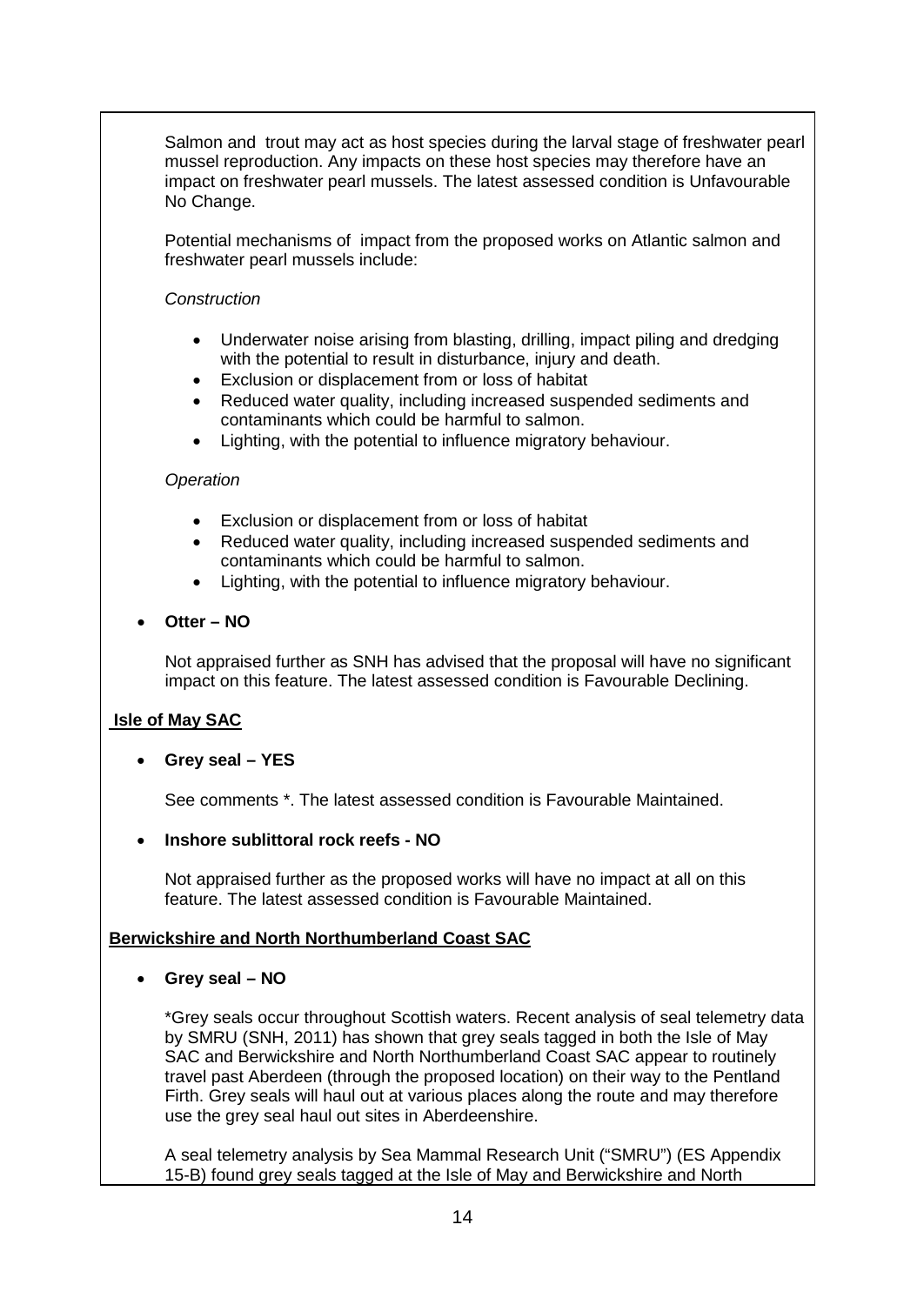Northumberland Coast SACs had used Nigg Bay. There was also low connectivity with grey seal SACs further away such as the Humber Estuary, Monarch Islands, Faray and Holm of Faray. The degree of connectivity between the proposal area and protected sites is, however, only of sufficient level to warrant further assessment in connection with the population of the Isle of May. The latest assessed condition is Favourable Maintained.

Potential impacts from the proposed new harbour on grey seals are:

## *Construction*

- Underwater noise arising from blasting, drilling, impact piling and dredging with the potential to result in disturbance, injury and death.
- Vessel movements causing disturbance and possible risk of injury from collision.
- Reduced water quality, including increased suspended sediments and contaminants which could be harmful to seals or impair foraging.
- There may also be impacts to the prey species of seals either from the placement of infrastructure (habitat changes, pollution, sediment increase etc) or due to noise.

## *Operation*

- Vessel movements causing disturbance and possible risk of injury from collision.
- Reduced water quality, including increased suspended sediments and contaminants which could be harmful to seals or impair foraging.

## • **Intertidal mudflats and sandflats, Reefs, Sea caves and Shallow inlets and bays - NO**

Not appraised further as the proposed works will have no impact at all on these features. The latest assessed condition for the sea caves is Favourable Maintained. The other three features have not been assessed.

## **Firth of Tay and Eden Estuary SAC**

### • **Harbour (common) seal – NO**

Harbour seals tend to be more limited in their range foraging distances usually limited to about 50km from the core areas with an SAC. The two closest harbour seal SACs, Firth of Tay and Eden Estuary SAC and the Dornoch Firth and Morrich More SAC are beyond this normal foraging range. As a result, there will be no significant effect on the harbour seals from these sites. The latest assessed condition is Unfavourable Declining.

## • **Subtidal sandbanks, Estuaries and Intertidal mudflats and sandflats – NO**

Not appraised further as the proposed works will have no impact at all on these features. The latest assessed condition for both features is Favourable Maintained.

Based on the above advice from SNH and the identification of LSE, the following SACs/ qualifying interests are considered in the Appropriate Assessment (section 2c)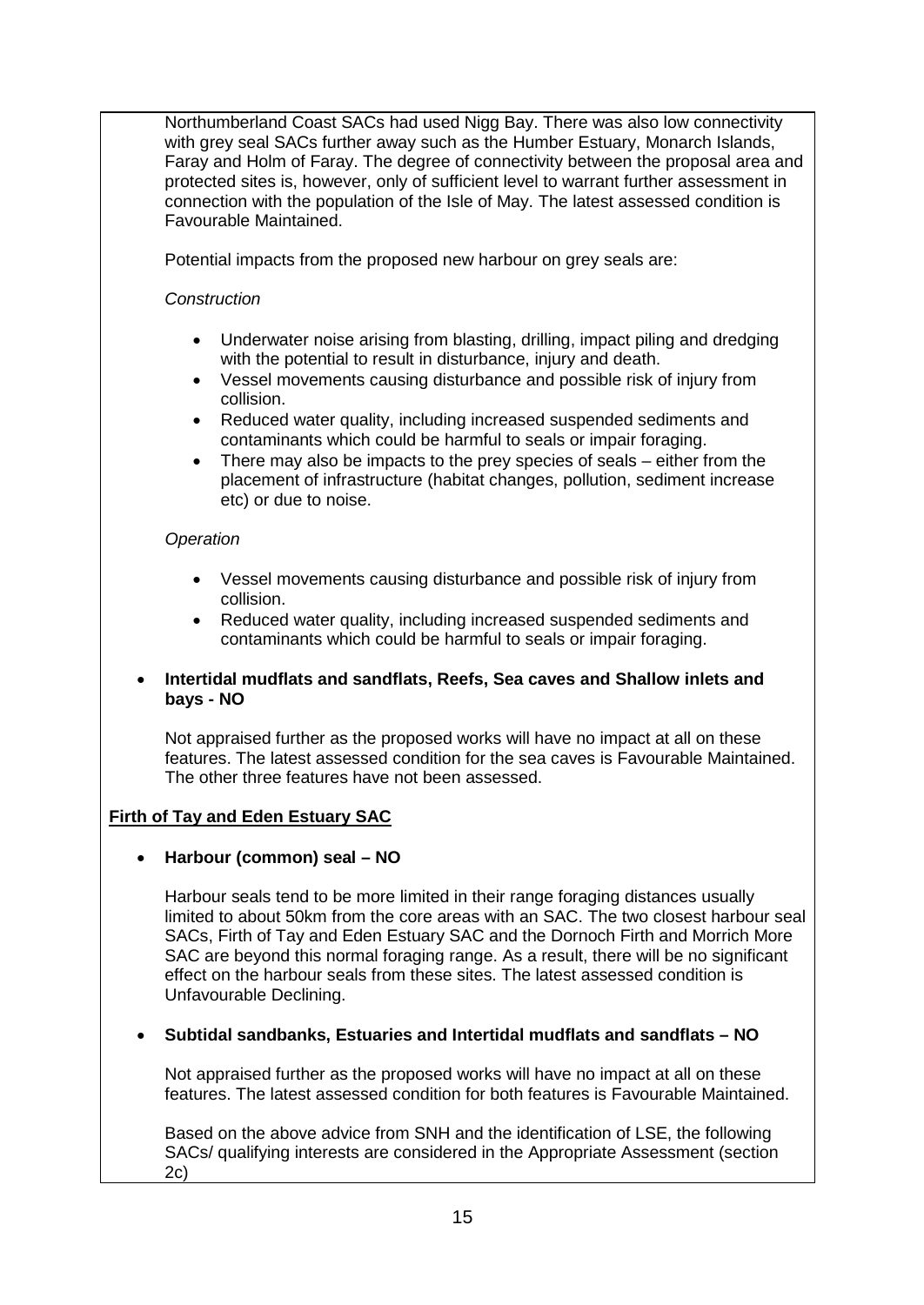- Moray Firth SAC bottlenose dolphin
- Isle of May SAC grey seal
- River Dee SAC Atlantic salmon, freshwater pearl mussel

# **SPAs**

SPAs are listed below with their qualifying species for which Nigg Bay is within their foraging range. These species were observed in surveys or recorded from literature to regularly use the bay.

The proposal has the potential to affect these species through:

- Disturbance from construction and operation
- Loss of habitat and feeding grounds, either temporary or permanent
- Reduced prey availability
- Reduced water quality

Consequently, there is a likely significant effect upon the following qualifying interests. Some interests qualify during the breeding season and others are non-breeding qualifiers, detail on this is also provided:

# **Ythan estuary, Sands of Forvie and Meikle Loch SPA**

- **Breeding little tern**
- **Breeding sandwich tern**
- **Non-breeding eider**
- **Non-breeding redshank**
- **Overwintering waterfowl assemblage**

The latest condition for the non-breeding eider is Favourable Declining and for the other species is Favourable Maintained.

## **Ythan estuary, Sands of Forvie and Meikle Loch pSPA**

- **Breeding sandwich tern**
- **Breeding little tern**

The marine extension to Ythan Estuary, Sands of Forvie and Meikle Loch SPA has been selected to provide protection to important foraging grounds used for feeding, by breeding Sandwich terns and little terns. The latest condition for these species at the current SPA is Favourable Maintained.

## **Buchan Ness to Collieston Coast SPA**

- **Breeding fulmar**
- **Breeding guillemot**
- **Breeding herring gull**
- **Breeding kittiwake**

The latest assessed condition for fulmar is Unfavourable Declining, for guillemot is Favourable Declining and for the remaining species is Unfavourable No Change.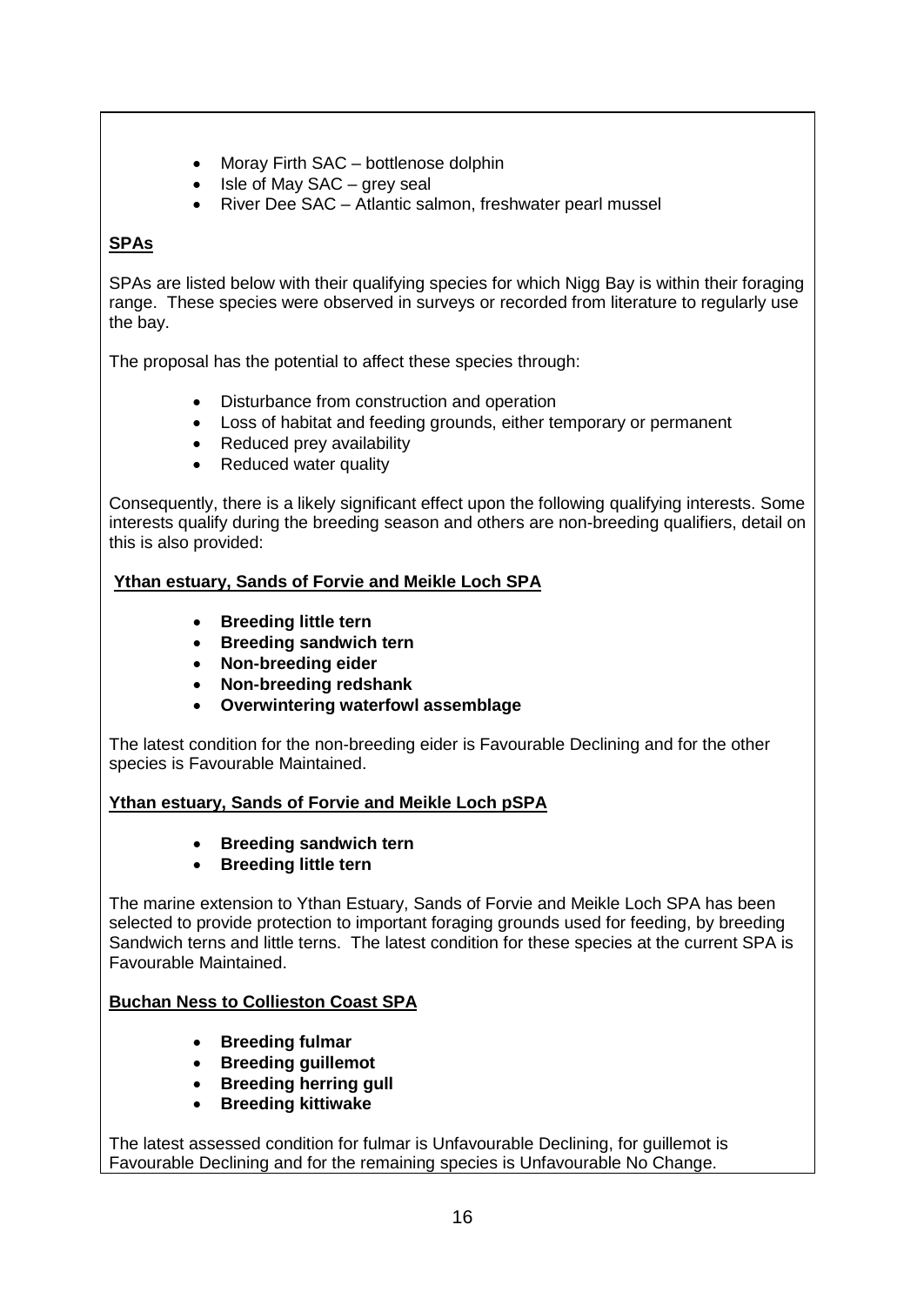# **Fowlsheugh SPA**

- **Breeding guillemot**
- **Breeding razorbill**
- **Breeding fulmar**
- **Breeding kittiwake**
- **Breeding herring gull**
- **Breeding seabird assemblage**

The latest assessed condition for herring gull is Unfavourable Declining and for the remainder of these species is Favourable Maintained.

## **Montrose Basin SPA**

- **Non-breeding eider**
- **Non-breeding oystercatcher**
- **Non-breeding redshank**
- **Overwintering waterfowl assemblage**

The latest assessed condition for all these species is Favourable Maintained.

## **Firth of Tay and Eden Estuary SPA**

- **Non-breeding common scoter**
- **Non-breeding velvet scoter**
- **Non-breeding eider**
- **Non-breeding goldeneye**
- **Non-breeding long-tailed duck**
- **Non-breeding oystercatcher**
- **Non-breeding redshank**
- **Overwintering waterfowl assemblage**

The latest assessed condition for scoter and eider is Unfavourable No Change, for longtailed duck it is Unfavourable Declining, for oystercatcher Favourable Recovered and the remaining species are Favourable Maintained.

## **Forth Islands SPA**

- **Breeding gannet**
- **Breeding lesser-black backed gull**

The latest assessed condition for both these species is Favourable Maintained.

## **Firth of Forth SPA**

- **Non-breeding common scoter**
- **Non-breeding velvet scoter**
- **Non-breeding long-tailed duck**
- **Non-breeding eider**
- **Non-breeding goldeneye**
- **Non-breeding oystercatcher**
- **Non-breeding red-throated diver**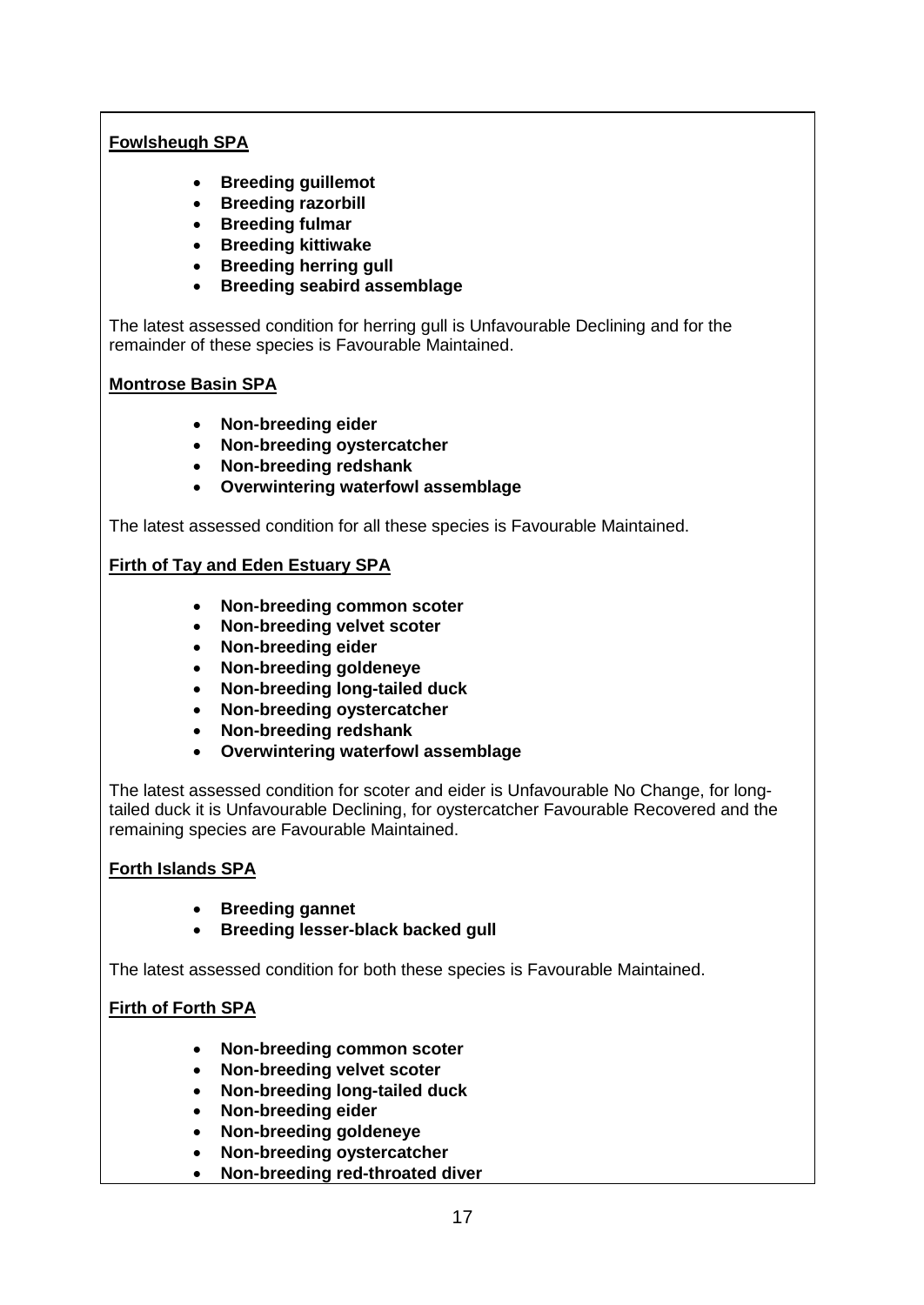- **Non-breeding curlew**
- **Non-breeding ringed plover**
- **Non-breeding turnstone**
- **Non-breeding redshank**
- **Overwintering waterfowl assemblage**

The latest assessed condition for scoter, long-tailed duck and goldeneye is Unfavourable Declining, for eider and the overwintering waterfowl assemblage it is Favourable Declining and the remaining species are Favourable Maintained.

## **Outer Firth of Forth and St Andrew's Bay Complex pSPA**

### • **Non-breeding eider**

This site is in the process of being designated and has not latest assessed condition. SPA qualifying species (as previously listed in section 1b), which do not appear above, have not been observed in surveys or recorded from literature to regularly use Nigg Bay, therefore they are not appraised further as it is considered unlikely that they will be significantly impacted by the proposal.

### **2c. Appropriate assessment of the implications for the site in view of the site's conservation objectives.**

Advice regarding whether the proposal is likely to adversely affect the integrity of the site was received from SNH and is summarised below in the main body of the text within this section of the assessment. Where applicable, comments or recommendations from other consultees have been included.

### **1. SACs**

### Relevant conservation objectives

Marine mammals are mobile species and impacts can also occur away from the relevant designated sites, so it is for the following conservation objectives to be considered against the potential impacts:

- Will the proposal cause significant disturbance to mobile species (bottlenose dolphins and grey seal) while they are outwith the SAC such that the viability of the SAC population is affected?
- Will the proposal in any way affect the population viability of the SACs from which the mobile species are connected? This could include indirect impacts – such as the degradation or loss of supporting habitats or feeding grounds which are outwith the SAC but which help to maintain the population of mobile species in the SACs in the long-term.

Atlantic salmon is also a mobile species and there may be impacts from underwater noise whilst approaching or leaving the mouth of the River Dee both within and outwith the designated site boundary and the conservation objectives above are also relevant.

For freshwater pearl mussels, the conservation objective that requires consideration is:

• Distribution and viability of freshwater pearl mussel host species i.e. impacts on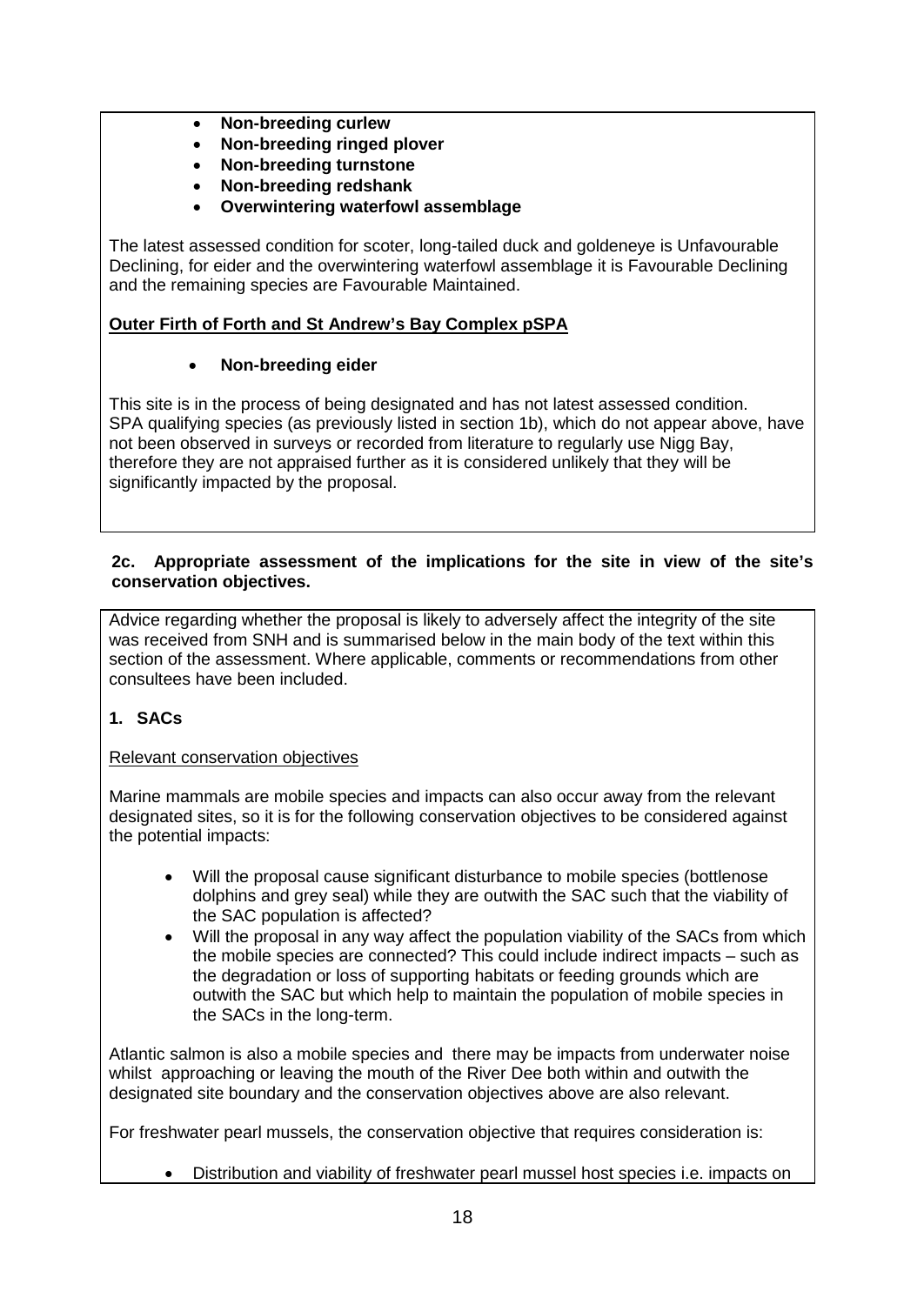salmon may have an indirect effect on freshwater pearl mussels. If the salmon interest of the River Dee SAC is assessed not to adversely affect site integrity, then the freshwater pearl mussel interest will also be assessed as not being at risk in this SAC.

### Potential impacts from AHEP

The main impacts from the proposed works are listed below with a short description of the risk each impact will have on the relevant species.

• Underwater noise – Bottlenose dolphin, grey seal and Atlantic salmon

## *Risks:*

Death, injury (permanent and temporary), disturbance and displacement during construction.

• Vessel movements – Bottlenose dolphin, grey seal (MSS consider that this could also be a possible impact pathway in relation to Atlantic salmon).

## *Risks:*

Injury from collision, disturbance (visual and acoustic) and displacement during construction and operation.

• Reduced water quality – Bottlenose dolphin, grey seal and Atlantic salmon

*Risks:*

Death and reduced health during construction and operation.

• Abundance of prey species – Bottlenose dolphin and grey seal

*Risks:*

Construction and operation result in localised reductions in the abundance of fish prey through, for example, underwater noise and a reduction in water quality.

• Lighting – Atlantic salmon

*Risks:*

Delay to migration patterns.

## Assessment

The risks identified are underwater noise, vessel movements, reduced water quality and abundance of prey species. This assessment summarises advice received from SNH and includes further information from other consultees where applicable.

*Underwater noise – Bottlenose dolphin, grey seal and Atlantic salmon*

Modelling has been carried out to predict underwater noise from drilling, blasting and impact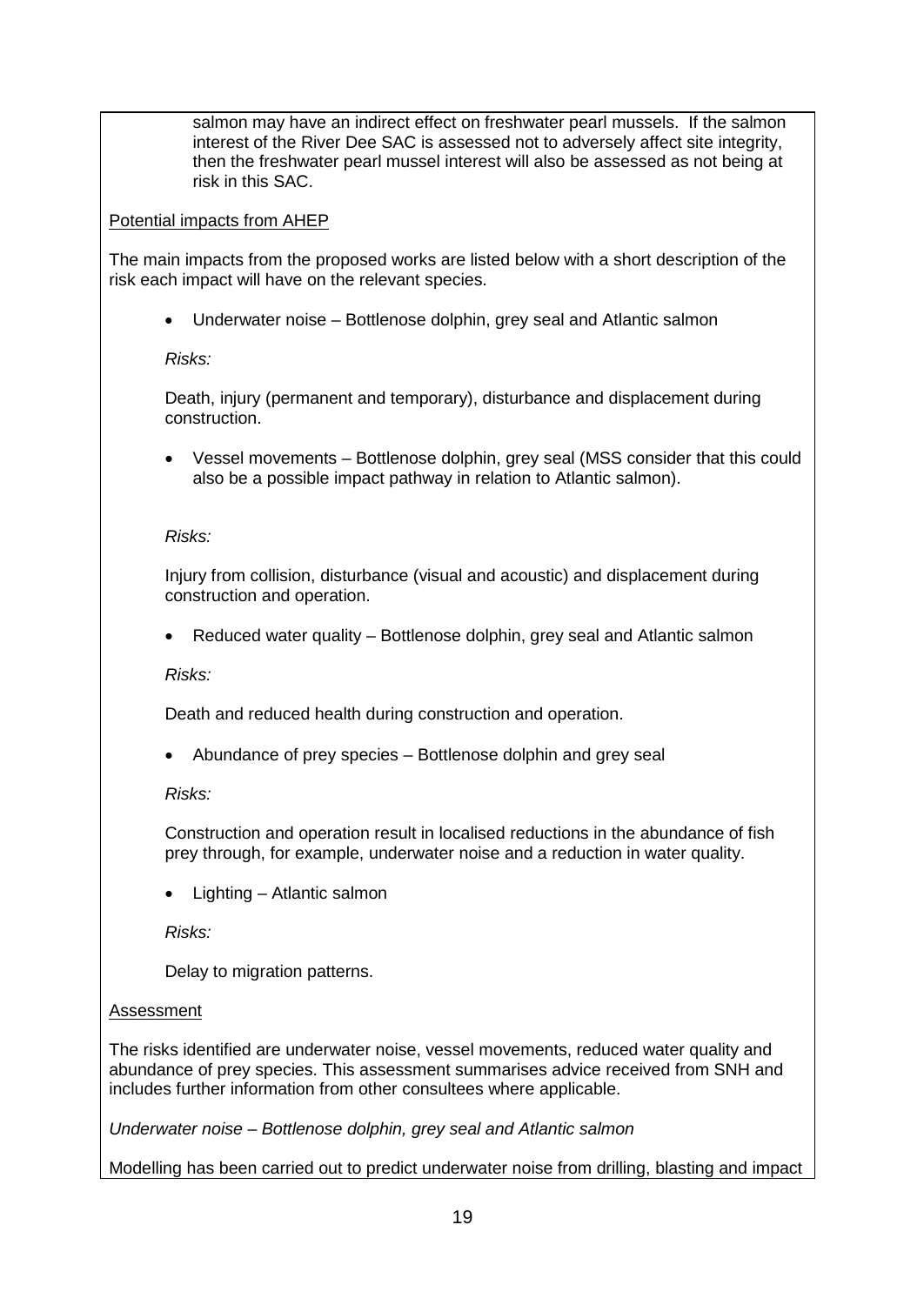piling. The study (ES technical appendix 13-B) uses a variety of metrics to estimate zones in which death, injury (permanent and temporary) and disturbance will occur for bottlenose dolphin, grey seal and Atlantic salmon.

There is considerable uncertainty in this assessment because:

- the details of the construction methods are not known yet;
- underwater noise modelling has made assumptions about the propagation of sound at the site, which can only be verified through measurements; and
- it is not known what levels of noise will transmit around Girdle Ness headland to the mouth of the current harbour (part of the River Dee SAC) without mitigation.

The ES provides information on how bottlenose dolphin, grey seal and Atlantic salmon use both the area of proposed works and the wider area around it. Based on a number of surveys, records of sightings and C-POD data (a passive acoustic monitoring tool used to monitor the presence or absence of cetaceans) the area of proposed works is considered to be important for bottlenose dolphins. The areas between Aberdeen and Stonehaven are recognised as feeding areas for grey seal and they are likely to transit past the entrance to Nigg Bay. It is likely that other areas to the north of the proposed works are also important for grey seal but there are more limited data regarding how the grey seals use the area. There are no grey seal haul out sites within the area likely to be affected by underwater noise, the nearest being at the mouth of the River Don, to the north. The ES and Dee DSFB provide background information on the salmon stocks in the River Dee and when the adult salmon are likely to be returning to the river.

The noisy activities associated with the proposed works are likely to cause disturbance or displacement of the species and without mitigation measures could cause injury. Even with mitigation measures in place there is still likely to be disturbance caused to the species. The ES and further clarification documents provided note that impact piling and blasting will, when possible, be carried out behind the breakwater to impede the propagation of sound behind the breakwater. Where this is not the case a bubble curtain will be deployed around the blast location. The contractor must also investigate alternative options to reduce the propagation of underwater noise and if these are found to be more effective than bubble curtains, the contractor must discuss the benefits and suitability of these options with SNH and Marine Scotland. Further mitigation includes use of vibro piling, a soft start for piling and a restriction of piling activity to 7am - 7pm Monday to Friday, 9am - 4pm on Saturdays and no percussive piling on Sundays. Time restrictions have been included as Marine Mammal Observers ("MMOs") are only effective during daylight hours, the break in noisy activity will also allow the dolphins to utilise the area for some of the time.

#### *Vessel movements- Bottlenose dolphin, grey seal (MSS consider that this could also be a possible impact pathway in relation to Atlantic salmon)*

Construction traffic will result in an increase in the number of vessels in the area, resulting in an increased collision risk for marine mammals. There will also be an increase in vessels travelling between Nigg Bay and the spoil disposal ground during dredging, with an estimated 11-25 daily trips on a continuous basis while dredging takes place. Traffic once the harbour is operational will also be at higher levels than currently occur although less than during construction.

Large vessels will be moving along a predictable route, mostly at slow speeds on approach to and leaving the new harbour, reducing the likelihood of collision. Smaller vessels can travel at faster speeds on less predictable routes and this led to the development of the Aberdeen Harbour Dolphin Code to guide the behaviour of all boat operators within the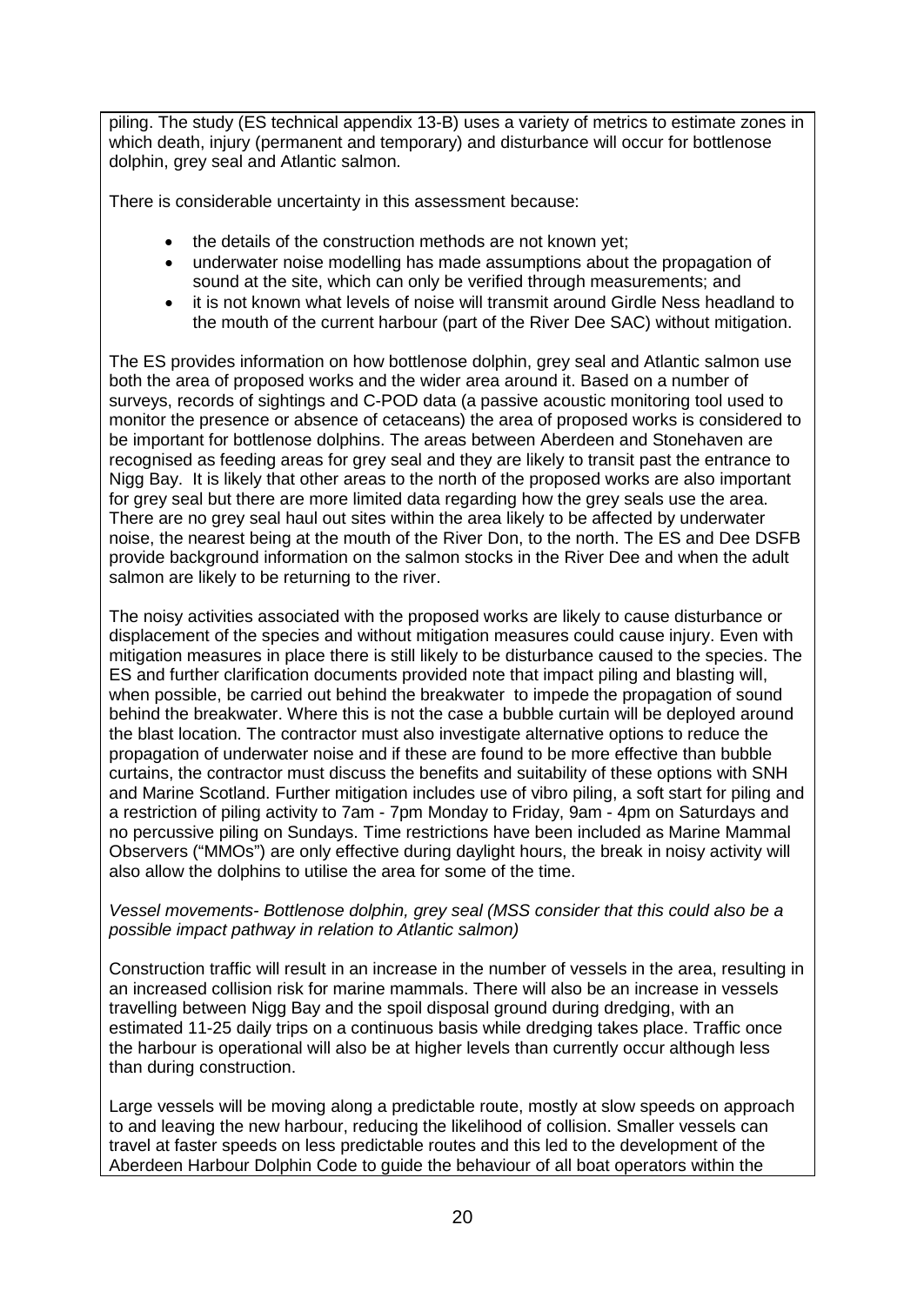current harbour. The regular presence of grey seals and dolphins in Aberdeen harbour indicates that these species are able to negotiate vessel traffic to maintain their foraging activities. Bottlenose dolphins in the harbour appear to have habituated to high vessel traffic in that area. They will leave the harbour and return based on the levels of vessel traffic with less dolphins observed when there are periods of higher numbers of vessels in transit (15.6.3.3, from Pirotta et al 2013). Bottlenose dolphins have been shown to recommence foraging as boats move away following the disturbance.

For grey seals the risks are as outlined for bottlenose dolphin although SNH note that while collisions with seals can occur, they are recognised as being agile swimmers that are able to avoid relatively slow moving vessels.

### *Reduced water quality - Bottlenose dolphin, grey seal and Atlantic salmon*

There are risks of pollution incidents during construction of the harbour. In addition, the ES states that numerical modelling forecasts a reduction in water quality within the harbour during the operational phase of the scheme (15.6.4.4). There will also be increased concentrations of suspended sediments during dredging for construction and maintenance of the scheme within Nigg Bay and at the spoil disposal site, approximately 1km from the harbour. The total volume of material to be dredged is  $2,850,000$  m<sup>3</sup> (for the construction phase). It is also stated that there may be overlap with disposal of dredged material from the existing Aberdeen Harbour during their maintenance dredging activities.

Marine mammals are susceptible to marine pollution and to bioaccumulation, consequently adequate pollution control measures are required during the new harbour's construction and operation. The ES states that prey for marine mammals are unlikely to be present in the harbour once it is operational. On this basis bottlenose dolphins nor grey seals would not be likely to enter the new harbour so any exposure to contaminants is likely to be limited.

However, for grey seals there is an additional risk if the new harbour is used for landing fish in the future as that could represent a foraging opportunity that grey seals may exploit. This would increase the amount of time they spent in the new harbour.

Suspended sediments could temporarily impair the foraging ability of marine mammals, although cetaceans largely rely upon echolocation for foraging, so would be less affected by reductions in visibility. As highly mobile species, they are able to move away from areas of higher concentrations and return once the disturbance has ceased. It should be noted that disposal of dredge material from maintenance of the new harbour, once operational, will require a separate marine licence. A further appropriate assessment would be required to be undertaken before any such further authorisation may be given.

There is a lack of published literature relating to critical levels for diadromous fish of exposure to suspended sediments in the marine environment. However, it is apparent that many species of diadromous fish (including Atlantic salmon) appear to be capable of migrating through and surviving high suspended solid concentrations in estuarine environments (although they are likely to try to avoid areas of high suspended solids). Diadromous fish species are present, or have been recorded, in many estuaries regarded as being at the higher end of the turbidity scale and some of these sites have been designated as a Special Area of Conservation for migratory fish species. It is considered unlikely that the increased turbidity arising from dredging within Nigg Bay (or dumping at the disposal site) would deter fish from entering or leaving the river.

*Abundance of prey species - Bottlenose dolphin and grey seal* 

The ES states (15.6.4.5) that potential fish prey may temporarily avoid areas of adverse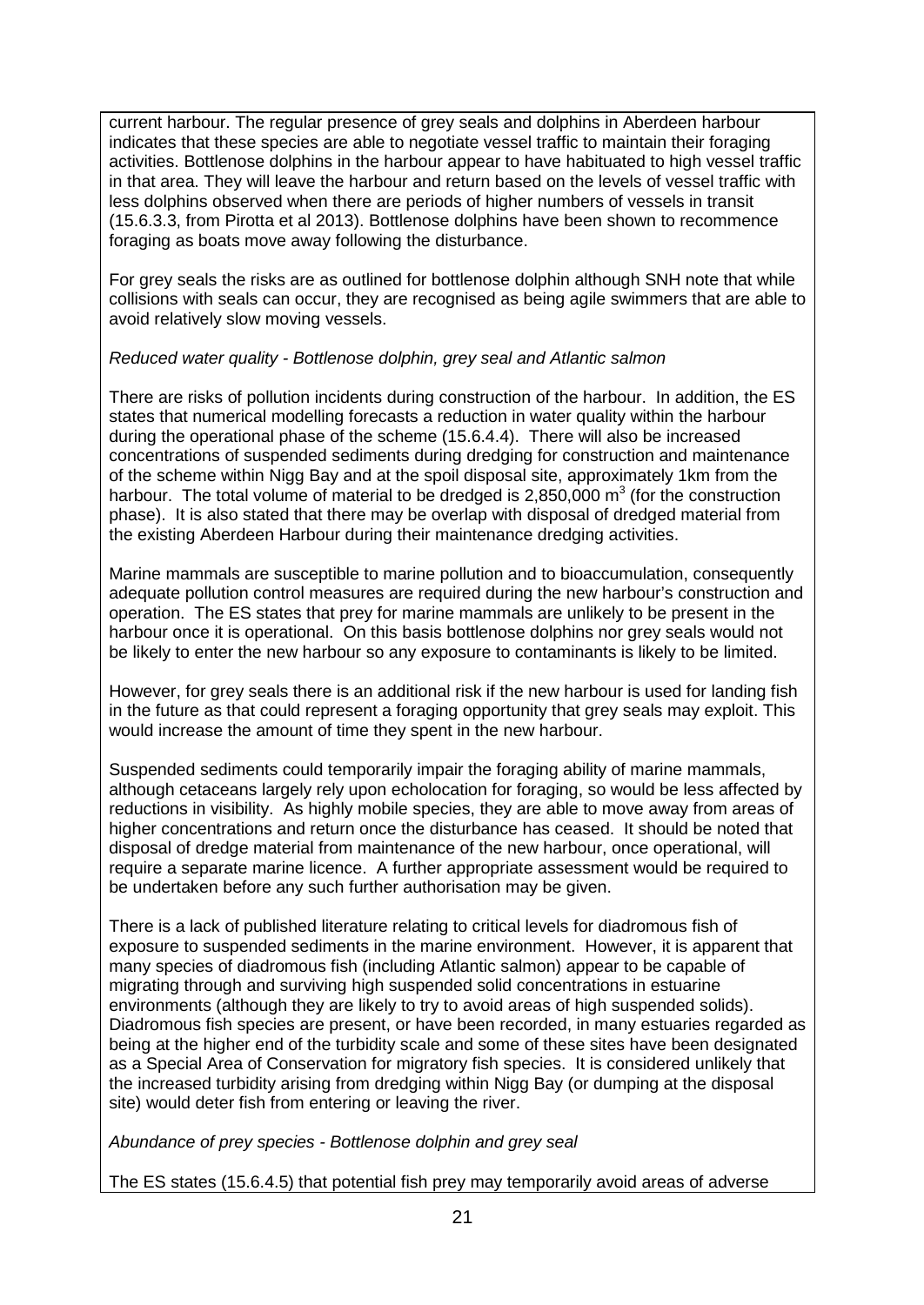noise and sediment influences arising from construction. Significant adverse effects on potential fish prey within the wider region are not expected. Bottlenose dolphin feed regularly at the mouth of the River Dee and may also forage in Nigg Bay. Mitigation for salmon is likely to be effective for other fish species and consequently not adversely affect prey species for bottlenose dolphin and grey seal.

## *Lighting – Atlantic salmon*

The ES states that dimmed and directional lighting will be used to minimise light spillage to non-operational areas.

## *Freshwater pearl mussel*

Potential impacts on freshwater pearl mussel are indirect through impacts to their host species during larval stages. It is considered that juvenile salmon and trout in the River Dee will provide sufficient resources as a host species for freshwater pearl mussel for the duration of the piling works.

## **Mitigation**

*Underwater noise – Bottlenose dolphin, grey seal and Atlantic Salmon*

Vibro piling to be used instead of impact piling where practical. Passive acoustic monitoring ("PAM") to be used for mitigation zone monitoring for vibro piling at night.

Impact/percussive piling - Use of MMOs for 1km buffer, soft start procedure. Restricted to 7am - 7pm Monday to Friday, 9am - 4pm on Saturday, and no percussive piling on Sundays. In addition, impact piling can only be carried out in areas which are screened from the open water by the presence of a fully or partially constructed breakwater(s) so that there is no direct line of sight (reducing the noise reaching the open water) between the location of the piling and open water. PAM should be used if impact/percussive piling is carried out in hours of darkness.

Drilling – MMOs, PAM during hours of darkness, with 500m mitigation zone.

Blasting – MMOs and a mitigation zone of at least 1km. No blasting should take place at night unless there are exceptional circumstances, if this is the case PAM must be used. In addition, blasting will either be carried out behind bubble curtains or from areas which are screened from the open water by the presence of a fully or partially constructed breakwater(s) so that there is no direct line of sight between the location of the charges and open water.

Dredging – MMOs, PAM and 500m mitigation zone to avoid disturbance and to ensure no bottlenose dolphins injured during sediment disposal.

## *Vessel movements*

Develop a vessel routing plan, vessel management plan and application of Aberdeen harbour dolphin code.

### *Reduced water quality*

Development of an Environmental Management Plan including a pollution prevention plan.

*Abundance of prey species*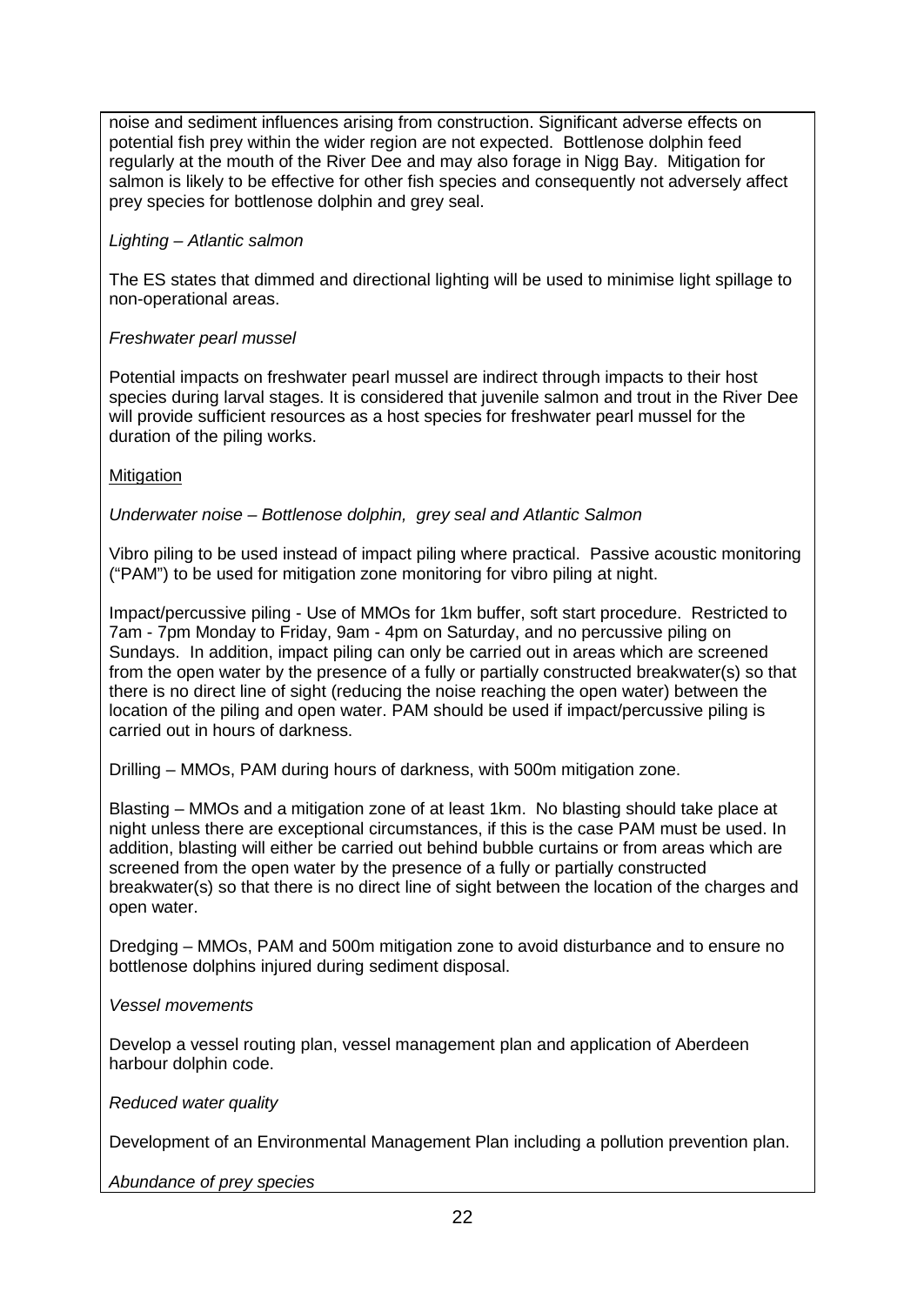No additional mitigation, measures such as soft –start piling included to reduce the risk of injury to marine mammals will allow mobile prey species to leave the area.

## *Lighting*

Dimmed and directional lighting.

# **Conclusion**

# *Underwater noise - Bottlenose dolphin, grey seal and Atlantic salmon*

SNH concluded that the combined mitigation proposed should prevent death and injury from piling and blasting, and also limit the level of disturbance and displacement of bottlenose dolphin from their preferred foraging area at the mouth of the River Dee, and of Nigg Bay whilst in transit along the east coast of Scotland such that it would not lead to an adverse effect on their population.

It is recommended that marine mammal and noise monitoring is put in place in order to validate the claims made in the ES, and supporting documents. Recordings should be made of piling and blasting, behind the breakwater barrier and the bubble curtain barrier but along the line of sight. Noise monitoring and reporting may also allow adaptive mitigation such that if noise levels are consistently below predictions it might allow some flexibility in the mitigation requirement. A monitoring strategy must be agreed before works commence and be linked to the Construction Environmental Management Document ("CEMD").

In conclusion for grey seal, SNH advised that the proportion of the grey seal population from the Isle of May SAC that occurs in Nigg Bay is small and there would not be an adverse effect on the integrity of the SAC population.

In conclusion for Atlantic salmon, SNH advised that the use of soft start for impact piling, diurnal restriction on piling and blasting throughout the year and cessation of piling on Sundays, together with restriction on impact piling to where there is no line of sight to open sea and use of bubble curtains for blasting, should prevent any temporary auditory injury and allow Atlantic salmon to continue their migration and movement into and out of the River Dee SAC. There would not be an adverse effect on the integrity of the River Dee SAC from underwater noise.

## *Vessel movements – Bottlenose dolphin and grey seal*

SNH concluded that vessel movements are unlikely to affect the population of seals from the Isle of May SAC. With suitable mitigation there should be no adverse effect on the integrity of the Moray Firth SAC bottlenose dolphin population. SNH advised that conditions should be attached to the marine licence to require a vessel routing plan and management plan. The Aberdeen harbour dolphin code was developed specifically for within the current harbour and not the areas outwith it. Bottlenose dolphins are not likely to occur within the new harbour as it will be a semi enclosed area with limited foraging potential. A code will be developed to guide the behaviour of boat operators in Nigg Bay and the waters around the new and existing harbours.

## *Reduced water quality – Bottlenose dolphin, grey seal and Atlantic salmon*

SNH concluded that it can be shown that there would not be an adverse effect on integrity of relevant SACs with suitable mitigation and best practice in place. They advised that conditions should be attached to the marine licence to require an Construction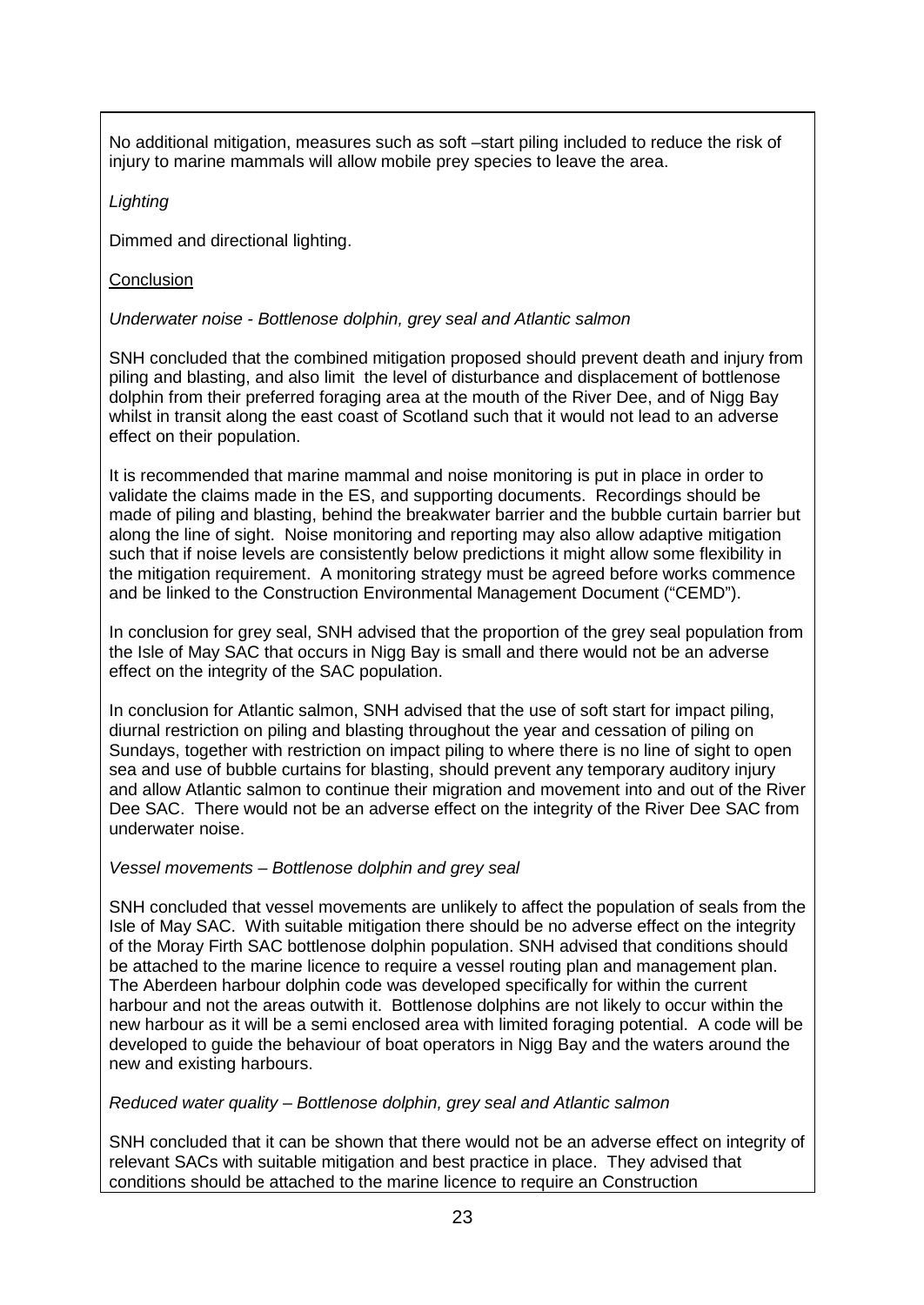Environmental Management Document, including a pollution prevention plan, to be agreed with MS-LOT (and relevant consultees) prior to the commencement of any works.

*Abundance of prey species – Bottlenose dolphin and grey seal*

SNH concluded no adverse effect on site integrity.

*Lighting – Atlantic salmon*

SNH concluded no adverse effect on site integrity.

## SACs In-combination assessment

The further information provided by the applicant included a table (Table 6.1) that SNH considered to include all relevant developments SNH were aware of for consideration in an in-combination assessment:

- European Offshore Wind Deployment Centre ("EOWDC")
- Seagreen Alpha Offshore Wind Farm
- Seagreen Bravo Offshore Wind Farm
- Inch Cape Offshore Wind Farm
- Neart na Gaoithe Offshore Wind Farm
- Moray Firth Eastern Development Area (Telford, Stevenson and MacColl Offshore Wind Farms)
- Beatrice Offshore Wind Farms

MS-LOT are also aware of other operations which may be taking place in the area during the period when the AHEP construction is planned and where LSE on the bottlenose dolphin qualifying interest was identified and therefore should also be included in an in-combination assessment:

- Cromarty Firth Port Authority Navigation channel dredge, West harbour dredge, phase 3 dredge
- Aberdeen Harbour Board maintenance dredge
- Global Energy Nigg capital dredge
- Macduff harbour maintenance dredge
- Peterhead harbour masterplan construction and dredging (work was originally due to be completed by the end of 2016, however MS-LOT are aware that works have not yet commenced and are likely to do so later this year. Noise is considered to be largely limited to inside the harbour limits).
- Ardersier port development construction and dredging (work was due to commence in 2014 however MS-LOT are aware that works have not yet started).

Mitigation has been included on the marine licences issued for these operations to reduce potential impacts on bottlenose dolphins.

SNH noted that it is not straightforward to assess cumulative effects at the project proposal level, especially when timescales for various projects often change from what is predicted, for example the Firth of Forth and Tay wind farms are subject to legal proceedings.

SNH were of the opinion that the underwater noise produced by the European Offshore Wind Development Centre in Aberdeen Bay is likely to be short in duration and adequately mitigated. (Since SNH provided their advice updated information about this development has been provided which notes there will not be any piling as suction buckets will be used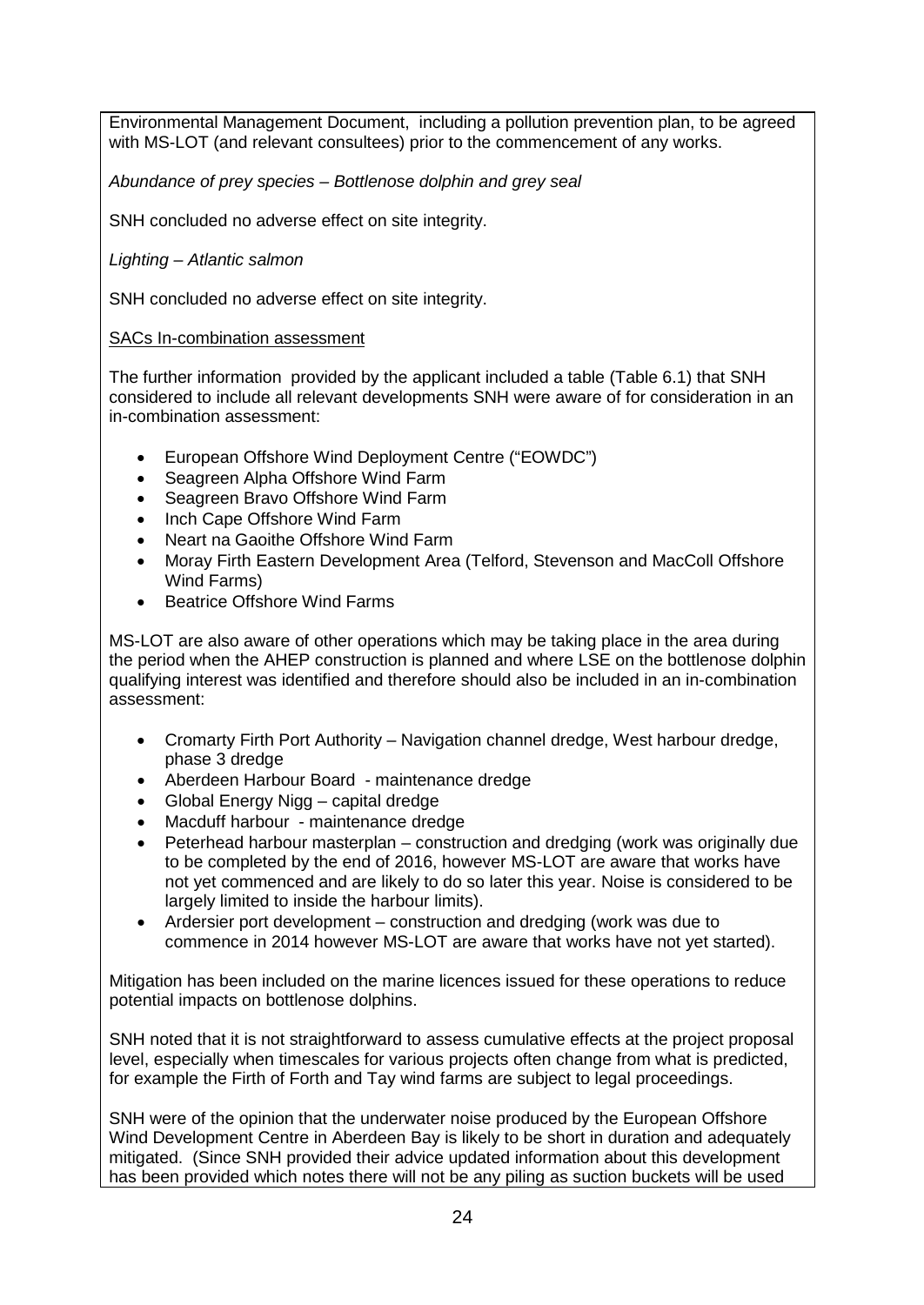instead). Also considered was the previous Moray Firth wind farm cumulative assessment which concluded that the impact on bottlenose dolphins would not be detrimental to the population. SNH's qualitative cumulative assessment concluded that the Aberdeen harbour expansion project would not add significant impact to the development works already planned. However, MSS previously provided advice regarding the need for a quantitative cumulative assessment of the potential effects to the east coast of Scotland bottlenose dolphin population from the Aberdeen Harbour Expansion Project proposal and other developments within the dolphin population's range, including the Moray Firth and Forth and Tay offshore wind farms. Discussions between SNH, MSS and MS-LOT agreed that MSS would use a PVA to verify the advice given by SNH.

The assessment that MSS has undertaken includes some very precautionary assumptions, and should be considered to be indicative, rather than absolute. These assumptions are listed in table 6 in the appendix (Appendix 1). A PVA model was run to provide a baseline assessment of the population with no impact, and further scenarios were run with different developments added. The effect of the Aberdeen harbour development was small alone, and also when combined with other developments. All population size outcomes were statistically indistinguishable from each other and from the baseline population. When the worst case scenario (Aberdeen harbour plus Moray Firth and Forth and Tay wind farms) was run to 10 years following the end of construction activities, the population trend was stable, and potentially increasing slightly. This indicates that under this worst case scenario, the bottlenose dolphin population is not predicted to be pushed into decline.

SNH have advised that they do not consider that the proposal in combination with other developments would have an adverse effect on the integrity of bottlenose dolphin feature of the Moray Firth SAC, given the mitigations proposed. Having now considered cumulative effects in a more quantitative manner, including both the Moray Firth and Forth and Tay wind farms, MSS have reached the same conclusion, again, on the basis that the mitigations and working practices discussed are implemented. These include:

- All pile driving works being carried out behind partially constructed breakwaters.
- Blasting works being carried out behind breakwaters where possible.
- All blasting works being carried out with bubble curtains operating to reduce noise levels propagated to open water.
- The minimum amount of blasting being undertaken, using the smallest practical charges.
- Blasting works undertaken for a period of 3 to 7 months, with 1 to 2 blasts per day and breaks between blasting days for dredging work.

MSS agrees with and support the recommendation from SNH that monitoring of both marine mammals and noise levels is undertaken during the construction works. MSS and SNH will be involved in discussions regarding the plans to develop this monitoring to ensure that it meets scientific standards to allow meaningful interpretation.

In relation to the grey seal and Atlantic salmon qualifying interests SNH advised that the AHEP would not have an adverse effect on the integrity of the SACs when considered in combination with other development works.

**Having considered the information provided by the applicant, the potential risks from the different impact pathways, the mitigation and the advice provided by SNH, MSS and other consultees, and the details of other development work taking place in the**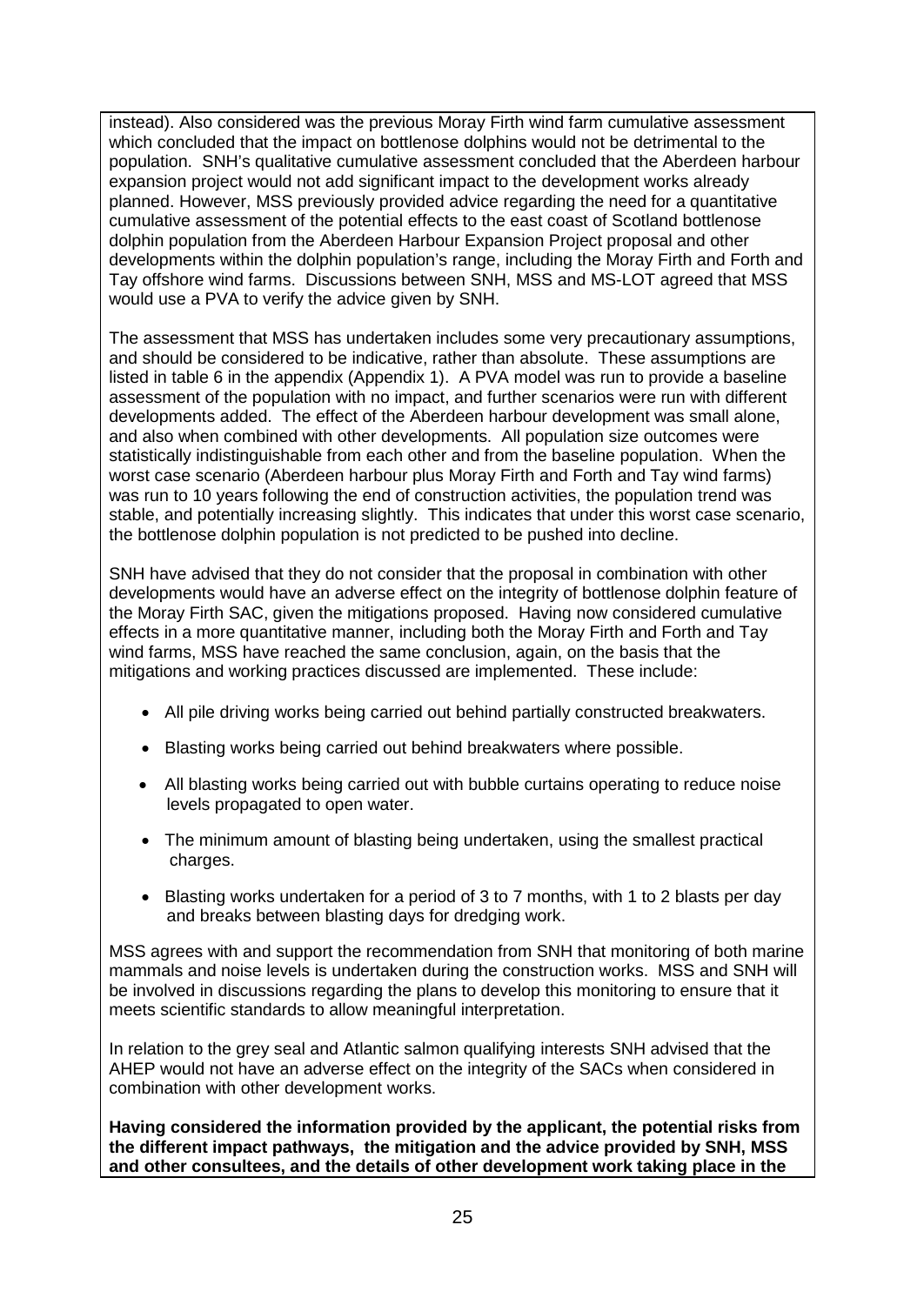**region, MS-LOT concludes that the AHEP proposed works, alone or in-combination with other plans or projects, will not adversely affect the integrity of the Moray Firth SAC with respect to bottlenose dolphin, the Isle of May SAC with respect to grey seal or the River Dee SAC with respect to Atlantic salmon and freshwater pearl mussel, provided it is undertaken in strict accordance with the conditions to be attached to the marine licence, as set out in 2d.**

# **2.** SPAs

SNH provided the following advice:

## Relevant conservation objectives

Impacts will occur away from the designated site areas, so the following conservation objectives are considered:

- Whether the proposal causes significant disturbance to birds while they are outwith the SPAs, such that the viability of the SPAs' populations are affected.
- Whether the proposal will in any way affect the population viability of the SPAs with which the birds are connected. This could include indirect impacts – such as the degradation or loss of supporting habitats or feeding grounds which are outwith the SPAs but which help to maintain the population of the birds in the SPAs in the longterm.

## Potential impacts from this proposal

**Disturbance** 

Construction activities are likely to cause disturbance to birds using Nigg Bay. This may displace them for all or part of the duration of the 3 year construction period. It will be difficult for vessels to avoid aggregations of sea duck in the bay during the construction phase (updated clarification note provided by AHB to MSS, SNH and RSPB on 11 April 2016). Gulls, fulmar, terns and gannet are less sensitive to vessel presence and movements than sea ducks so may continue to forage in the area during construction. Operation of the harbour may also cause disturbance (e.g. from vessel movements) resulting in displacement of some species. Dredging may potentially attract gulls if benthic organisms are released into the water column.

• Loss of habitat

Once construction is completed it will result in a permanent loss of habitat in the harbour and under the breakwaters. There will also be changes to the benthic habitats from maintenance dredging. This will result in a reduction in availability of benthic invertebrates, fish and shellfish and regular dredging of the seabed is likely to prevent re-colonisation of the site. It is not possible to mitigate for this loss.

Sandeels, an important component of the diet of many seabirds such as terns, are present in Nigg Bay but in lower numbers than elsewhere in the wider region (chapter 12 of the ES). The ES indicates that habitat within the proposal site is unsuitable for sandeel although some evidence of sandeel is found in the benthic samples. Key spawning and nursery grounds for sandeels were identified just outside Nigg Bay and the ES predicts that these will be unaffected by the construction and operation of the harbour.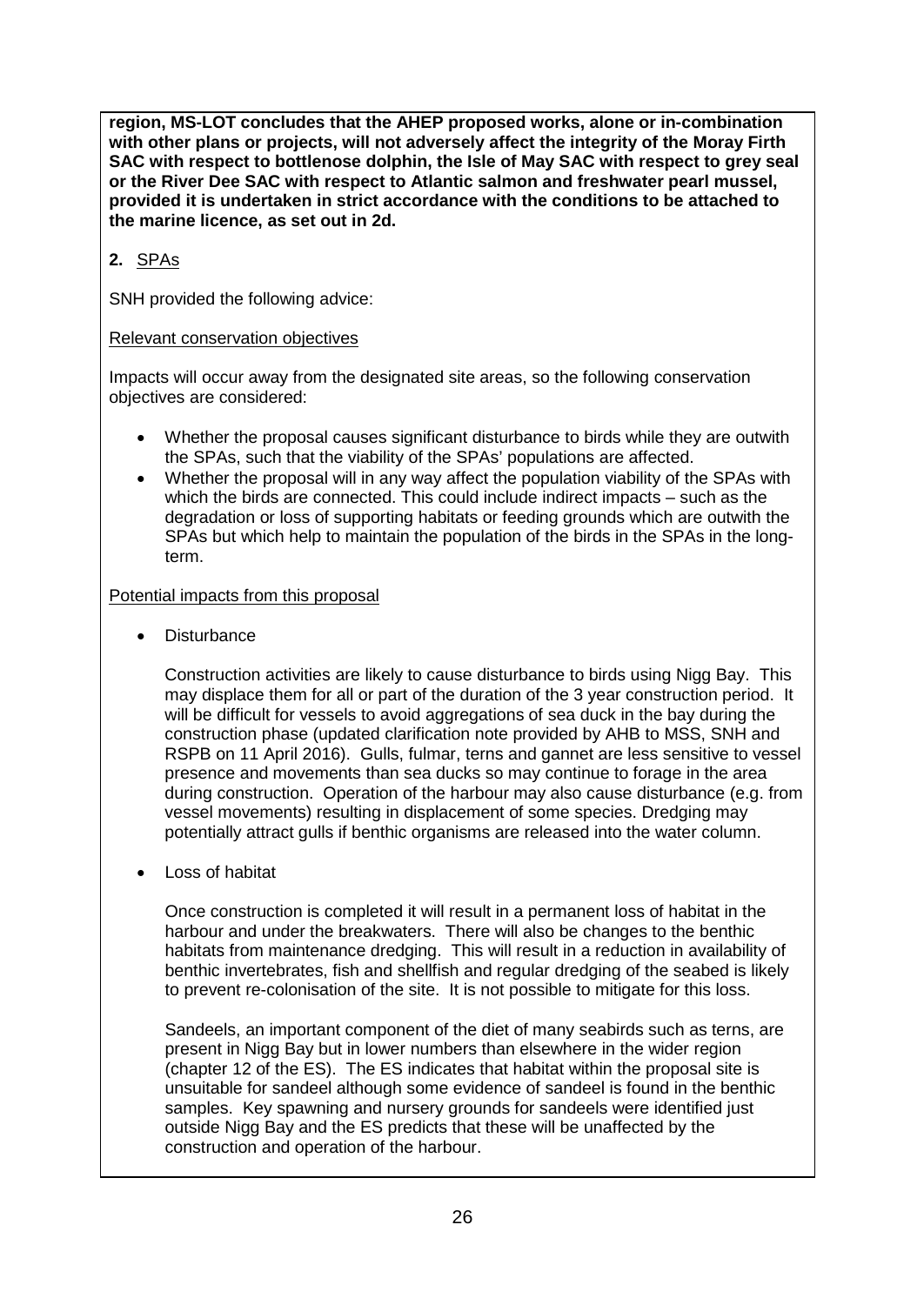Species such as razorbill, guillemot, gannet and fulmar feed regularly in the outer areas of Nigg Bay and are common offshore. These species have large foraging ranges and therefore displacement or habitat loss of these seabird species is very unlikely to lead to adverse impacts on their populations. Kittiwake are common in the proposal area and there are large roosts of several thousand individuals along the breakwaters in Aberdeen harbour. While kittiwakes are more constrained in their choice of prey items there is sufficient alternative habitat available.

Sandwich and common tern are common in the area and roost on the rocky shore in nearby Greyhope Bay. Terns have more restricted foraging ranges than other seabird species (Thaxter et al 2012). They are likely to feed largely in the outer areas of the bay where there is sandeel habitat. Auks tend to forage in the outer areas of the bay where there are likely to be higher concentrations of sandeels.

Waders such as oystercatcher, ringed plover, curlew and redshank were recorded as present only in low numbers so the proposal would not have a significant adverse impact on populations of these species.

The breakwaters would provide a substitute rocky shore habitat for roosting gulls and terns.

Nigg Bay is a natural bay that acts as a refuge for aggregations of sea ducks, depending on the prevailing wind and weather conditions. It offers a higher level of shelter than many other bays along the north-east coastline (ES 14.6.1.2).

For most species of sea duck, there is sufficient alternative habitat meaning that the integrity of the SPAs for which they are qualifying interests will not be adversely affected.

Male eider from the Ythan move south to moult. Large numbers of eider occur between Nigg Bay and the Ythan estuary with high counts occurring regularly in the summer months in the area of Blackdog, Girdle Ness (including Nigg Bay) and the Ythan estuary. Eider duck are present in the proposal area all year round, using the sheltered site for feeding, roosting and moulting. Flocks in the summer reaching peak numbers of 749 and 903 (ES 14.5.4). Colour ringing has demonstrated that these flocks include birds that breed at Forvie on the Ythan estuary. Numbers at Blackdog/Bridge of Don generally exceed those at Nigg Bay but the survey area at Nigg Bay was much smaller than at the Bridge of Don (Lewis et al., 2008).

The wintering flocks of eider at the Ythan Estuary are a component of the SPA feature and include some locally breeding birds as well as birds from elsewhere that gather over winter (Baille in Wernham et al., 2002). Many eider that breed at Forvie spend the winter on the Tay and Forth estuaries.

SNH has carried out an apportioning exercise following their guidance for marine renewable developments (SNH, 2014) which indicates that approximately 93% of the eider in Nigg Bay breed at the Ythan Estuary and Sands of Forvie as part of the SSSI population, and 3% breed at the Montrose Basin SPA. Based on these figures, 10-13% of Ythan Estuary, Sands of Forvie and Meikle Loch SPA feature of nonbreeding eider is estimated to moult at Nigg Bay. The Forth and Tay estuaries hold large populations of eider and the proportions of birds from the Ythan Estuary overwintering respectively at the Outer Firth of Forth and St. Andrews Bay Complex proposed SPA ("pSPA") is estimated as 3%.

There has been a decline in the eider population at Forvie, and this reflects national declines in numbers of breeding eider. Given the high numbers of birds aggregating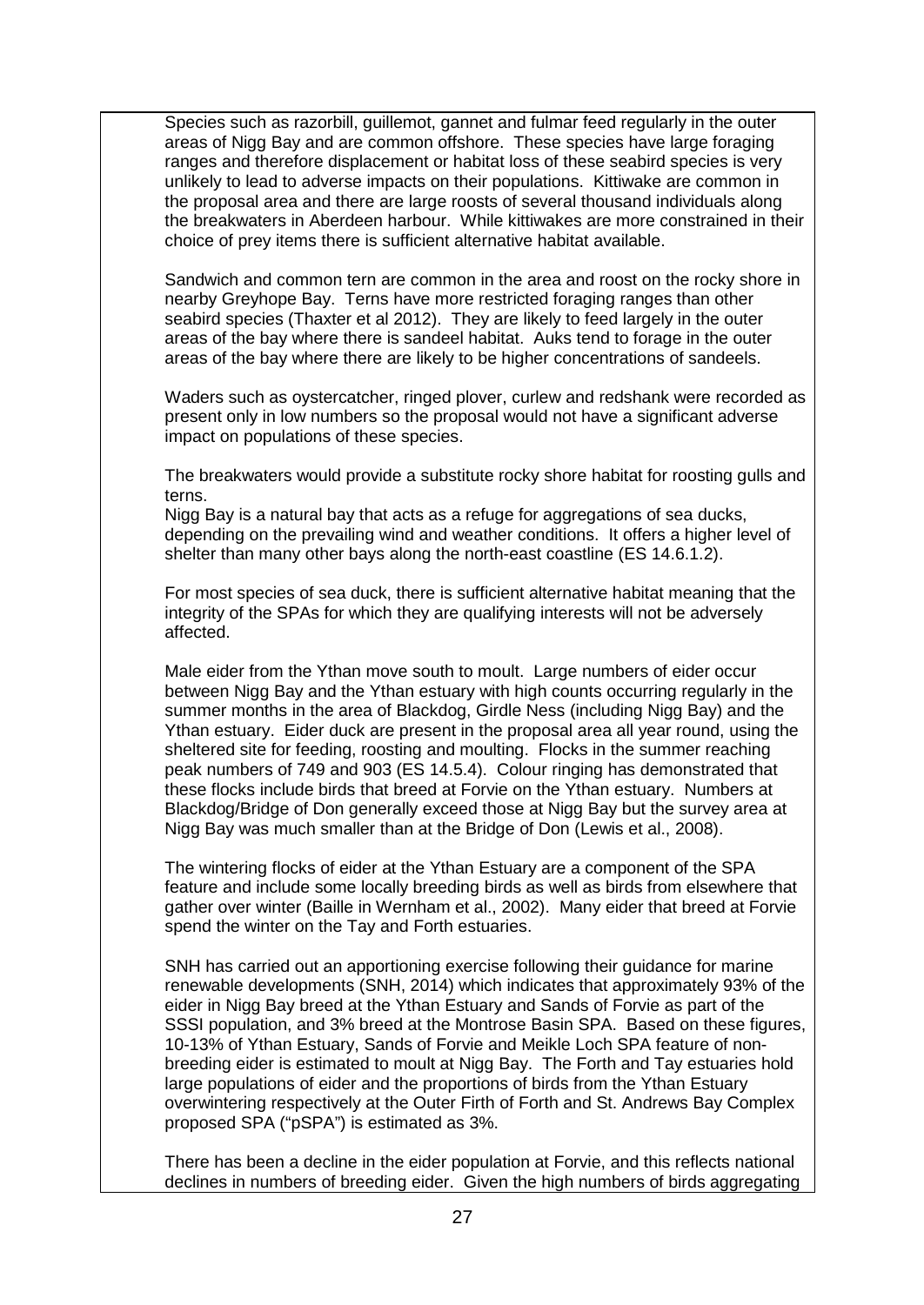in Nigg Bay, at a period when they may be vulnerable as they are flightless, it would appear to be an important area for this species.

Experience from development works at Faslane and Sullom Voe indicates that eider habituate to and tolerate a reasonable level of human activity, even whilst breeding. Habitat loss has the potential to have a greater impact (Chris Waltho and Martin Heubeck advice to Alex Robbins, SNH marine ornithologist). During site surveys eider flocks were observed loafing on the water at Nigg Bay (information provided at meeting of 16/5/16 between AHB, MS-LOT, MSS, SNH and RSPB) and it is likely they are using the bay for shelter and foraging.

#### *Eider foraging habitat*

Mussel (*Mytilus edulis*) is a main prey item of eider duck which will also feed on other bivalves and crustacean such as crabs. The benthic survey found a small area of a biotope supporting mussels by the short sea outfall at Girdle Ness. This is outwith the footprint of the proposal area and would not be affected by it either directly or indirectly (updated clarification note provided on 11 April 2016).

Mussels were not found in other areas in the benthic survey with the exception of a small intertidal area, close to where the northern breakwater would meet the shore, where they were only recorded as occasional. It is likely that eider duck are feeding on sandy subtidal habitat. While some of this habitat would be lost due to construction and maintenance of the new harbour, it is widespread inside and outwith the new harbour. Similar habitat was recorded in the vicinity of the proposed Aberdeen bay wind farm. One sample for the new harbour identified a biotope that may be of higher value to eider due to the presence of the bivalve *Fabulina fabula*. The extent of this habitat is not known, but it is outwith the footprint of the proposal area and would not be directly affected by it (information provided at meeting of 16/5/16) but may be subject to temporary disturbance during construction.

The northern breakwater will be built in the first year of construction and it is likely that the southern will follow in the second (meeting of 16/5/16). The new breakwaters will provide substrate of around  $21,000m<sup>2</sup>$  for marine wildlife such as mussels and crabs to potentially colonise. Notwithstanding the high energy environment which may limit the suitability of parts of the breakwaters, the concrete armour units will provide niches and crevices of varying depths. The casting mould will be modified to create a rougher surface to enhance marine growth. The breakwaters will not be treated nor kept free of marine growth (updated clarification note provided on 11 April 2016).

In addition, the area between the southern breakwater and the southern end of the West Quay will be re-profiled during construction of the harbour and may be reinforced with rock armour. However, it will be outside the operational harbour and subsequently undisturbed. It may be re-colonised by mussels and other marine life and provide further foraging habitat for eider duck.

Consequently, construction of the new harbour should not result in loss of important foraging habitat for eider and may provide additional habitat within a few years of construction commencing.

#### *Eider shelter*

Nigg Bay is one of the largest bays on the NE coast that is relatively close to the Ythan estuary. It is likely to provide shelter, as shown by the areas where eider duck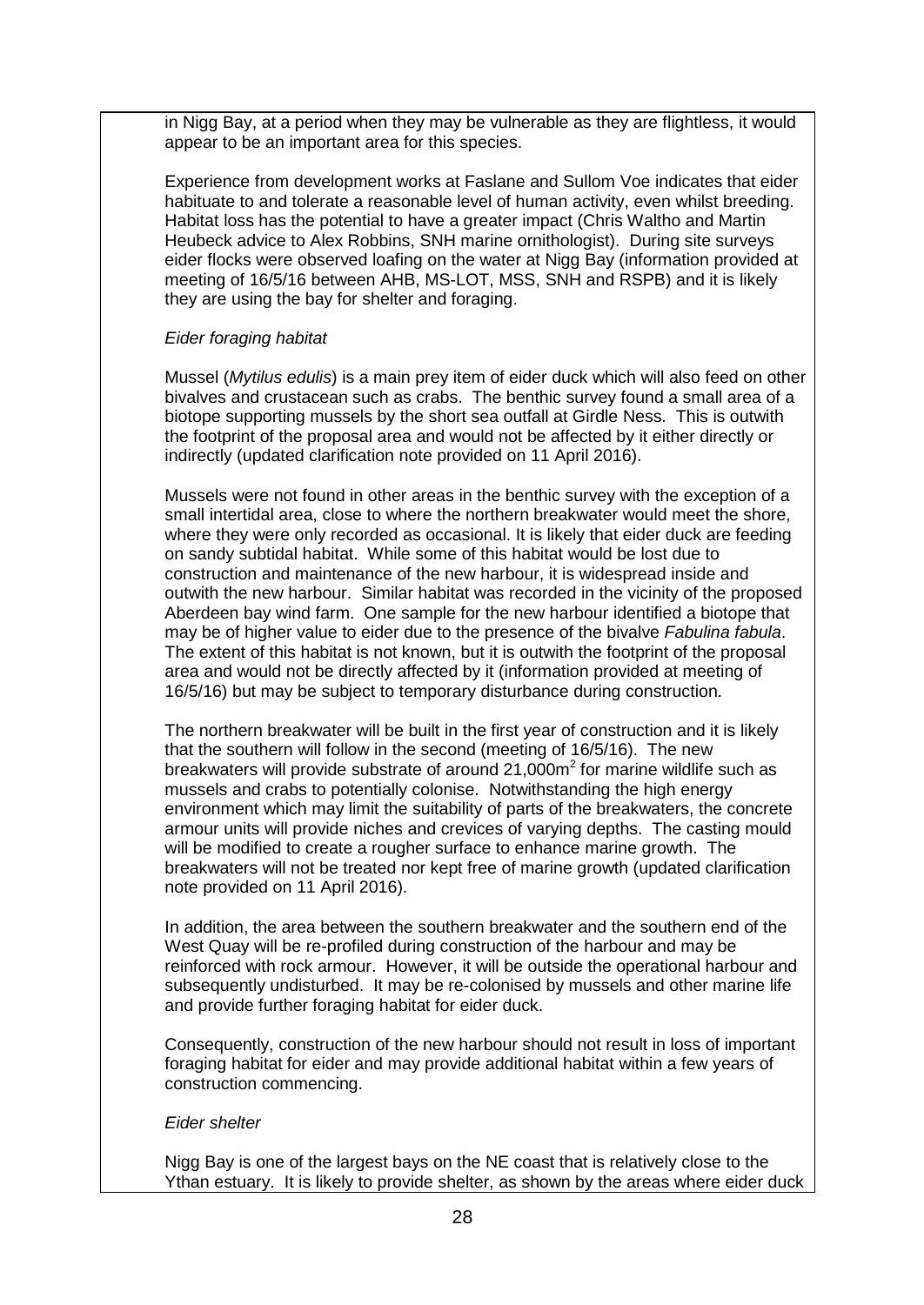form rafts in the bay (ES, fig 14.3).

The most common wind direction in Nigg Bay is from the south west, in line with the dominant long term wind directions across the UK. The highest wind speeds were associated with winds from the south and south west (information from the ES).

The wave rose plots in Technical Appendix 6A of the ES, Oceanographic Works, provide evidence of the direction and strength of waves. Waves will approach the bay from the north-east round to the south. The largest waves approached from the south-east which was generally the most common wave approach direction. Waves from the north-east were also frequent.

The outer face of the northern breakwater and inner (northern) face of the southern breakwater will be relatively sheltered when winds and waves approach from the south and south-east. The outer face of the northern breakwater will be exposed when winds and waves are approaching from the east but the inner face of the southern breakwater would potentially provide some shelter (although potentially there may be disturbance from boat movements). The natural topography of the bay will provide shelter from winds from the north-west, west and south-west. The southern face of the south breakwater might provide shelter from winds and waves approaching from the north-east.

The breakwaters would provide sheltered areas from wind and waves in many conditions and could increase shelter in the area of mussel habitat at Girdle Ness and the area with *Fabulina fabula* to the east of the northern breakwater. These areas will not be disturbed by boat movements (updated clarification note provided on 11 April 2016 and meeting of 16 May 2016). There will also be an exclusion zone to prevent vessels associated with construction of the harbour from passing close to the shore in the vicinity of Greyhope bay. This area to the north of Nigg, which is used by smaller numbers of eider, can provide some shelter (updated clarification note provided on 11 April 2016).

There will also be shelter within the harbour once operational. The route taken by boats entering and exiting the harbour will avoid the very southern part of the bay where birds currently form rafts when the wind direction is from the north (meeting of 16 May 2016).

Construction of the breakwaters would commence prior to June each year before eider numbers have begun to increase in Nigg Bay. Breakwater construction would recommence at the end of the winter period as soon as weather conditions allow.

Public access to the breakwaters will be prohibited other than for emergency or maintenance purposes, so eider roosting on these structures should not be disturbed. Security fencing will prevent terrestrial predators such as foxes.

Consequently, long term displacement of eider is considered unlikely if the mitigation proposed is implemented.

• Reduced water quality

There are risks of pollution incidents during construction of the harbour, for instance from fuel, oil and lubricants. In addition, the ES states that numerical modelling forecasts a reduction in water quality within the harbour during the operational phase of the scheme (15.6.4.4).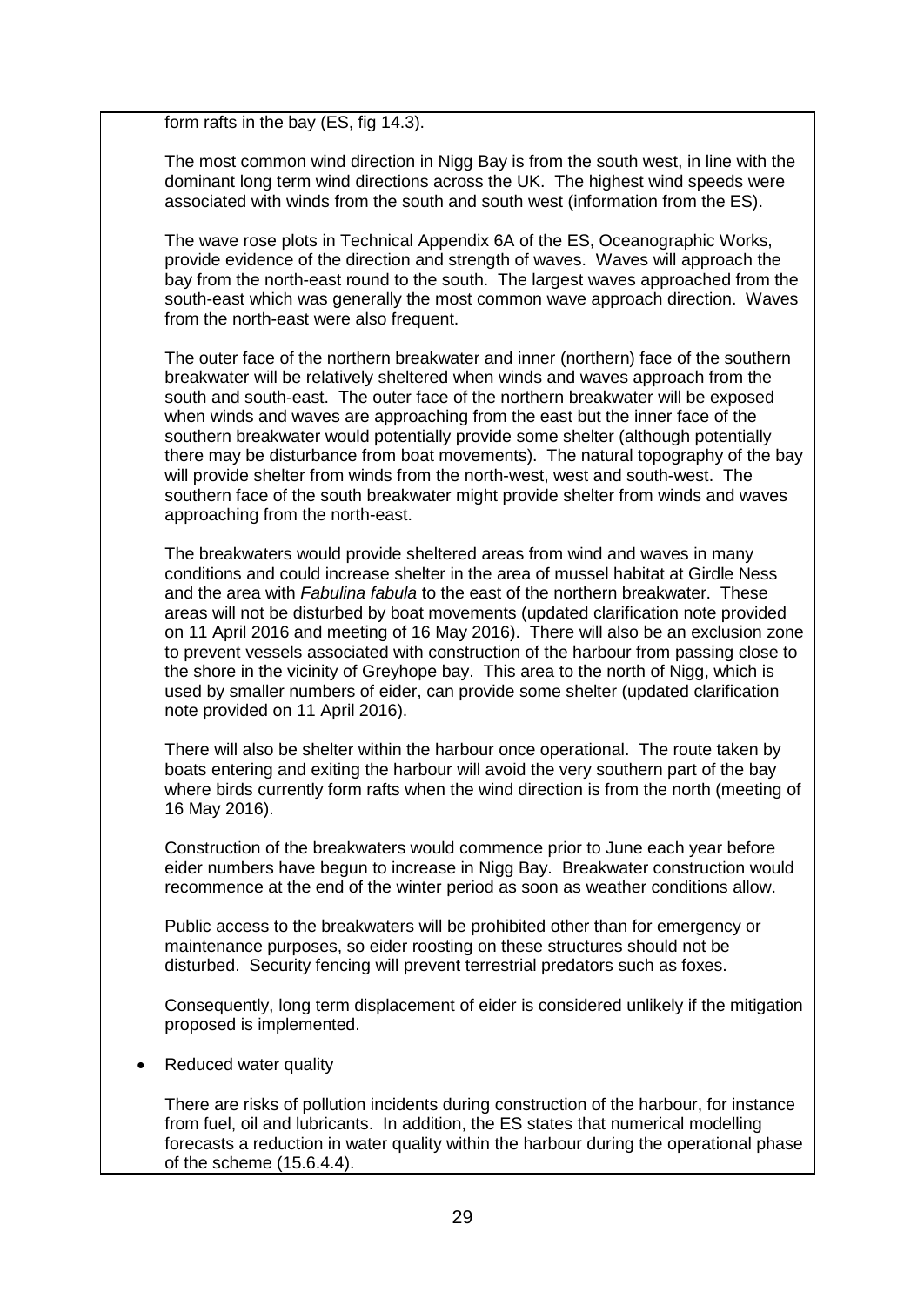There will also be increased concentrations of suspended sediments during dredging for construction and maintenance of the scheme within Nigg Bay and at the spoil disposal site, approximately 1km from the harbour. The total volume of material to be dredged is  $2,850,000$  m<sup>3</sup> (for the construction phase). It is also stated that the disposal of dredged material from the existing Aberdeen Harbour could be occurring at the same time.

Marine birds are susceptible to pollution which can affect their health or cause death. Consequently, adequate pollution control measures are required during the new harbour's construction and operation. Suspended sediments could temporarily impair the foraging ability of birds that feed in the bay, although as described above, prey availability is likely to be reduced. The application states that measures to overcome these issues will be included within an agreed Environmental Management Plan.

• Collision with vessels

Birds in moult such as eider will have reduced ability to fly and move out of the way of vessels. The ES states that they are likely to be able to dive to get out of the way. Eider are flightless during moult and therefore have restricted mobility. They are able to forage and dive but this has a greater energetic cost due to the change in wing-loading (e.g. Frimer, 1995). Moult is an energetically costly period for eider and therefore additional exertion should be avoided (Guillemette et al., 2007 and Savard et al., 2011).

The ES states that the Marine Co-ordinator who will co-ordinate traffic with AHB's Vessel Traffic Services, will advise vessel skippers of any aggregations of birds and temporary avoidance areas may be put in place *where possible* (14.7). A vessel routing plan is proposed as mitigation.

• Lighting

Artificial lighting is widely acknowledged to have a negative effect on birds (e.g. Poot et al., 2008), which can cause attraction and disorientation. However, we note that the HRA includes a dimmed and directional lighting strategy. Lighting will be directed inwards to the harbour on the northern breakwater and minimised on the southern breakwater. A lighting strategy appropriately applied would reduce any artificial lighting impacts.

SNH concluded that, with suitable mitigation the proposal should not lead to an adverse effect on the integrity of populations of birds from the SPAs listed in section 2b of this form. Conditions should require a buffer area to prevent disturbance to eider around Girdle Ness during construction and operation of the harbour; construction of the breakwaters to commence prior to June each year; casting mould of the concrete armour units for the breakwaters to be modified to create a rougher surface to enhance marine growth; no treatment of marine growth on the surfaces of the breakwaters; an CEMD including a pollution prevention plan to be agreed with MS-LOT (and relevant consultees); a vessel routing plan and lighting strategy.

## SPAs In-Combination Assessment

SNH previously advised an adverse effect on site integrity for Kittiwakes at Fowlsheugh from various offshore wind projects (Forth and Tay windfarm projects) for collision and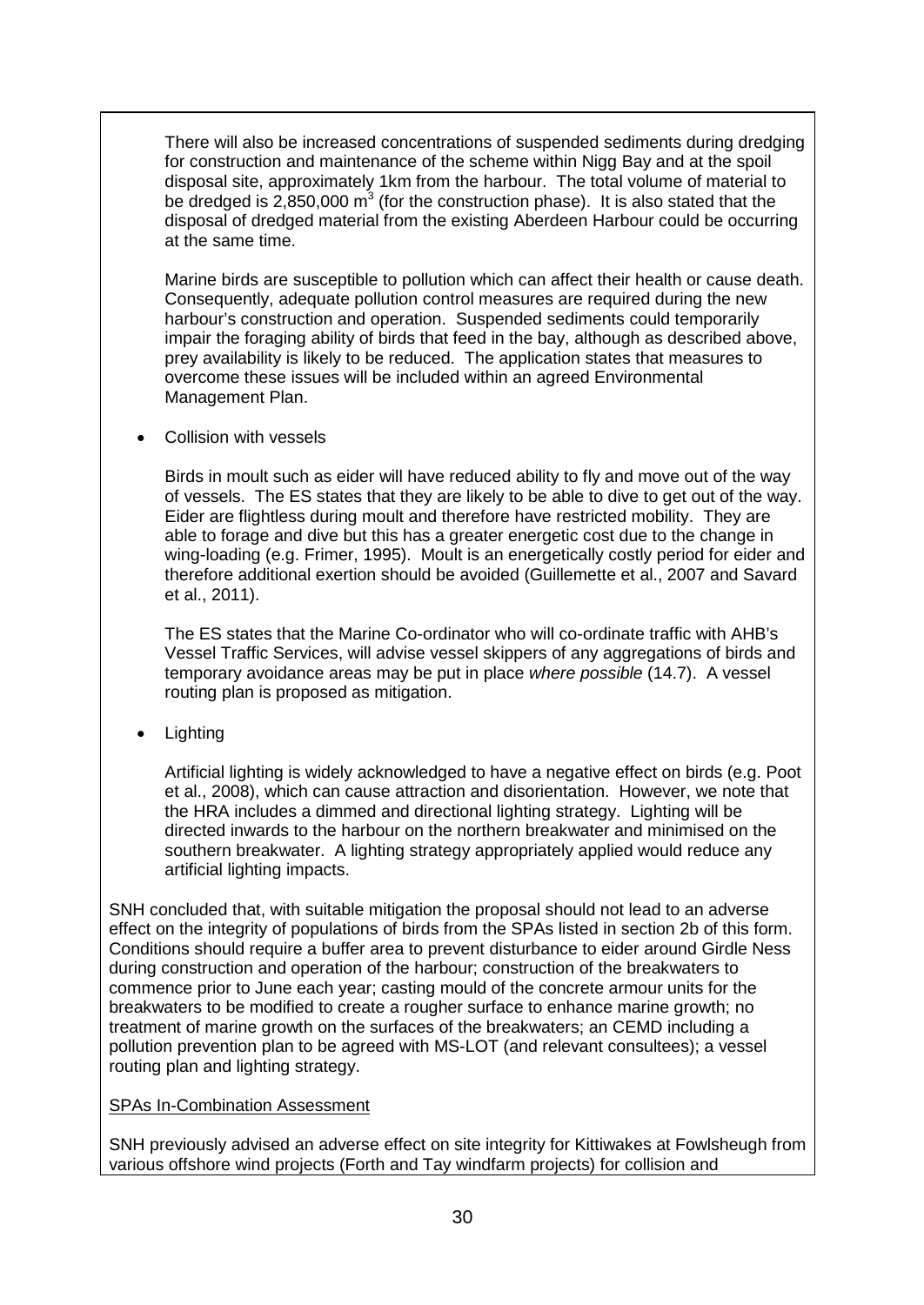displacement from foraging areas. However the appropriate assessment completed by MS-LOT concluded that the proposed works would not adversely affect the integrity of the Fowlsheugh SPA with respect to kittiwake (see [the Forth and Tay Offshore Wind Farm AA\).](http://www.gov.scot/Resource/0046/00460542.pdf)

The impact pathway from the harbour is disturbance from an inshore area. Most kittiwake foraging at the Nigg Bay area, forage outwith the bay itself, around the headland. Partial construction of the breakwaters is being provided, prior to blasting or piling taking place, to mitigate the impacts of underwater noise on cetaceans, and this will also provide mitigation for potential disturbance to kittiwake during construction. Post construction the breakwaters would provide roosting habitat.

Consideration of the in-combination effects with the European Offshore Wind Development Centre in Aberdeen Bay, particularly in relation to displacement of eider, has been given. The HRA for this proposal identified that the turbine envelope does not appear to coincide with any regularly-used or significant hotspots of activity for any species and that for eider there was strong evidence that shallower water closer to the shore was preferred. It is noted that any on or near-shore work relating to this proposal will be of short duration. Therefore, SNH advised that there will be no adverse effect on site integrity in combination with this proposal.

**Having considered the information provided by the applicant, the potential risks from the different impact pathways, the mitigation and the advice provided by SNH and other consultees, and the details of other development works taking place in the region, MS-LOT concludes that the AHEP, alone or in-combination with other plans or projects, will not adversely affect the integrity of the Ythan Estuary, Sands of Forvie and Meikle Loch SPA, Fowlsheugh SPA, Buchan Ness to Collieston Coast SPA, Montrose Basin SPA, Firth of Tay and Eden Estuary SPA, Forth Islands SPA or Firth of Forth SPA, provided it is undertaken in strict accordance with the conditions which are to be attached to the marine licence, and set out in 2d.**

### **Ythan Estuary, Sands of Forvie and Meikle Loch pSPA and Outer Firth of Forth and St. Andrews Bay Complex pSPA**

As detailed on page 1 of this document proposed SPAs receive Habitats Directive Article 6(3) policy protection, therefore consideration has also been given to Ythan Estuary, Sands of Forvie and Meikle Loch pSPA which is a marine extension of Ythan Estuary, Sands of Forvie and Meikle Loch SPA. The qualifying interests (sandwich tern and little tern) of this pSPA are also qualifying interests of the Ythan Estuary, Sands of Forvie and Meikle Loch SPA. In an email dated 05 September 2016 SNH confirmed that the conclusion of no adverse effect on site integrity for the SPA were also applicable to this pSPA. MS-LOT agree with this conclusion. The Outer Firth of Forth and St. Andrews Bay Complex pSPA also receives policy protection. SNH advised in relation to eider duck that impacts would be small (with the proportion of birds from the Ythan overwintering at the Outer Firth of Forth and St. Andrews bay Complex pSPA estimated to be 3%). In an email dated 05 September 2016 SNH advised no LSE for other qualifying interests of this pSPA and MS-LOT note this advice. MS-LOT conclude that the proposed works will not adversely affect the integrity of this pSPA.

As the Ythan Estuary, Sands of Forvie and Meikle Loch pSPA and the Outer Firth of Forth and St. Andrews Bay Complex pSPA are not yet designated they also fall within the regime governed by the first sentence of Article 4(4) of the Birds Directive as follows:

"In respect of the protection areas referred to in paragraphs 1 and 2, Member States shall take appropriate steps to avoid pollution or deterioration of habitats or any disturbances affecting the birds, in so far as these would be significant having regard to the objectives of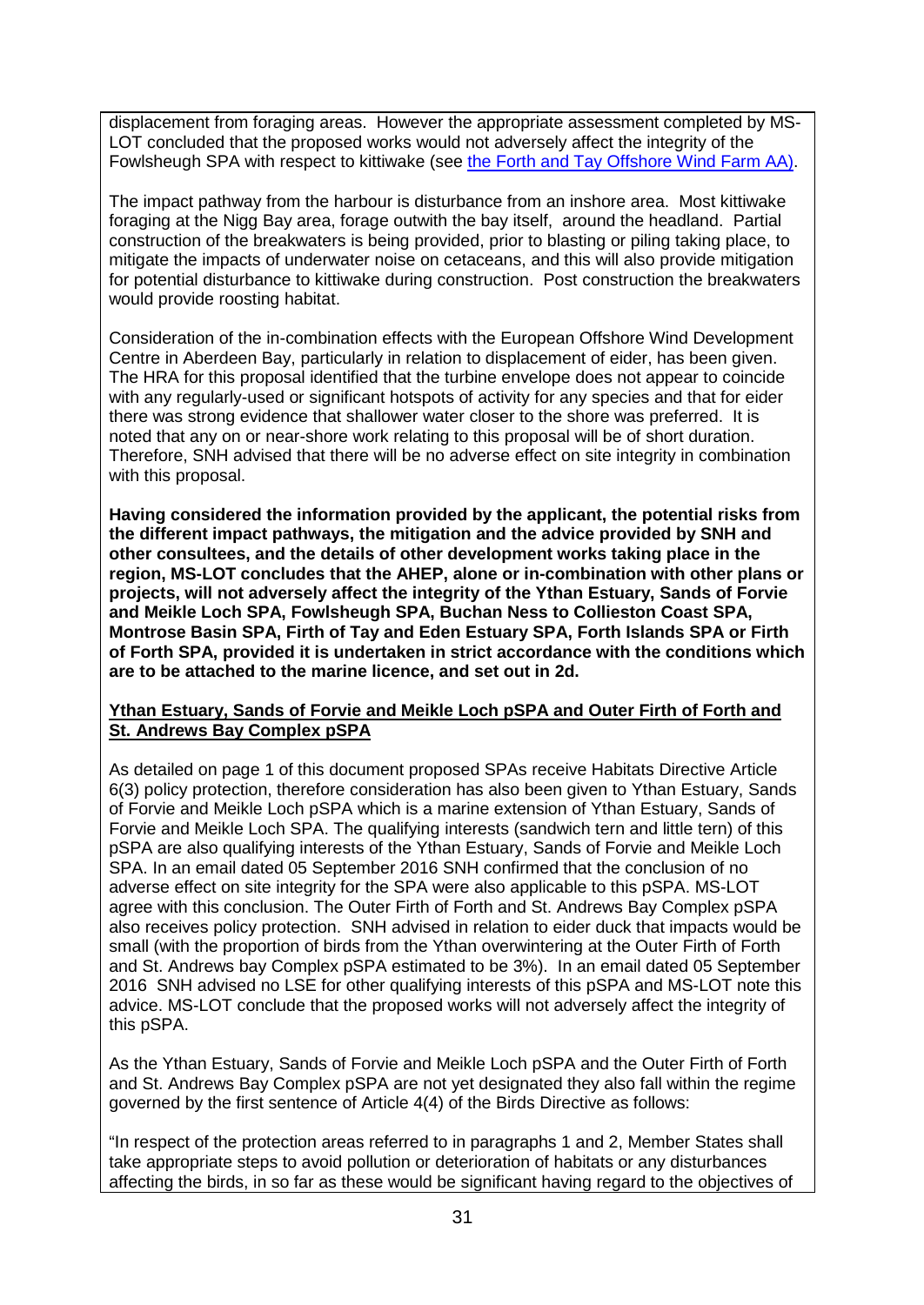this Article. Outside these protection areas, Member States shall also strive to avoid pollution or deterioration of habitats."

MS-LOT have considered the information presented in the ES, in particular Volume 4 Habitats Regulations Appraisal, Volume 2 Chp. 7: Marine Water and Sediment Quality, Volume 3 ES Appendix 6-B: Hydrodynamic Modelling and Coastal Processes Assessment, Volume 3 ES Appendix 7-D: Sediment Plume Modelling, along with an Intertek clarification memorandum – "Redeposited Sediment Depths From Dredging Spill" dated 21 July 2016.

This information predicts that there will be increased suspended sediment concentration levels from the dredge overspill, although this is not expected to overlap with the boundaries of the pSPA. Increased mud deposition from the trailer suction hoper dredging spill is thought to come close to the pSPA boundary, although deposition depths close to the boundary is predicted to be minimal (Figure 1 Intertek clarification memorandum – "Redeposited Sediment Depths From Dredging Spill" dated 21 July 2016). Modelling shows that increased suspended sediment concentration and sediment deposition at the disposal site will not come close to the pSPA boundary.

In conclusion, proposed dredging and dredge spoil disposal activities (during construction and operation) will result in some increase in suspended sediment concentration and sediment deposition, however these increases will be localised and temporary in nature and therefore will not significantly affect the ability of the terns to forage for prey within the pSPA or in the immediate vicinity of the boundaries of the pSPA. MS-LOT do not consider that the dredging and disposal activities will lead to any significant pollution or habitat deterioration within the pSPA.

Furthermore, to ensure that any impacts to the pSPA associated with the dredging and dredge spoil disposal activities are effectively minimised and monitored, AHB will be required to submit a Dredging and Dredge Spoil Disposal Management and Monitoring Plan for MS-LOT's approval prior to commencement of the works (see condition 1a in section 2d).

MS-LOT consider that the Outer Firth of Forth and St. Andrews Bay Complex pSPA is sufficiently far from the area of proposed works that there will be no risk of pollution, deterioration of habitats or disturbance of the qualifying interests from the AHEP.

### **2d. Conditions required.**

MS-LOT considers that the issues raised by RSPB, WDC and Dee DSFB are taken into account and, in some cases, have been included in the conditions outlined below. In some cases there was further discussion to clarify requirements e.g.

- It was agreed that there was a lack of certainty on the effectiveness of acoustic deterrent devices (ADDs) to safeguard smolt passage through the harbour so ADDs will not be used. Furthermore, SNH advised of the need to consider the potential impact of ADDs on the bottlenose dolphin population of the Moray Firth SAC.
- It was confirmed with RSPB (30 June 2016) that they were content with a condition that restricts commencement of breakwater construction between 1<sup>st</sup> June and 31<sup>st</sup> August i.e. during the period when eider are likely to be moulting and unable to move away from the area easily.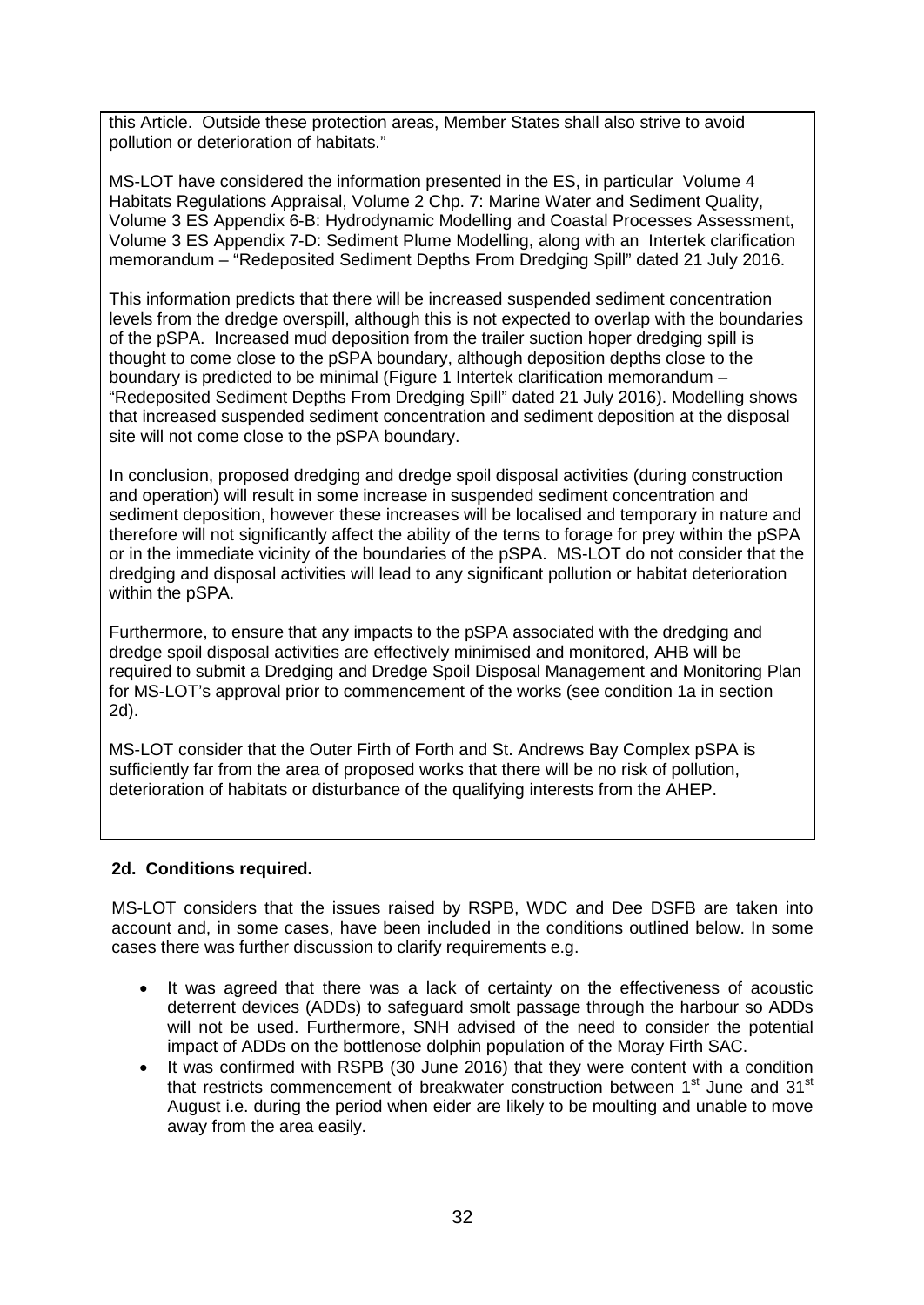| <b>Condition</b>                                                                                                                                                                                                                                                                                                                                                                                                                                                                                                                                                                                                                                                                                                       | Reason                                                                                                                                                                                                                                                                                                                                                                                                                              |
|------------------------------------------------------------------------------------------------------------------------------------------------------------------------------------------------------------------------------------------------------------------------------------------------------------------------------------------------------------------------------------------------------------------------------------------------------------------------------------------------------------------------------------------------------------------------------------------------------------------------------------------------------------------------------------------------------------------------|-------------------------------------------------------------------------------------------------------------------------------------------------------------------------------------------------------------------------------------------------------------------------------------------------------------------------------------------------------------------------------------------------------------------------------------|
| 1. The licensee must submit a detailed<br><b>Construction Environmental Management</b><br>Document ("CEMD") to the licensing<br>authority for their written approval, no later<br>than two months or at such a time as agreed<br>with the licensing authority, prior to the<br>commencement of the works. It is not<br>permissible for the works to commence prior<br>to the granting of such approval. In granting<br>such approval, the licensing authority may<br>consult any such other advisors,<br>organisations or stakeholders as may be<br>required at their discretion. The CEMD must<br>be consistent with the marine licence<br>application, environmental statement ("ES")<br>and supporting information. | To minimise disturbance and avoid injury to<br>bottlenose dolphins, salmon (SACs) and<br>birds (SPAs).<br>To reduce disturbance and avoid injury to<br>birds and to provide mitigation (SPAs).<br>To mitigate loss of habitat for birds (SPAs).<br>To ensure all environmental issues are taken<br>into account in designing the construction of<br>the harbour.<br>To monitor the effectiveness of mitigation<br>methods proposed. |
| The CEMD must include, but shall not be<br>limited to the following:                                                                                                                                                                                                                                                                                                                                                                                                                                                                                                                                                                                                                                                   |                                                                                                                                                                                                                                                                                                                                                                                                                                     |
| a) detailed Construction Method<br>Statements ("CMSs") and<br><b>Construction Environmental</b><br>Management Plans ("CEMPs")<br>including the following specific<br>management plans:                                                                                                                                                                                                                                                                                                                                                                                                                                                                                                                                 |                                                                                                                                                                                                                                                                                                                                                                                                                                     |
| I.<br>marine mammal protection<br>plan ("MMPP");                                                                                                                                                                                                                                                                                                                                                                                                                                                                                                                                                                                                                                                                       |                                                                                                                                                                                                                                                                                                                                                                                                                                     |
| ΙΙ.<br>vessel management plan<br>("VMP");                                                                                                                                                                                                                                                                                                                                                                                                                                                                                                                                                                                                                                                                              |                                                                                                                                                                                                                                                                                                                                                                                                                                     |
| Ш.<br>noise and vibration mitigation<br>plan (including hours of<br>operation)                                                                                                                                                                                                                                                                                                                                                                                                                                                                                                                                                                                                                                         |                                                                                                                                                                                                                                                                                                                                                                                                                                     |
| lighting plan (including<br>IV.<br>strategy for dimmed and<br>directional lighting)<br>V.<br>traffic management plan;<br>VI.<br>pollution prevention plan;<br>VII.<br>otter protection plan;<br>VIII.<br>piling management plan;<br>IX.<br>fish species protection plan;<br>Х.<br>habitat management plan;<br>XI.<br>waste management plan; and<br>XII.<br>Nigg Bay Site of Special<br><b>Scientific Interest</b><br>management plan.<br>XIII.<br>dredging and dredge spoil<br>disposal management and<br>monitoring plan                                                                                                                                                                                              |                                                                                                                                                                                                                                                                                                                                                                                                                                     |
| b) commencement dates, duration and<br>phasing information of key elements<br>of construction;                                                                                                                                                                                                                                                                                                                                                                                                                                                                                                                                                                                                                         |                                                                                                                                                                                                                                                                                                                                                                                                                                     |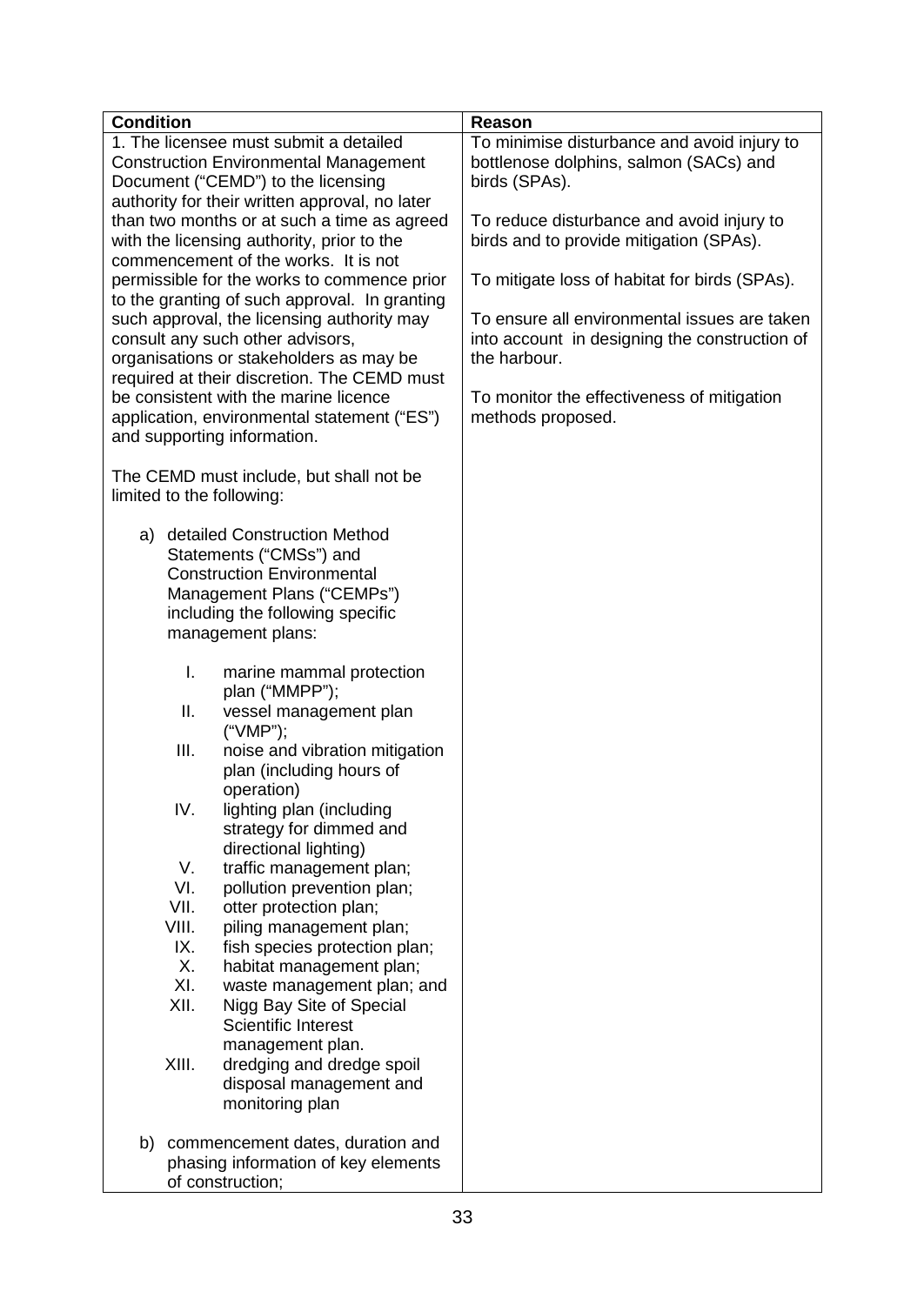| C)     | a schedule of mitigation and                    |                                             |
|--------|-------------------------------------------------|---------------------------------------------|
|        | monitoring measures to protect the              |                                             |
|        | environment, including cross-                   |                                             |
|        |                                                 |                                             |
|        | referencing between relevant                    |                                             |
|        | management plans or other                       |                                             |
|        | documents;                                      |                                             |
|        | d) processes to control changes from            |                                             |
|        | the agreed schedule of mitigation;              |                                             |
| e)     | processes to detail how each and all            |                                             |
|        | contractors and sub-contractors will            |                                             |
|        | be made aware of environmental                  |                                             |
|        | sensitivities, what requirements they           |                                             |
|        | are expected to adhere to, how                  |                                             |
|        | chains of command will work                     |                                             |
|        |                                                 |                                             |
|        | including shore to vessel                       |                                             |
|        | communications etc.; and                        |                                             |
| f)     | a process and schedule for providing            |                                             |
|        | the licensing authority with regular            |                                             |
|        | updates on construction activity,               |                                             |
|        | issues encountered and how these                |                                             |
|        | have been addressed.                            |                                             |
|        |                                                 |                                             |
|        | In the event that the licensee wishes to        |                                             |
|        | request staged approval of the CEMD, the        |                                             |
|        | licensee must submit, in writing, a detailed    |                                             |
|        | schedule of the proposed CEMD submission        |                                             |
|        | stages and associated documents relative        |                                             |
|        | thereto, to the licensing authority for their   |                                             |
|        |                                                 |                                             |
|        | written approval, no later than two months or   |                                             |
|        | at such a time as agreed with the licensing     |                                             |
|        | authority, prior to the commencement of the     |                                             |
| works. |                                                 |                                             |
|        |                                                 |                                             |
|        | In the event that the licensee wishes to        |                                             |
|        | update or amend the CEMD, the licensee          |                                             |
|        | must submit, in writing, details of the         |                                             |
|        | proposed updates or amendments to the           |                                             |
|        | licensing authority for their written approval, |                                             |
|        | no later than one month or at such a time as    |                                             |
|        | agreed with the licensing authority, prior to   |                                             |
|        | the planned implementation of the proposed      |                                             |
|        | updates or amendments. It is not permissible    |                                             |
|        | for any works associated with the proposed      |                                             |
|        |                                                 |                                             |
|        | updates or amendments to proceed prior to       |                                             |
|        | the granting of such approval.                  |                                             |
|        | Unless otherwise agreed, in writing by the      |                                             |
|        |                                                 |                                             |
|        | licensing authority, all works must proceed in  |                                             |
|        | accordance with the approved CEMD.              |                                             |
|        | 2. The licensee must submit a detailed          | To minimise disturbance and avoid injury to |
|        | MMPP to the licensing authority for their       | marine mammals (SACs). This will also       |
|        | written approval, no later than two months or   | mitigate impact on salmon (SACs).           |
|        | at such a time as agreed with the licensing     |                                             |
|        | authority, prior to the commencement of the     |                                             |
|        | works. It is not permissible for the works to   |                                             |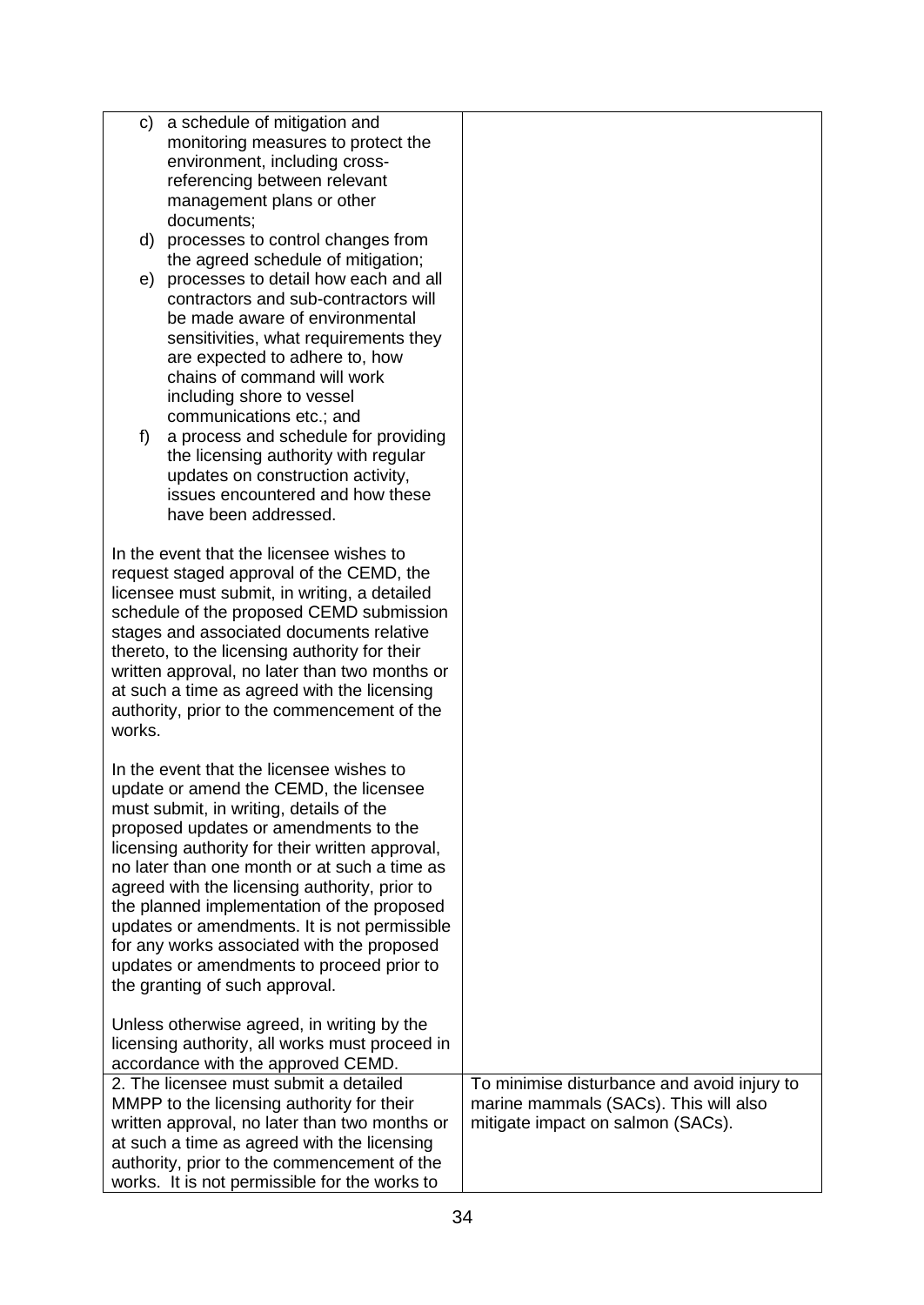commence prior to the granting of such approval. In granting such approval, the licensing authority may consult any such other advisors, organisations or stakeholders as may be required at their discretion. The MMPP must be consistent with the marine licence application, ES, the CEMD (including CMSs and CEMPs) and supporting information.

The MMPP must set out measures to prevent injury and disturbance to marine mammals and must include, but shall not be limited to the following:

- a) restriction of piling activity to 7am 7pm Monday to Friday, 9am - 4pm on Saturdays and no percussive piling on Sundays;
- b) restriction of blasting to day light hours unless during exceptional circumstances.
- c) a process to record and report, in writing to the licensing authority. within 48 hours, instances where blasting has occurred, due to exceptional circumstances, outwith daylight hours;
- d) measures to ensure piling commences with soft start over forty minutes;
- e) use of MMOs and PAMs during piling/blasting/noisy activities to ensure that start up does not occur while dolphins and seals are within the mitigation zone;
- f) details to show how this would be managed over the 1km area and any amendments that may be required;
- g) measures to ensure that the minimum amount of blasting is undertaken using the smallest practicable charges;
- h) measures to ensure blasting works are undertaken for a maximum period of seven consecutive months, with no more than two blasts per day;
- i) measures to ensure impact piling will only be carried out in areas in which it is screened from the open water by the presence of a partially or fully constructed breakwater(s), so that there is no 'direct line of sight' between the impact piling and open water;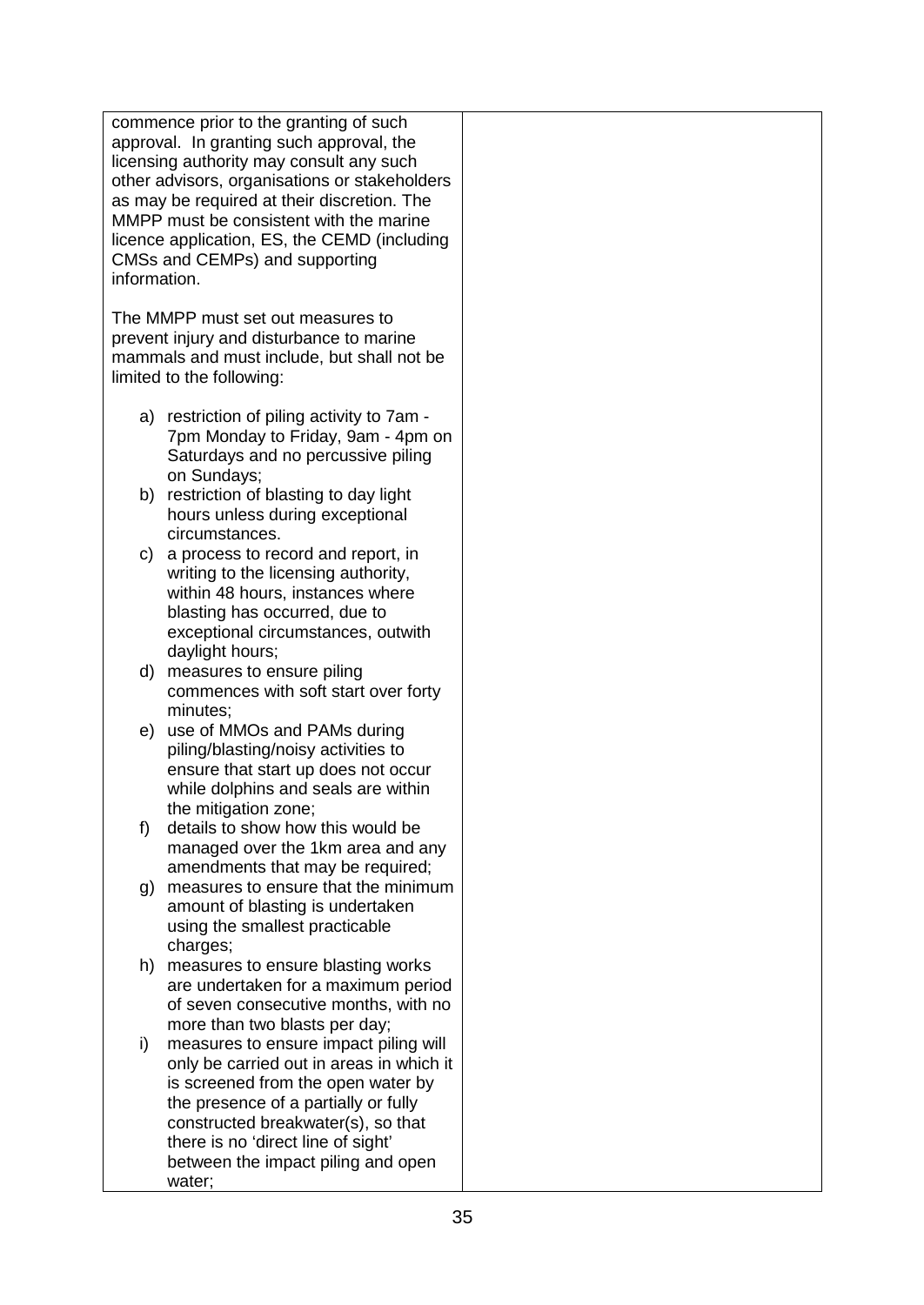| j)<br>measures to ensure blasting will only<br>be carried out in areas in which it is<br>screened from the open water by the<br>presence of a partially or fully<br>constructed breakwater(s), so that<br>there is no 'direct line of sight'<br>between the blasting and open water,<br>or will be carried out behind bubble<br>curtains; and<br>adherence to relevant JNCC<br>k)<br>guidelines (except where<br>amendments have been agreed) and<br>other best practice.                                                                             |                                                                                                                           |
|-------------------------------------------------------------------------------------------------------------------------------------------------------------------------------------------------------------------------------------------------------------------------------------------------------------------------------------------------------------------------------------------------------------------------------------------------------------------------------------------------------------------------------------------------------|---------------------------------------------------------------------------------------------------------------------------|
| In the event that the licensee wishes to<br>update or amend the MMPP, the licensee<br>must submit, in writing, details of the<br>proposed updates or amendments to the<br>licensing authority for their written approval,<br>no later than one month or at such a time as<br>agreed with the licensing authority, prior to<br>the planned implementation of the proposed<br>updates or amendments. It is not permissible<br>for any works associated with the proposed<br>updates or amendments to proceed prior to<br>the granting of such approval. |                                                                                                                           |
| Unless otherwise agreed, in writing by the<br>licensing authority, all works must proceed in<br>accordance with the approved MMPP.                                                                                                                                                                                                                                                                                                                                                                                                                    |                                                                                                                           |
| 3. The licensee must submit a detailed VMP<br>to the licensing authority for their written<br>approval, no later than two months or at such<br>a time as agreed with the licensing authority,<br>prior to the commencement of the works. It<br>is not permissible for the works to commence<br>prior to the granting of such approval. In<br>granting such approval, the licensing<br>authority may consult any such other<br>advisors, organisations or stakeholders as<br>may be required at their discretion.                                      | To minimise disturbance to marine mammals<br>(SAC) and birds (SPAs).<br>To avoid disturbance to foraging birds<br>(SPAs). |
| Relative to the duration of the works, the<br>VMP must include details on vessels, their<br>speeds, routes and frequency of trips during<br>the works, creation of high and low<br>disturbance areas, a vessel free buffer zone<br>around Girdle Ness and Greyhope Bay, and<br>details of how vessel management will be<br>coordinated.                                                                                                                                                                                                               |                                                                                                                           |
| Relative to the operation of the harbour, the<br>VMP must include a code of practice to guide<br>the behaviour of vessels in and in the vicinity<br>of the harbour around marine mammals and                                                                                                                                                                                                                                                                                                                                                          |                                                                                                                           |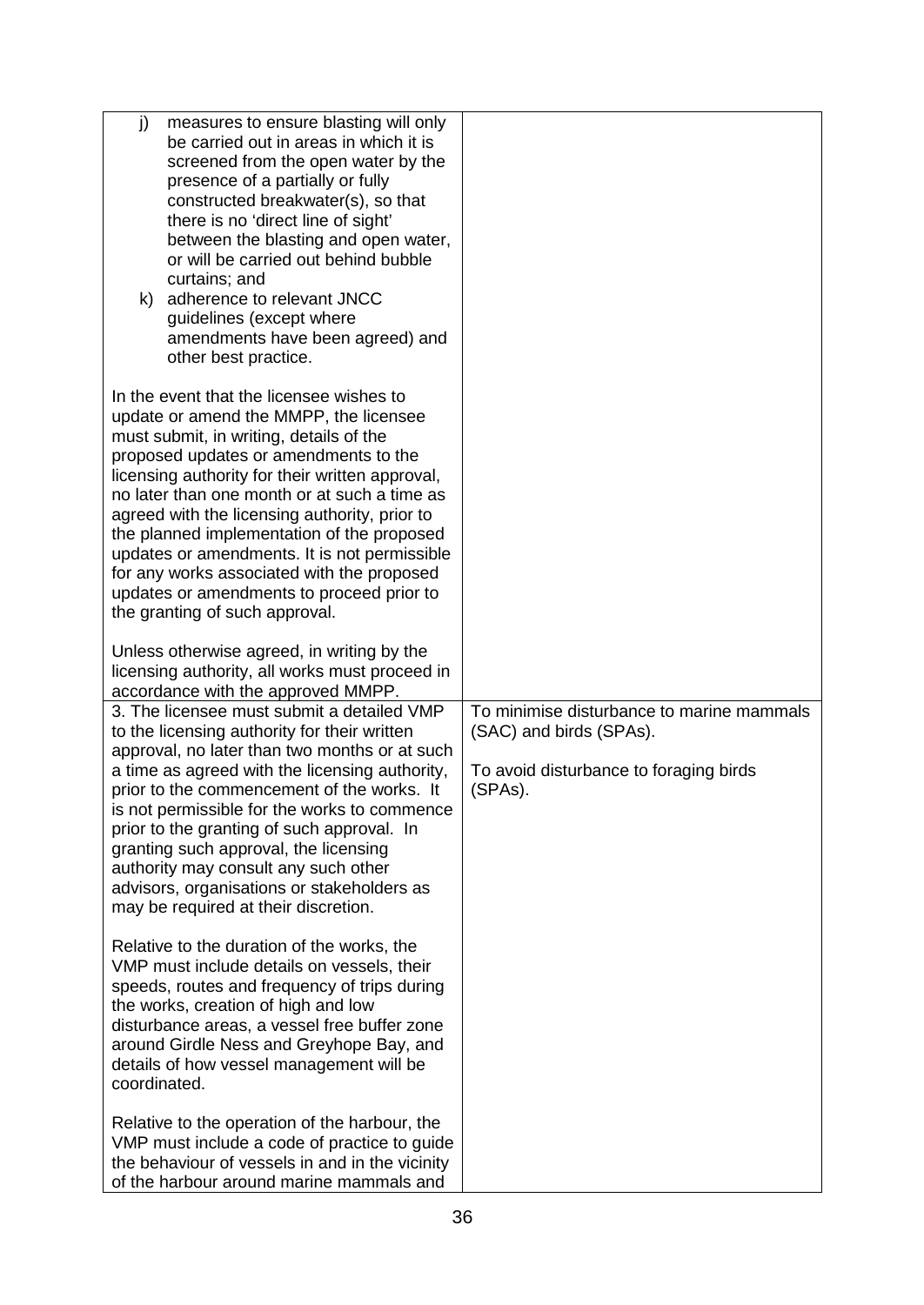| rafts of birds and avoidance of the area<br>around Girdle Ness and Greyhope Bay.                                                                                                                                                                                                                                                                                                                                                                                                                                                                     |                                                                                                  |
|------------------------------------------------------------------------------------------------------------------------------------------------------------------------------------------------------------------------------------------------------------------------------------------------------------------------------------------------------------------------------------------------------------------------------------------------------------------------------------------------------------------------------------------------------|--------------------------------------------------------------------------------------------------|
|                                                                                                                                                                                                                                                                                                                                                                                                                                                                                                                                                      |                                                                                                  |
| In the event that the licensee wishes to<br>update or amend the VMP, the licensee must<br>submit, in writing, details of the proposed<br>updates or amendments to the licensing<br>authority for their written approval, no later<br>than one month or at such a time as agreed<br>with the licensing authority, prior to the<br>planned implementation of the proposed<br>updates or amendments. It is not permissible<br>for any works associated with the proposed<br>updates or amendments to proceed prior to<br>the granting of such approval. |                                                                                                  |
| Unless otherwise agreed in writing by the<br>licensing authority, works must proceed in<br>accordance with the approved VMP.                                                                                                                                                                                                                                                                                                                                                                                                                         |                                                                                                  |
| 4. The licensee must submit a detailed<br>monitoring strategy to the licensing authority<br>for their written approval, no later than two<br>months or at such a time as agreed with the<br>licensing authority, prior to the<br>commencement of the works. It is not<br>permissible for the works to commence prior<br>to the granting of such approval. In granting<br>such approval, the licensing authority may                                                                                                                                  | To ensure the proposed mitigation is<br>effective for marine mammals (SACs) and<br>birds (SPAs). |
| consult any such other advisors,<br>organisations or stakeholders as may be<br>required at their discretion. The monitoring<br>strategy must be consistent with the marine<br>licence application, ES, the CEMD (including<br>CMSs and CEMPs) and supporting<br>information.                                                                                                                                                                                                                                                                         |                                                                                                  |
| The monitoring strategy must include, but<br>shall not be limited to the following:                                                                                                                                                                                                                                                                                                                                                                                                                                                                  |                                                                                                  |
| a) monitoring of underwater noise<br>produced from piling and blasting and<br>effectiveness of mitigation;                                                                                                                                                                                                                                                                                                                                                                                                                                           |                                                                                                  |
| b) monitoring of use of Nigg Bay by<br>marine mammals during construction;<br>monitoring of use of the new harbour<br>C)                                                                                                                                                                                                                                                                                                                                                                                                                             |                                                                                                  |
| and its surroundings by eider duck<br>during construction and once it is<br>operational;<br>development of monitoring<br>d)<br>programme to track adult salmon in                                                                                                                                                                                                                                                                                                                                                                                    |                                                                                                  |
| the vicinity of the development site<br>and entering the River Dee; and<br>e) a timetable for reporting the findings<br>of the monitoring                                                                                                                                                                                                                                                                                                                                                                                                            |                                                                                                  |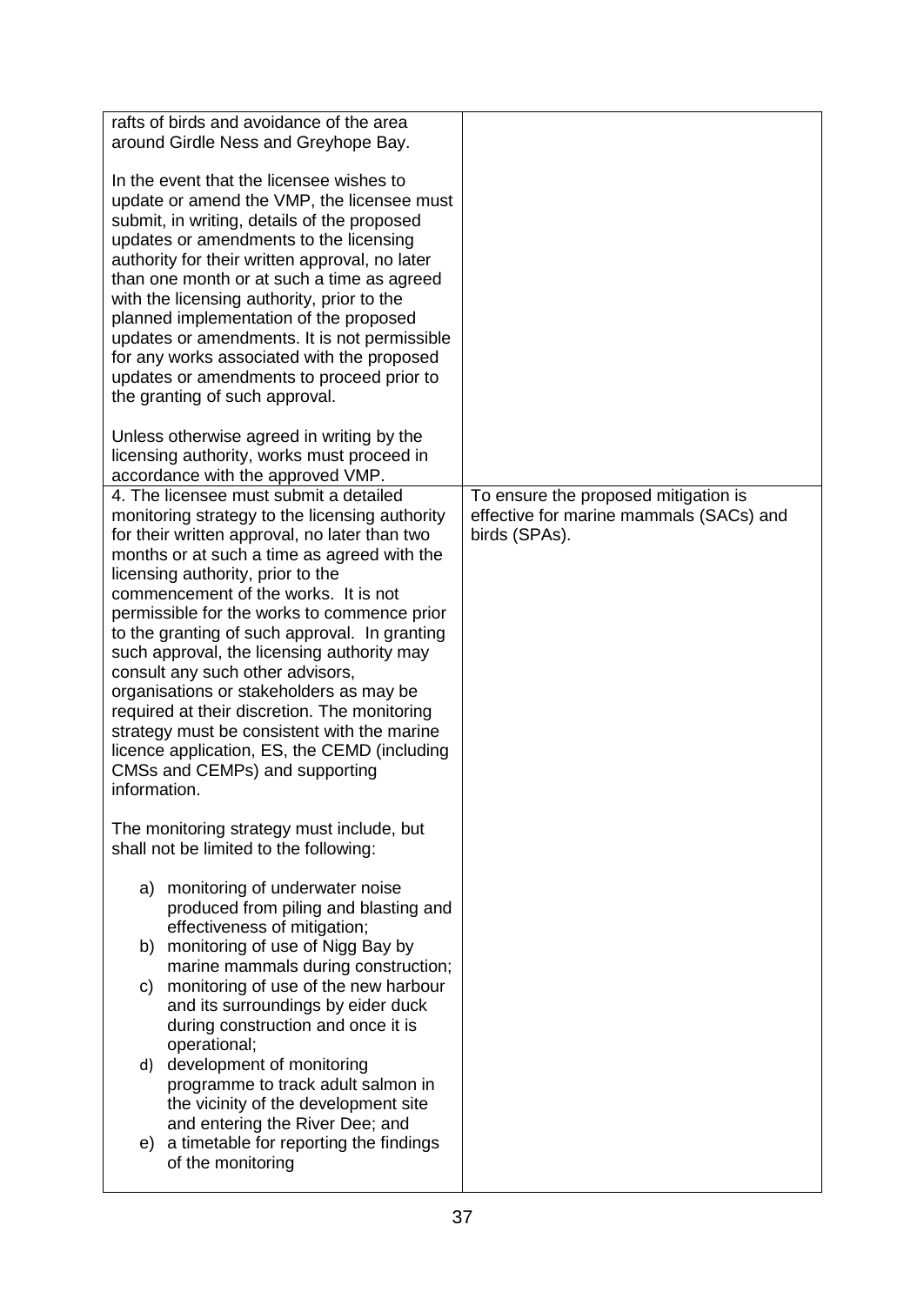| In the event that the licensee wishes to<br>update or amend the monitoring strategy, the<br>licensee must submit, in writing, details of the<br>proposed updates or amendments to the<br>licensing authority for their written approval,<br>no later than one month or at such a time as<br>agreed with the licensing authority, prior to<br>the planned implementation of the proposed<br>updates or amendments. It is not permissible<br>for any works associated with the proposed<br>updates or amendments to proceed prior to<br>the granting of such approval.<br>Unless otherwise agreed in writing by the<br>licensing authority, works must proceed in<br>accordance with the approved monitoring |                                                                    |
|------------------------------------------------------------------------------------------------------------------------------------------------------------------------------------------------------------------------------------------------------------------------------------------------------------------------------------------------------------------------------------------------------------------------------------------------------------------------------------------------------------------------------------------------------------------------------------------------------------------------------------------------------------------------------------------------------------|--------------------------------------------------------------------|
| strategy.                                                                                                                                                                                                                                                                                                                                                                                                                                                                                                                                                                                                                                                                                                  |                                                                    |
| 5. The licensee must ensure that<br>construction of the breakwaters does not<br>commence between 01 June and 31 August.                                                                                                                                                                                                                                                                                                                                                                                                                                                                                                                                                                                    | To minimise disturbance to birds when they<br>are moulting (SPAs). |

| Name of assessor | Victoria Bell and Tracy McCollin |
|------------------|----------------------------------|
| <b>Date</b>      | 10 August and 12 September 2016  |
| Name of Approver | Gayle Holland                    |
| <b>Date</b>      | 11 October 2016                  |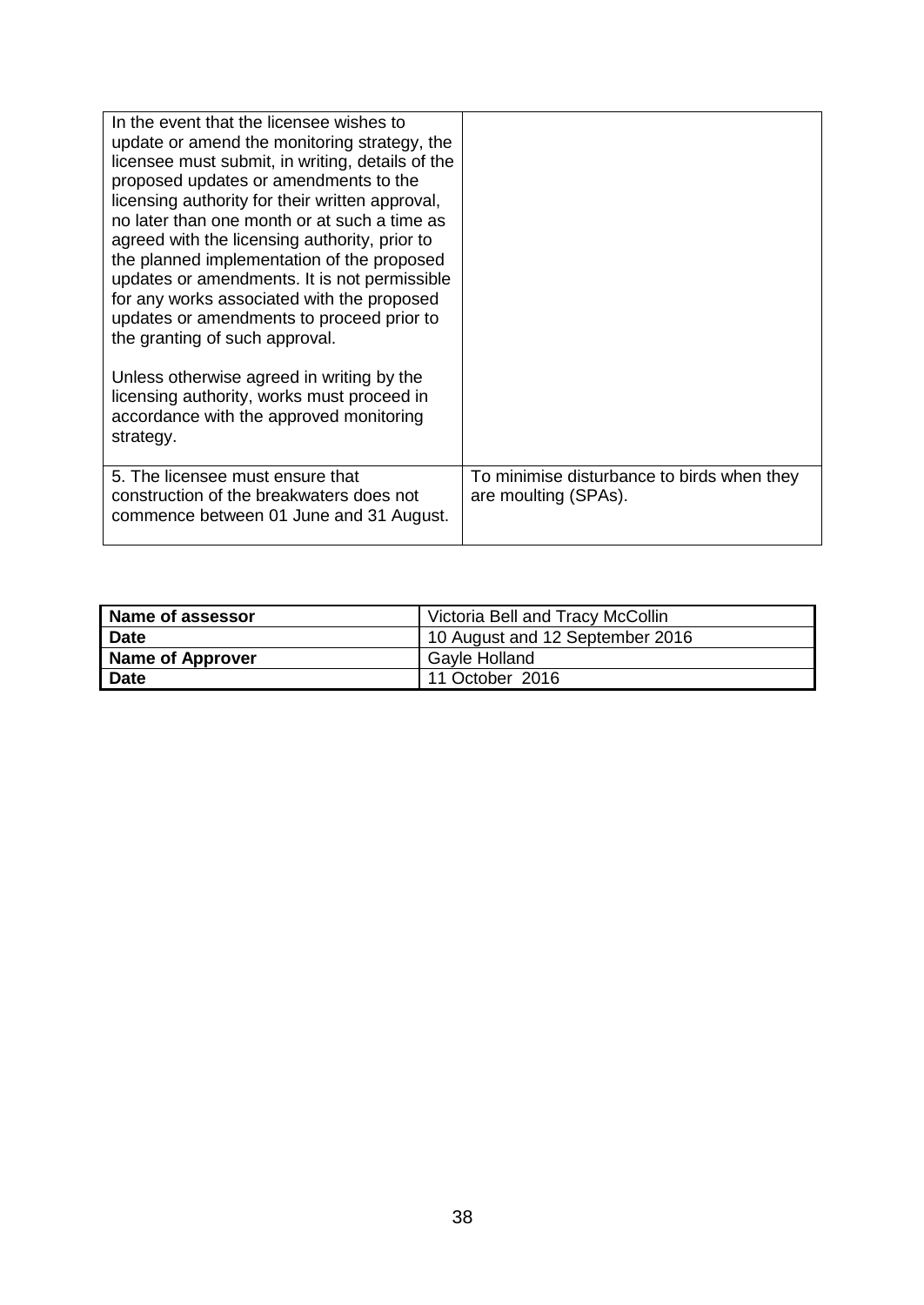### **References**

Baillie, S.R. Common Eider (Eider) Somateria mollissima. In: Wernham, C.V., Toms, M.P., Marchant, J.H., Clark, J.A., Siriwardena, G.M. & Baillie, S.R. (eds.) 2002. *The Migration Atlas: movements of the birds of Britain and Ireland.* T. & A.D. Poyser, London. Pp. 214-216

Cheney, B., Corkrey, R., Quick, N.J., Janik, V.M., Islas-Villanueva, V., Hammond, P.S. & Thompson, P.M. (2012) Site condition monitoring of bottlenose dolphins within the Moray Firth Special Area of Conservation: 2008-2010. *Scottish Natural Heritage Commissioned Report No. 512*

Frimer, O (1995). Comparative behaviour of sympatric moulting populations of Common Eider *Somateria mollissima* and King Eider *S. spectabilis* in central West Greenland. *Wildfowl*, 46: 129-139.

Guillemette, M., Pelletier, D., Grandbois, J.M., and Butler, P.J. 2007. Flightlessness and the energetic cost of wing moult in a large sea duck. *Ecology*, 88(1): 2936-2945

Lewis, M., Wilson, L.J., Söhle, I., Dean, B.J., Webb, A. & Reid, J.B., (2008), Surveillance of winter and spring aggregations of seaducks, divers and grebes in UK inshore areas: Aerial surveys and shore-based counts 2006/07, JNCC Report 414, ISBN 0963-8091.

Pirotta, E., Laesser, B.E., Hardaker, A., Riddoch, N., Marcoux, M., Lusseau, D. 2013. Dredging displaces bottlenose dolphins from an urbanised foraging patch. *Marine Pollution Bulletin* 74(1): 396-402.

Poot, H., B. J. Ens, H. de Vries, M. A. H. Donners, M. R. Wernand, and J. M. Marquenie (2008). Green light for nocturnally migrating birds. *Ecology and Society* 13(2): 47. [online] URL:<http://www.ecologyandsociety.org/vol13/iss2/art47>

Savard, J-P. L., Gilliland, S. G., Gilchrist, G. and Giroux, J-F. (2011). Moulting, Staging, and Wintering Locations Common Eiders breeding in the Gyrfalcon Archipelago Ungava Bay, *Arctic*, 64(2): 197-206.

SNH (2011). SNH Commissioned Report 441: Utilisation of space by grey and harbour seals in the Pentland Firth and Orkney waters.

SNH (2014). Interim guidance on apportioning impacts from marine renewable developments to breeding seabird populations in Special Protection Areas, SNH, May 2014.

Thaxter, B., Lascelles, B., Sugar, K., Cook, A.S.C.P., Roos, S., Bolton, M., Langston, R.H.W. and Burton, N.H.K. (2012). Seabird foraging ranges as a preliminary tool for identifying candidate Marine Protected Areas. *Biological Conservation* 156: 53-61.

Thompson, P.M, Wilson, B., Grellier, K. & Hammond, P.S. (2000) Combining power analysis and population viability analysis to compare traditional and precautionary approaches to conservation of coastal cetaceans. *Conservation Biology*, 14: 1253-1263.

Thompson P M, Cheney B, Ingram B, Stevick, P Wilson B & Hammond PS (Eds) 2011. Distribution, abundance and population structure of bottlenose dolphin in Scottish waters. Scottish Government and SNH funded report. SNH commissioned report no 354.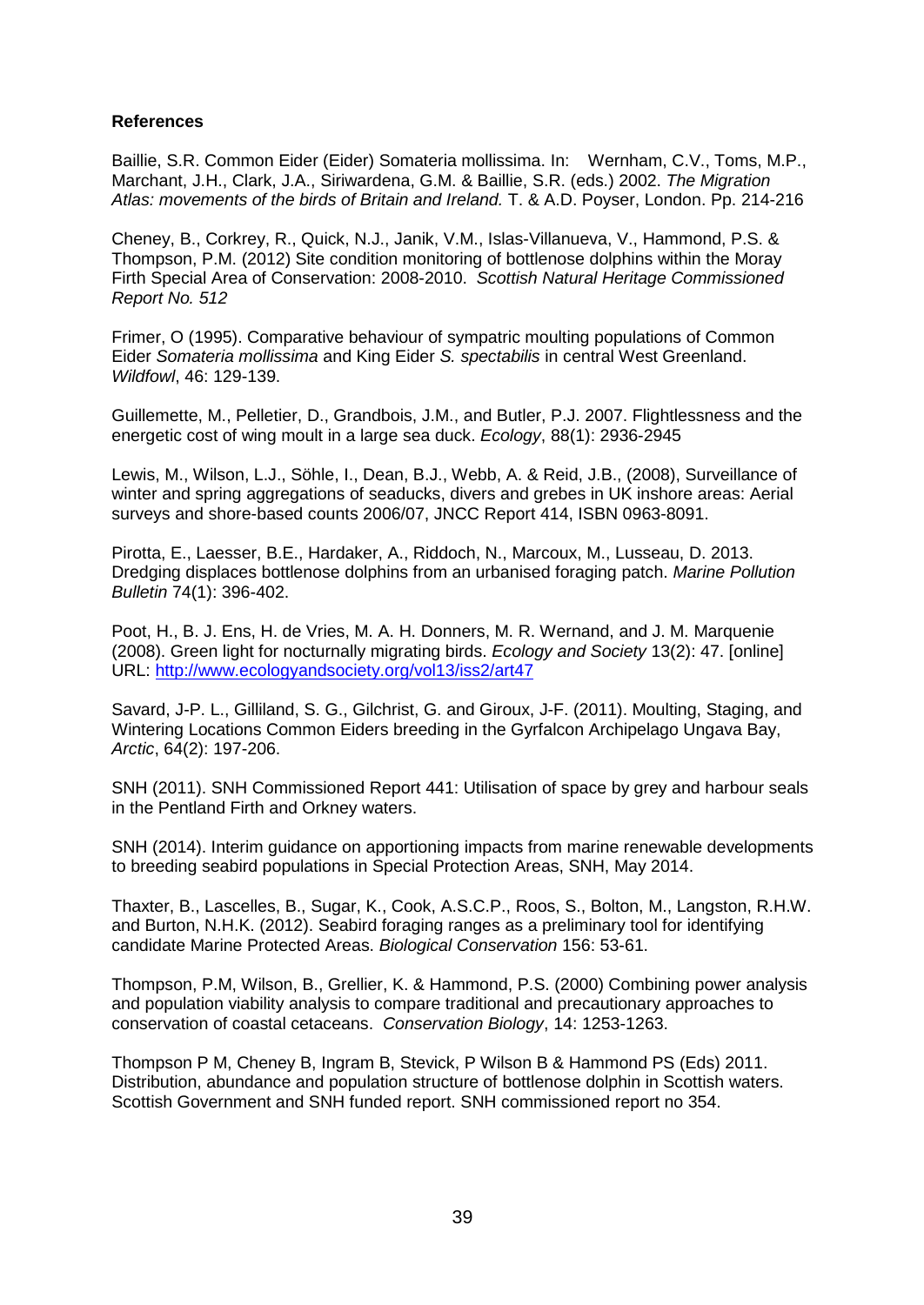# **APPENDIX 1**

### **MSS advice – Aberdeen harbour cumulative impacts on the east coast of Scotland bottlenose dolphin population 7th September 2016**

MSS has previously provided advice regarding the need for a cumulative assessment of the potential effects to the east coast of Scotland bottlenose dolphin population from the Aberdeen Harbour Expansion Project proposal and other developments within the dolphin population's range. This advice provides an update on that position.

The assessment that MSS has undertaken (see appendix) includes some very precautionary assumptions, and should be considered to be indicative, rather than absolute. These assumptions are listed in table 6 in the appendix. A Population Viability Analysis (PVA) model was run to provide a baseline assessment of the population with no impact, and further scenarios were run with different developments added. The effect of the Aberdeen harbour development was small alone, and also when combined with other developments. All population size outcomes were statistically indistinguishable from each other and from the baseline population. When the worst case scenario (Aberdeen harbour plus Moray Firth and Forth and Tay wind farms) was run to 10 years following the end of construction activities, the population trend was stable, and potentially increasing slightly. This indicates that under this worst case scenario, the population is not predicted to be pushed into decline.

SNH have advised that they do not consider that the proposal in combination with other developments would have an adverse effect on the integrity of bottlenose dolphin feature of the Moray Firth SAC, given the mitigations proposed. Having now considered cumulative effects in a more quantitative manner, including both the Moray Firth and Forth and Tay wind farms, MSS have reached the same conclusion, again, on the basis that the mitigations and working practises discussed are implemented. These include:

- All pile driving works being carried out behind partially constructed breakwaters.
- Blasting works being carried out behind breakwaters where possible
- All blasting works being carried out with bubble curtains operating to reduce noise levels propagated to open water.
- The minimum amount of blasting being undertaken, using the smallest practical charges
- Blasting works undertaken for a period of 3 to 7 months, with 1 to 2 blasts per day and breaks between blasting days for dredging work.

We agree and support the recommendation from SNH that monitoring of both marine mammals and noise levels is undertaken during the construction works. We would appreciate being involved in discussions regarding the plans to develop this monitoring to ensure that it meets scientific standards to allow meaningful interpretation.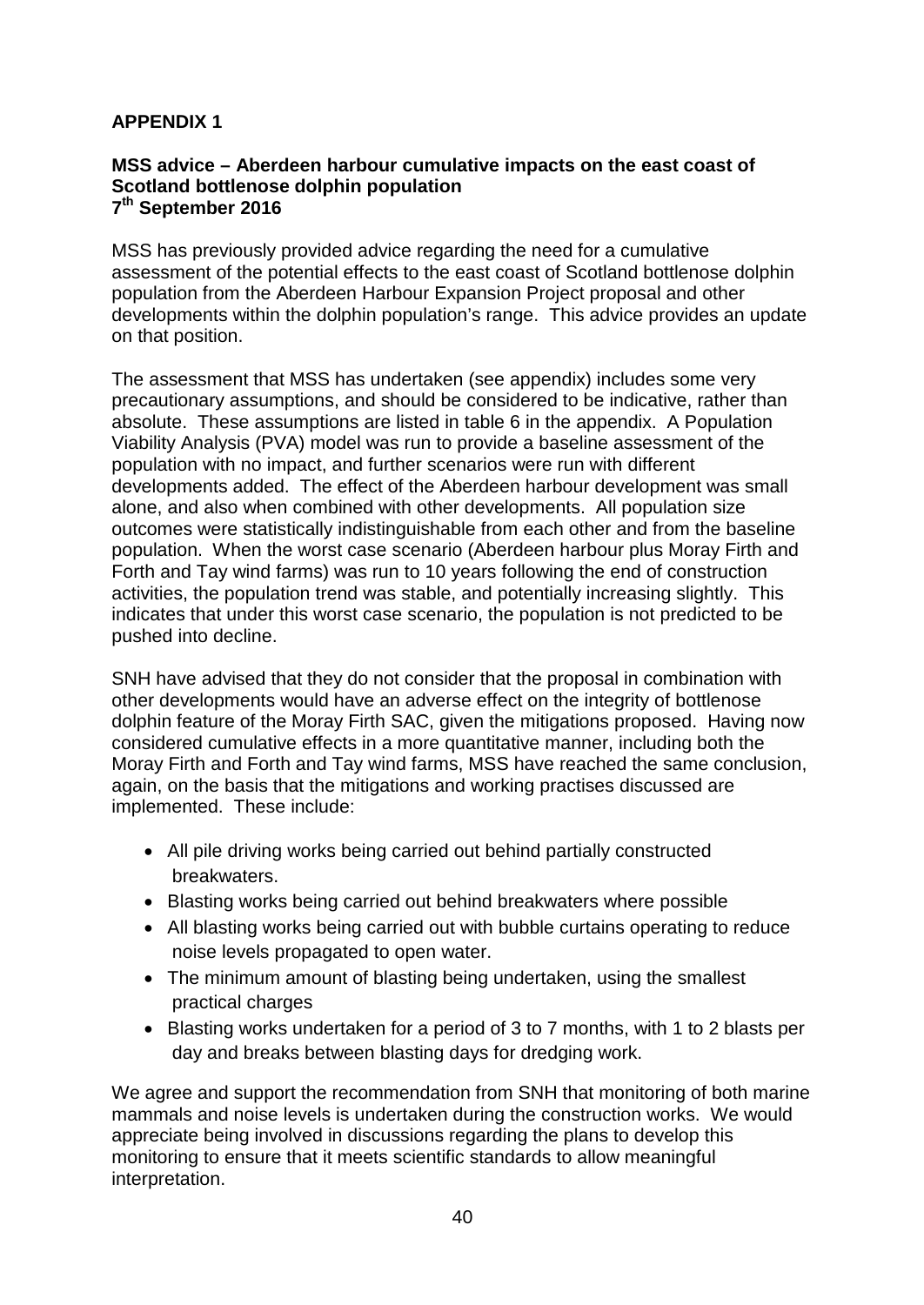# **Appendix: MSS PVA modelling of bottlenose dolphin population in relation to cumulative effects from Aberdeen harbour development**

## **Introduction**

This analysis was undertaken to inform advice on the cumulative effects of the Aberdeen Harbour expansion project to the east coast of Scotland bottlenose dolphin population. It was felt that there was need to quantify to some extent the relative effects of all licensed activities for comparison and combination with the Aberdeen harbour proposals.

## **Methods**

This PVA uses the same demographic parameters as were used in Thompson *et al*. (2000). Two main variables have changed subsequent to this; the starting population size and the inclusion of a "take" of animals to account for developments that may impact upon individuals in the population.

## *Starting population size*

The original PVA presented in Thompson *et al*. (2000) had a starting population size of 130 animals, which was the best estimate at the time. The east coast bottlenose dolphin population size was estimated from data collected in 2006 and 2007, at 195 animals [\(highest posterior density interval](https://www.google.co.uk/search?safe=strict&biw=1536&bih=843&q=highest+posterior+density+interval&sa=X&ved=0ahUKEwj4wdCx_InPAhUqJMAKHXCRAjoQ1QIISygA) (HPDI) 162-253) (Cheney *et al*., 2013), and this is used as the starting population in the PVA runs. Although there have been subsequent years of data collection that could inform an updated population estimate, this has not been published and so there is no verified source. However, anecdotal evidence suggests that the current population estimate could be a little larger than 195 animals.

### *Calculating "takes" from the population*

In order to account for cumulative impacts upon the population, model scenarios have been run which take animals from the population. The methodology for this follows that used by MORL, BOWL and Inch Cape wind farm developers in their applications, and which was expanded to account for the cumulative effects of all the Moray Firth and Forth and Tay wind farms. The assumptions made are described below, and are based on expert opinion of a highly precautionary set of parameters.

The assumption is made that any animal that is exposed to noise levels sufficient to induce PTS experiences an increase in mortality, with 25% of those animals exposed removed from the population. These are all taken as adult animals and females are taken first as this has a larger effect on the population than the loss of males.

Any animal that is exposed to noise levels sufficient to cause disturbance in assumed to experience a reduction in reproductive rate. This is mediated through a take of calves, at a rate proportional to the proportion of the population that is disturbed. The demographic parameters used from Thompson *et al*. (2000) logically lead to 8 calves being produced per year under an un-disturbed scenario. So for example, if 25% of the population is disturbed, then 2 calves are assumed not to be produced.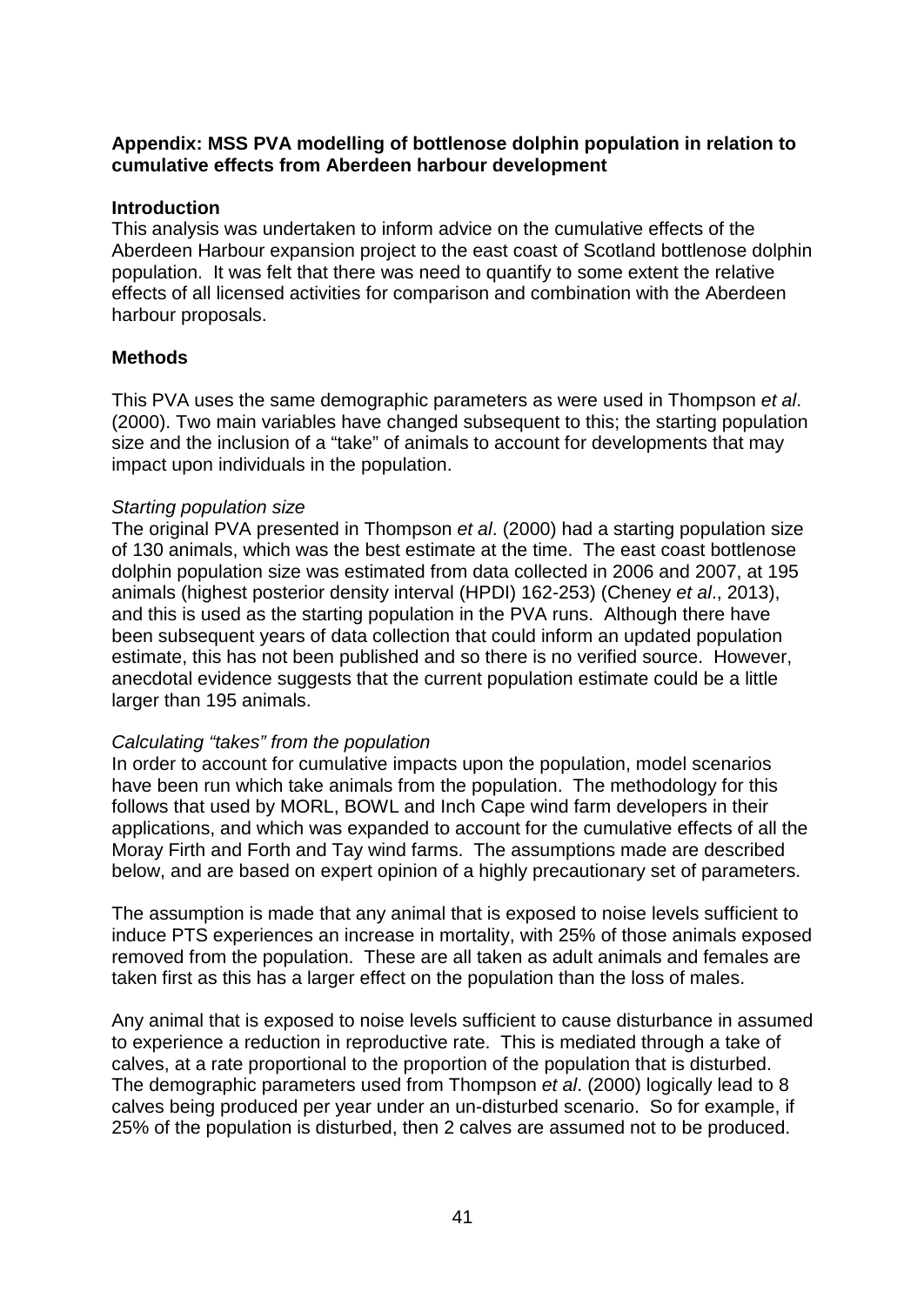## *Takes related to wind farm developments*

Since the time when these models were run for the wind farm developments, events have delayed many of the projects and so the timelines used in the analysis to support consenting are now incorrect. In this analysis, we have therefore estimated the times at which these projects may go ahead (table 1). The only project which has certainty around these timelines is the BOWL development in the Moray Firth. Timing is the only difference between the parameters for the wind farms used here and those used in the previous assessment.

|      | <b>BOWL</b> | <b>MORL</b> | Inch Cape | Neart na<br>Gaoithe | Seagreen |
|------|-------------|-------------|-----------|---------------------|----------|
| 2016 |             |             |           |                     |          |
| 2017 | X           |             |           |                     |          |
| 2018 | X           | X           |           |                     |          |
| 2019 |             | X           |           |                     |          |
| 2020 |             |             |           | Χ                   |          |
| 2021 |             |             | X         | Χ                   |          |
| 2022 |             |             | X         |                     |          |
| 2023 |             |             |           |                     | X        |
| 2024 |             |             |           |                     | Χ        |
| 2025 |             |             |           |                     | X        |

*Table 1. Timelines for pile driving at wind farm developments across the east coast range of bottlenose dolphins. Years with pile driving are marked with X.* 

In the modelling undertaken here, we assume that the level of impact remains the same from these projects, but would point out that this assessment was based upon the original worst case design envelopes presented by the wind farm developers. This envelope has been significantly refined in terms of the number of turbines to be installed and the parameters presented here are likely to represent a significant overestimate of the extent of the impact. However, further noise and impact assessments were not undertaken on the refined envelope for marine mammals and so we do not have refined estimates to incorporate into this framework and hence use the original data. The only changes that have been made relate to the years in which the impact is estimated to take effect. This results in a smaller being modelled for the wind farms than was used for cumulative assessments in the consenting process for these developments.

None of the scenarios modelled for the wind farms include any takes of adults through exposure PTS (permanent threshold shift) inducing noise levels, but all include some takes of calves as a result of disturbance (table 2). Further details about how the numbers of calves taken from the population were calculated are available in the BOWL, MORL and Inch Cape ESs. While Neart na Gaoithe and Seagreen may be piling in the years indicated, no disturbance to bottlenose dolphins was predicted, so calves are only taken in the years in which the Inch Cape development is estimated to be piling (although there is little certainty about this currently).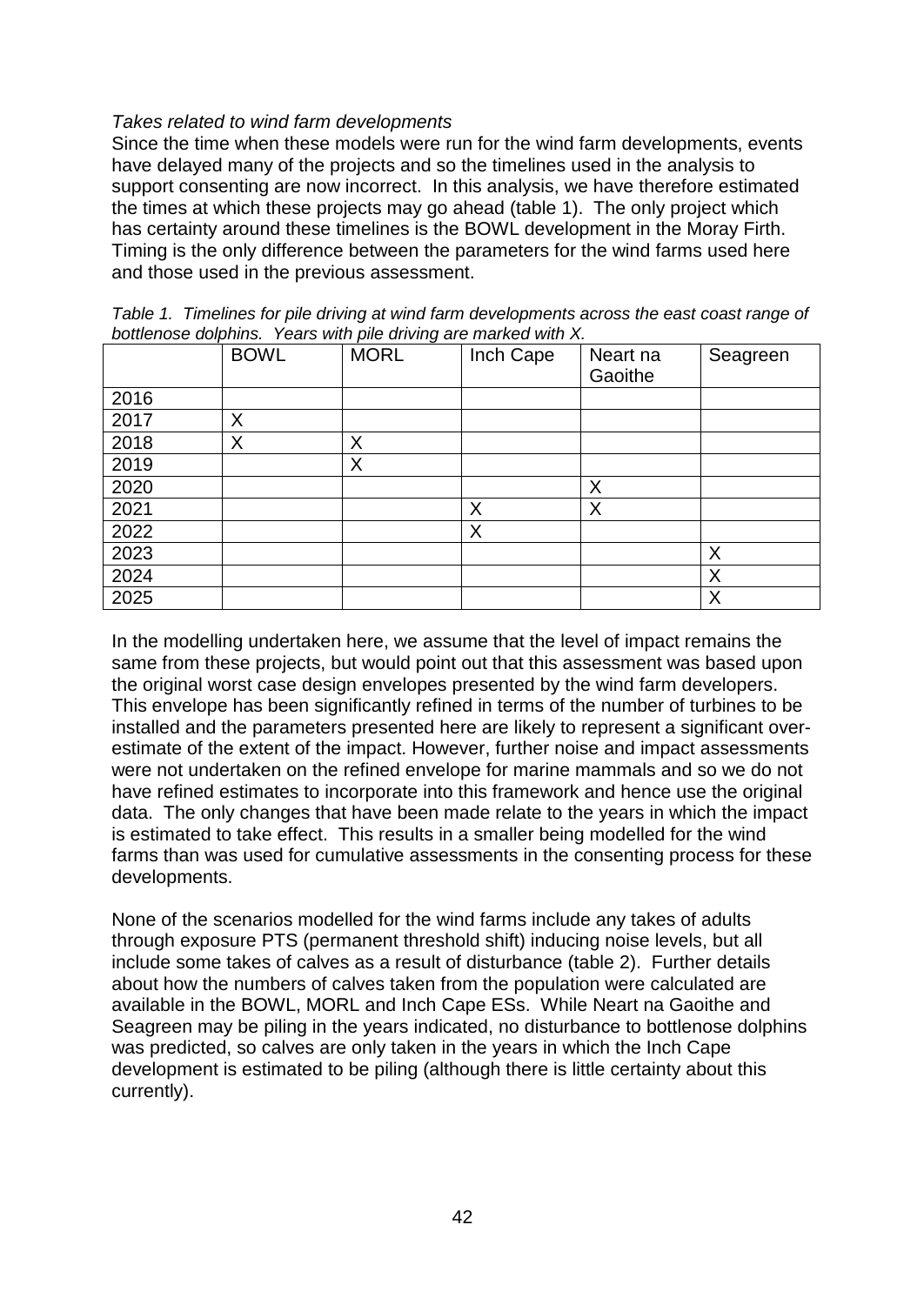*Table 2. Numbers and age classes of animals modelled to be removed from the population each year due to wind farm construction. Scenarios are as described in the original ESs for the wind farms.* 

| Year | Moray Firth |      |               |          | Forth and Tay |          |          |          | <b>ES Scenarios</b> |  |
|------|-------------|------|---------------|----------|---------------|----------|----------|----------|---------------------|--|
|      | Calves      |      | <b>Adults</b> |          | Calves        |          | Adults   |          |                     |  |
|      | Female      | Male | Female        | Male     | Female        | Male     | Female   | Male     |                     |  |
| 2016 | 0           | 0    | 0             | 0        | 0             | 0        |          | 0        | N/A                 |  |
| 2017 |             |      | 0             | 0        | $\Omega$      | 0        | 0        | 0        | <b>BOWL A</b>       |  |
| 2018 |             |      | 0             | 0        | $\Omega$      | 0        | $\Omega$ | 0        | BOWL A +            |  |
|      |             |      |               |          |               |          |          |          | MORL 1              |  |
| 2019 |             |      | $\Omega$      | $\Omega$ | $\Omega$      | $\Omega$ | 0        | $\Omega$ | MORL 1              |  |
| 2020 | 0           | Ⴖ    | $\Omega$      | $\Omega$ | 0             | 0        |          | 0        | N/A                 |  |
| 2021 | 0           | 0    | $\Omega$      | $\Omega$ | 4             | 0        | 0        | 0        | Inch Cape 6         |  |
| 2022 | $\Omega$    | ი    | 0             | $\Omega$ |               | $\Omega$ | ∩        | $\Omega$ | Inch Cape 6         |  |
| 2023 | 0           | 0    | $\Omega$      | $\Omega$ | $\Omega$      | 0        | U        | 0        | N/A                 |  |
| 2024 | $\Omega$    | ი    | $\Omega$      | $\Omega$ | 0             | 0        | O        | 0        | N/A                 |  |
| 2025 | 0           | 0    | $\Omega$      | $\Omega$ | $\Omega$      | 0        | 0        | 0        | N/A                 |  |

## *Takes related to Aberdeen harbour development*

Source noise levels and propagation have been estimated in the Aberdeen harbour ES. Following discussion with the harbour authority, mitigations to reduce the noise levels at sea have been put into place. For both pile driving and blasting activities, the mitigations proposed are expected to reduce noise levels beyond the construction works such that there will not be a risk of PTS. Therefore, no adults have been removed from the modelled population. It is still likely that levels of noise sufficient to disturb bottlenose dolphins may be produced beyond the construction works and so a scenario in which calves are removed from the population has been produced.

To calculate the number of calves to be removed it is necessary to understand the proportion of the total population that may be disturbed. Here, we assume that all animals that use the area around the current and proposed harbours are disturbed. Recent photo-ID work undertaken by St Andrews University (Quick *et a*l., 2014) provides an abundance estimate for the area between Aberdeen and Stonehaven of 53 bottlenose dolphins. If we consider that all of these animals may be subject to disturbance from the Aberdeen harbour construction works, then this accounts for 27.18% of the total population of 195. From 8 calves produced, this means that the effect of disturbance from the Aberdeen harbour development would be modelled such that it removed 2.17 calves. This is likely to overestimate the effects on these animals, because many of them will also use other key areas, such as the Moray Firth SAC and the Tay estuary. Quick *et al*. (2014) reported that in 2012 and 2013 respectively, 88% and 79% of dolphins identified in the area between Aberdeen and Stonehaven were also sighted in one these other key areas.

Typically in this framework, to ensure that the results are precautionary, decimal places greater than 0.1 are rounded up to the next whole animal. However, in the year that the Aberdeen harbour development is scheduled to take place, wind farm construction will only be taking place at the BOWL site, and this activity was predicted to take 1.31 calves from the population. This was rounded up to 2 calves, and so we consider that this rounding up has already allowed for additional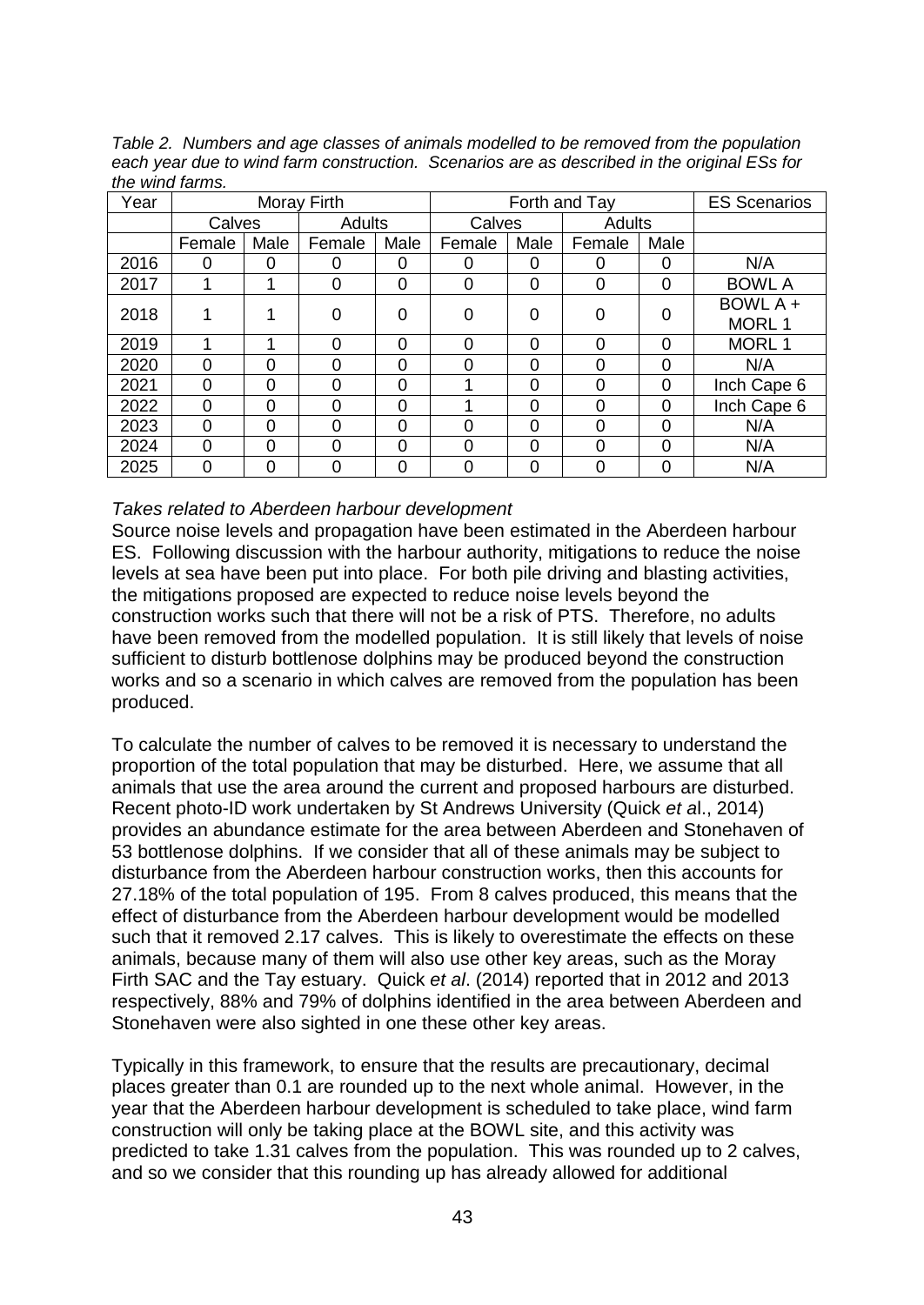precaution. Therefore, the total calves predicted to be taken from the population from both developments in total would be 3.48, which has been rounded up to 4 in this modelling framework (table 3).

| Year | Moray Firth wind<br>farms |        | Forth and Tay<br>wind farms |        | Aberdeen harbour |        | Total          |                |
|------|---------------------------|--------|-----------------------------|--------|------------------|--------|----------------|----------------|
|      | Female                    | Male   | Female                      | Male   | Female           | Male   | Female         | Male           |
|      | calves                    | calves | calves                      | calves | calves           | calves | calves         | calves         |
| 2007 |                           |        |                             |        |                  |        | 0              | 0              |
| 2008 |                           |        |                             |        |                  |        | 0              | $\mathbf 0$    |
| 2009 |                           |        |                             |        |                  |        | 0              | $\overline{0}$ |
| 2010 |                           |        |                             |        |                  |        | 0              | 0              |
| 2011 |                           |        |                             |        |                  |        | 0              | 0              |
| 2012 |                           |        |                             |        |                  |        | 0              | 0              |
| 2013 |                           |        |                             |        |                  |        | 0              | 0              |
| 2014 |                           |        |                             |        |                  |        | 0              | 0              |
| 2015 |                           |        |                             |        |                  |        | 0              | 0              |
| 2016 |                           |        |                             |        |                  |        | 0              | $\overline{0}$ |
| 2017 | 1                         | 1      |                             |        | 1                | 1      | $\overline{2}$ | $\overline{2}$ |
| 2018 | 1                         | 1      |                             |        |                  |        |                |                |
| 2019 | 1                         | 1      |                             |        |                  |        |                |                |
| 2020 |                           |        |                             |        |                  |        | 0              | 0              |
| 2021 |                           |        | 1                           |        |                  |        |                | 0              |
| 2022 |                           |        | 1                           |        |                  |        |                | 0              |
| 2023 |                           |        |                             |        |                  |        | $\mathbf 0$    | 0              |

*Table 3. Total takes to be modelled from each development in each year of the model run*

# *PVA scenarios run*

Vortex software was used to run the PVA models (Lacy & Pollak, 2014). The first year of the simulation was considered to be 2007 since this is the year in which the data used to generate the population abundance estimate were collected (Cheney *et al*., 2013). The final year of the simulation was considered to be 2023, one year after the last modelled impact in the Forth and Tay wind farms. Scenario F below was also run for a further 10 years to demonstrate the long term trajectory of the population trend.

Six different scenarios were considered. These were:

- A. Baseline (no impact modelled)
- B. Aberdeen harbour only
- C. Moray Firth wind farms only
- D. Moray Firth and Forth and Tay wind farms
- E. Aberdeen harbour and Moray Firth wind farms
- F. Aberdeen harbour, Moray Firth and Forth and Tay wind farms.

However, the Vortex software that was used only allows for scenarios in which the same number of animals is removed in each year. Clearly, this does not match the scenarios detailed above well. We therefore generated scenarios that could be modelled in this software, that matched the desired scenarios as closely as possible (table 4). Where this was not possible, the closest scenario that retains precaution (i.e. overestimates the effect) has been modelled.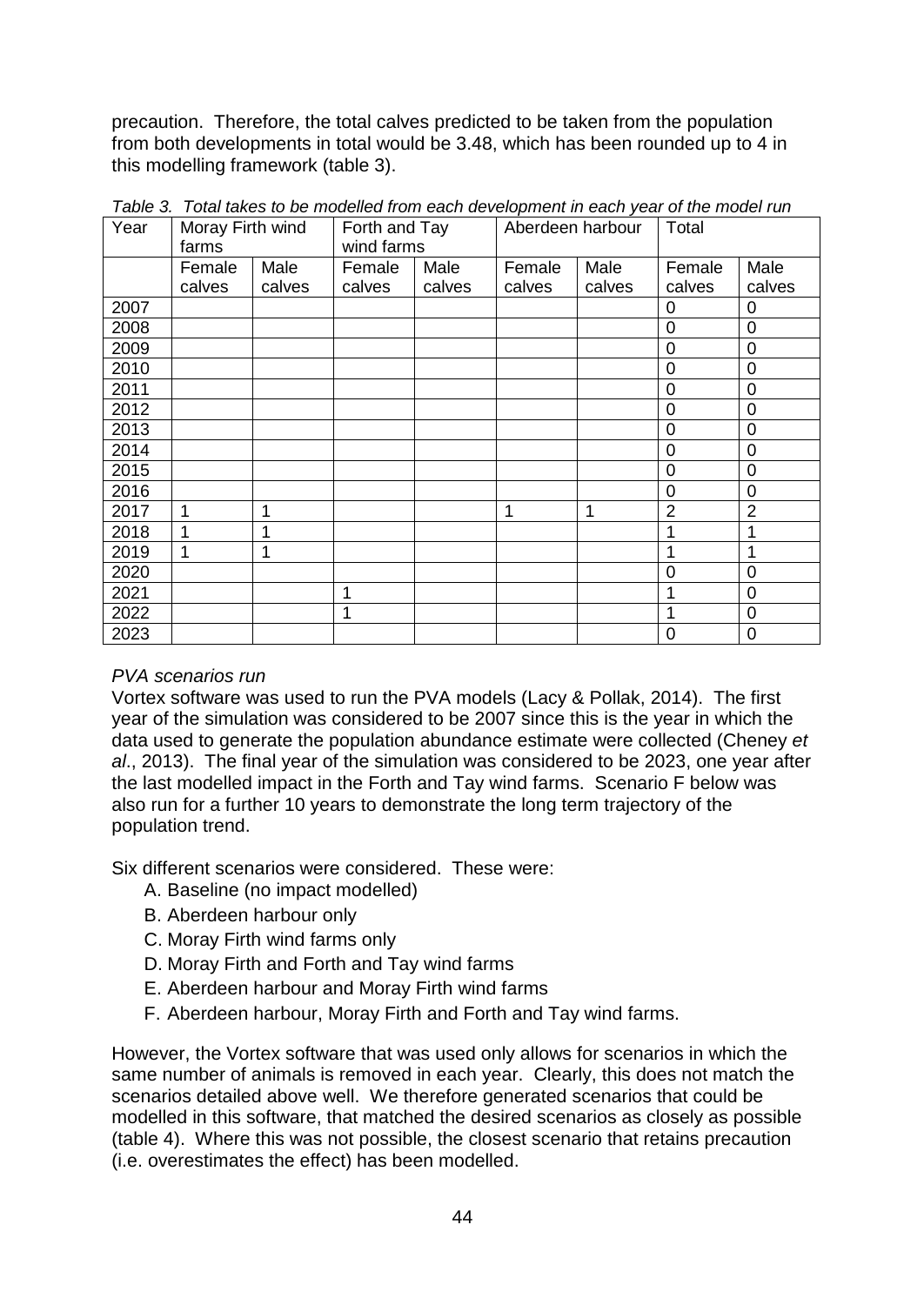*Table 4. Scenarios as modelled to account for inflexibility of Vortex software. The difference between the scenarios noted in table 3 and those modelled is shown in the final column.* 

| <b>Scenario</b><br>ID   | <b>Scenario</b><br>name                                                   | <b>Female</b><br>calves | <b>Male</b><br>calves | <b>Years</b><br>calves                       | <b>Difference to planned</b><br>scenario                                                                                                                                                                                        |
|-------------------------|---------------------------------------------------------------------------|-------------------------|-----------------------|----------------------------------------------|---------------------------------------------------------------------------------------------------------------------------------------------------------------------------------------------------------------------------------|
|                         |                                                                           | taken                   | taken                 | taken                                        |                                                                                                                                                                                                                                 |
| A                       | <b>Baseline</b>                                                           | 0                       | 0                     | N/A                                          | <b>Exact match</b>                                                                                                                                                                                                              |
| $\overline{B}$          | Aberdeen<br>harbour only                                                  | 1                       | 1                     | 2017                                         | <b>Exact match</b>                                                                                                                                                                                                              |
| $\mathsf{C}$            | Moray Firth<br>wind farms<br>only                                         | 1                       | 1                     | 2017<br>2018<br>2019                         | <b>Exact match</b>                                                                                                                                                                                                              |
| D                       | Moray Firth<br>and Forth<br>and Tay wind<br>farms                         | 1                       | 1                     | 2017<br>2018<br>2019<br>2020<br>2021<br>2022 | Overestimates the effect by two<br>calves in 2020 (100%), and by 1<br>calf in 2021 and 2022 (50%)<br><b>Total overestimation of 4</b><br>calves taken                                                                           |
| E                       | Aberdeen<br>harbour and<br>Moray Firth<br>wind farms                      | $\overline{2}$          | $\overline{2}$        | 2017<br>2018<br>2019                         | Overestimates the effect by 2<br>calves in 2018 and 2019 (50%)<br><b>Total overestimation of 4</b><br>calves taken                                                                                                              |
| $\overline{\mathsf{F}}$ | Aberdeen<br>harbour,<br>Moray Firth<br>and Forth<br>and Tay wind<br>farms | 1                       | 1                     | 2017<br>2018<br>2019<br>2020<br>2021<br>2022 | Underestimates the effect in<br>2017 by 2 calves (50%).<br>Matches the scenario in 2018<br>and 2019.<br>Overestimates in 2020 by 2<br>calves (100%) and in 2021 and<br>2022 by 1 calf (50%)<br><b>Total overestimation of 2</b> |
|                         |                                                                           |                         |                       |                                              | calves taken                                                                                                                                                                                                                    |

Each scenario was run through 10,000 iterations for 17 years, where year 1 is the year of the most recent population estimate (2007), year 11 is the year of Aberdeen Harbour construction and first year of construction in the Moray Firth wind farms. To note, scenarios D and F are the same. They have both been run and are presented in the results separately to make it clear which developments have been included. This has come about because of the lack of flexibility in the Vortex software.

# **Results**

All models ran successfully through 10,000 iterations. The outputs are presented below to illustrate various points.

The means and 95% confidence intervals around the population sizes in 2023, after construction works are considered likely to have finished at the Forth and Tay wind farms are presented (figure 1). This is a reproduction of a plot that was generated in previous advice regarding the cumulative effects of the Moray Firth and Forth and Tay wind farms to the bottlenose dolphin population. The results presented here show less effect than those, because the envelopes for construction work at the wind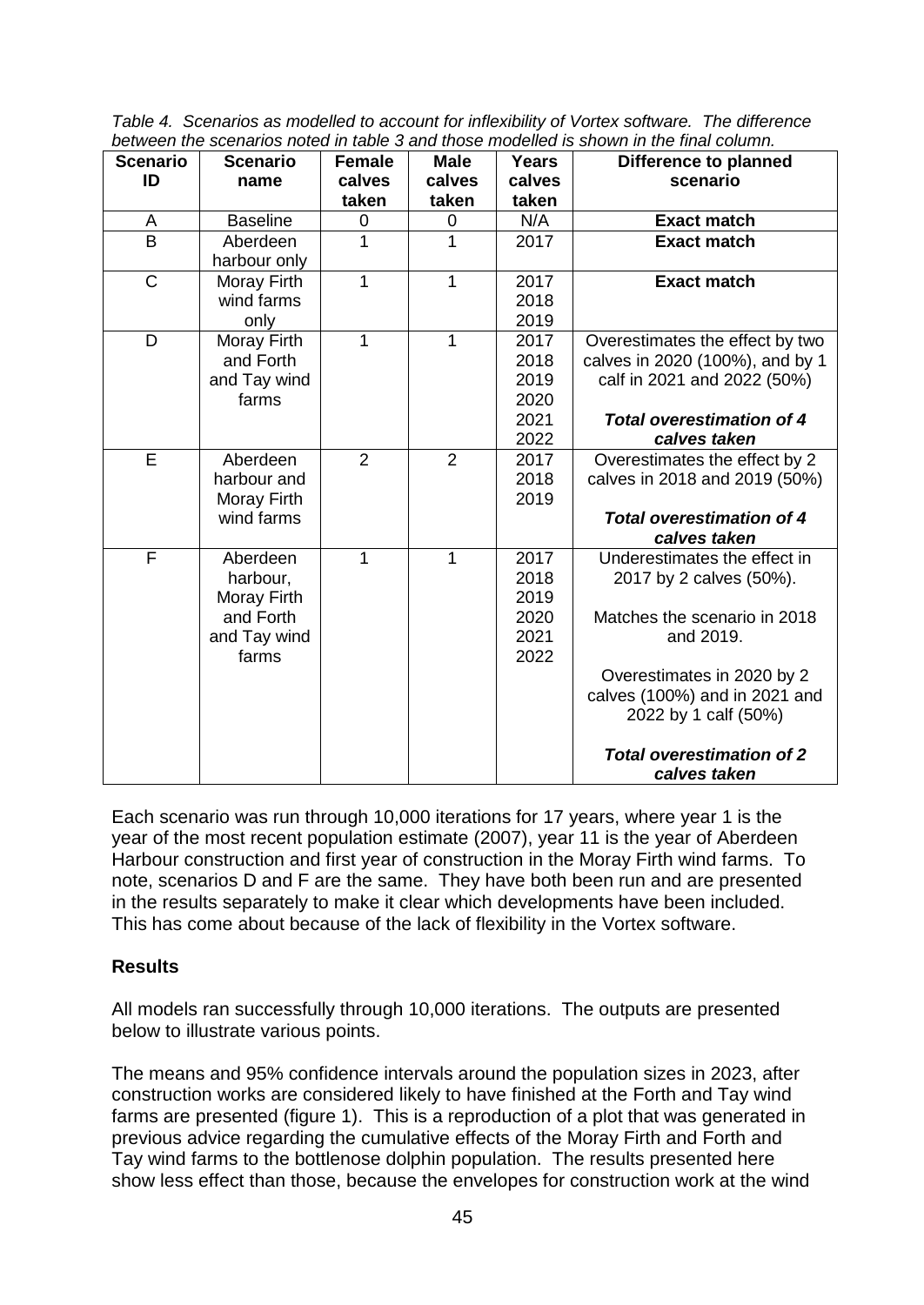

farms have been reduced, in terms of the number of years in which work is likely to take place.

*Figure 1. Plot showing mean population size at the end of scenario runs for each scenario detailed in Table 4. The current population size (Cheney et al., 2013) is also shown. Errors shown are 95% confidence limits, except for the current population estimate which uses highest posterior density intervals (Bayesian equivalent of confidence limits).*

For each scenario, the frequency distribution of different population sizes from the 10,000 models runs was also presented (figure 2) to demonstrate the range of different outcomes from the modelling exercises.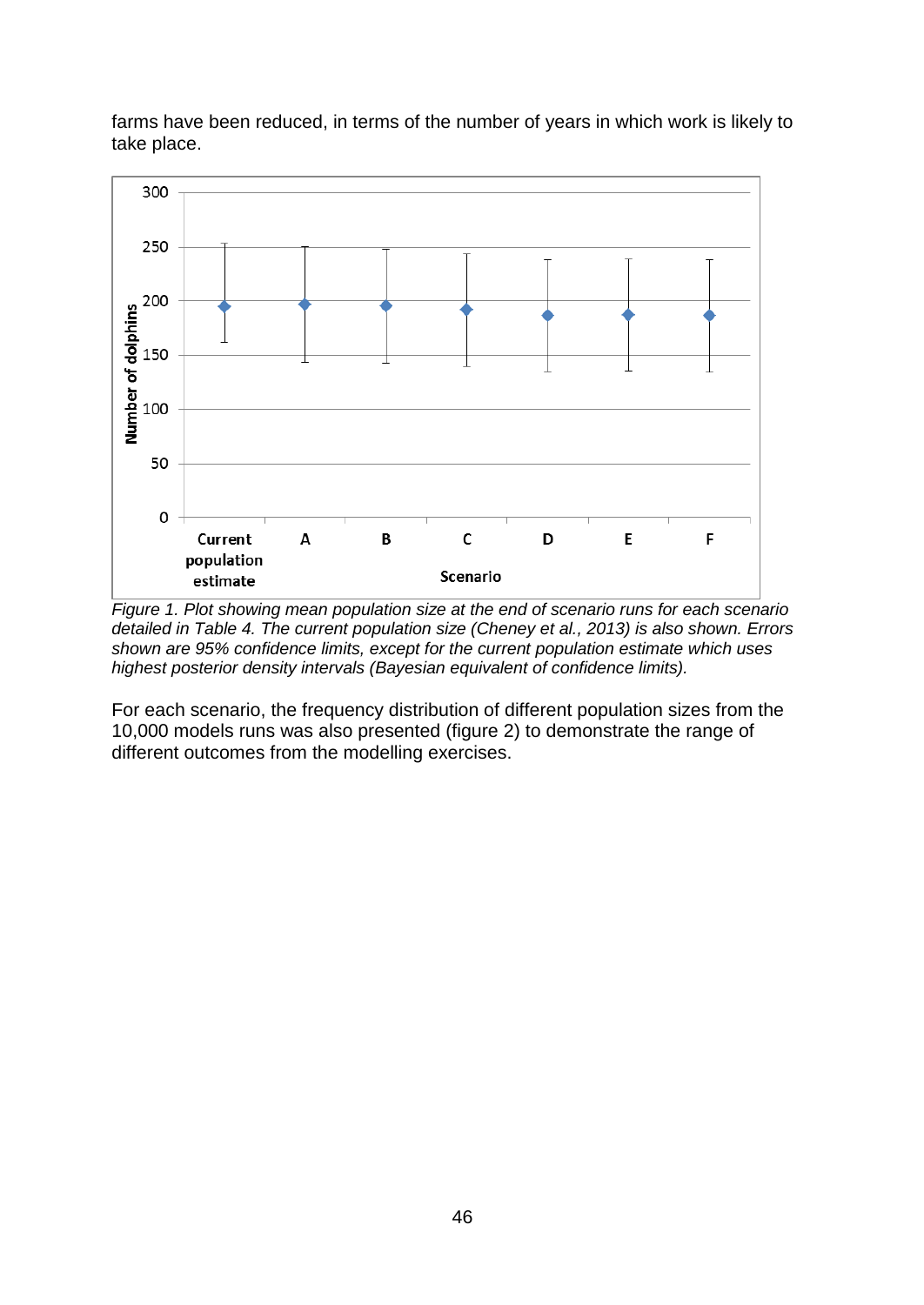

*Figure 2. Histograms showing the frequency distribution of final population sizes for each scenario listed in Table 4.*

In order to understand the likely population trajectories over time, population size was plotted against year for each scenario (figure 3). It demonstrates that reductions in population size compared with scenario A (no impact modelled) occur in 2017 and last largely for the duration of the impact, i.e. while calves are modelled to be removed. Following this, the population stabilises and begins to increase.

Scenario F was modelled for an additional 10 years in order to investigate whether the population would continue to be stable or increasing (the trend that Cheney *et al*., 2013 considered to be true) in the longer term (figure 4). The output figure confirms this to be the case.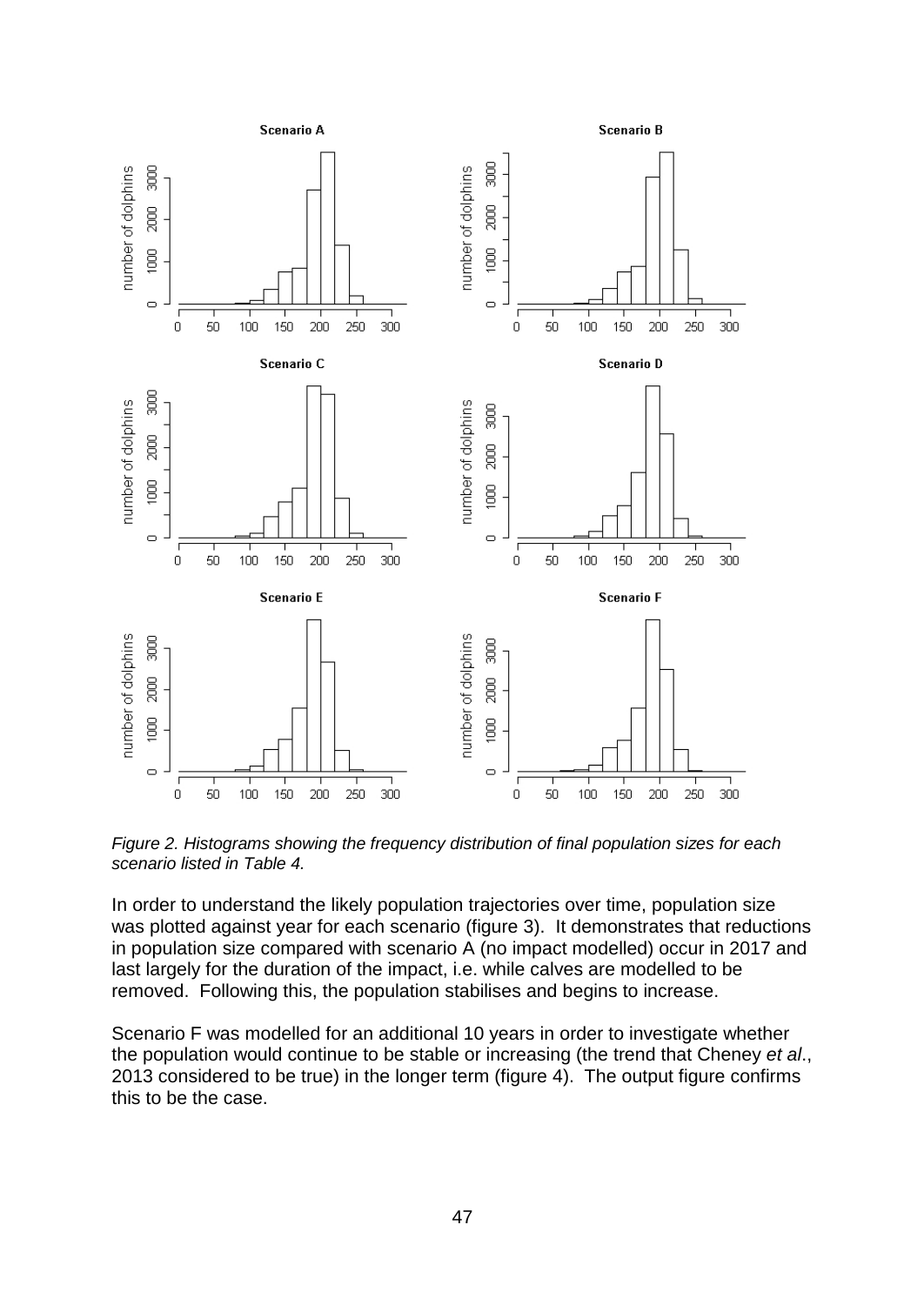

*Figure 3. Plot showing trajectory of population through time for each modelled scenario*



*Figure 4. Plot showing trajectory of population for scenario F, extended for ten years after construction finishes.*

For assessments undertaken for seabirds in relation to wind farms, there has been a move towards the use of the counterfactual of population size as a metric. These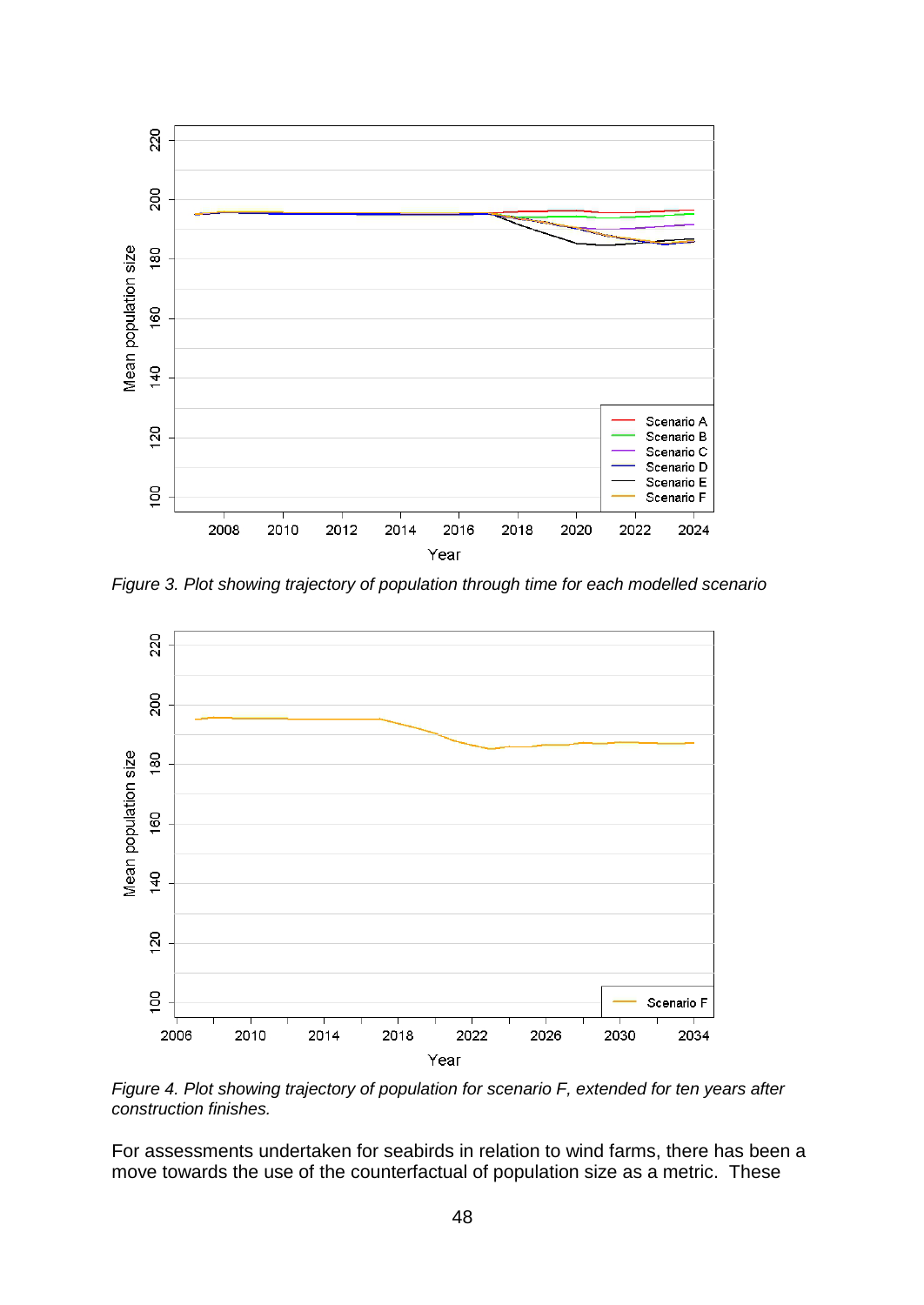metrics have been calculated here (table 5) and show the ratio of the final population sizes from each of the scenarios to the final population size for the baseline (scenario A). The maximum reduction in relation to the baseline population size is 5.58%, for scenarios D and F (Moray Firth and Forth and Tay wind farms, and also including Aberdeen harbour). Scenario B (Aberdeen harbour alone) shows a 1.02% reduction in population size, but when this is combined with the wind farms, due to the way the modelling had to be undertaken in Vortex, this effect disappears.

| Scenario | Starting<br>population<br>size | Final<br>population size<br>(after 17 years) | Counterfactual | Inverse of<br>counterfactual as % of<br>modelled 2024 baseline<br>population |
|----------|--------------------------------|----------------------------------------------|----------------|------------------------------------------------------------------------------|
| A        | 195                            | 197                                          | 1              |                                                                              |
| B        | 195                            | 195                                          | 0.9898         | 1.02%                                                                        |
| C        | 195                            | 192                                          | 0.9746         | 2.54%                                                                        |
| D        | 195                            | 186                                          | 0.9442         | 5.58 %                                                                       |
| E        | 195                            | 187                                          | 0.9492         | 5.08 %                                                                       |
| F        | 195                            | 186                                          | 0.9442         | 5.58 %                                                                       |

*Table 5. Counterfactuals for each scenario.*

# **Discussion**

The analysis presented here should be considered to be indicative rather than absolute, because many of the parameters used are precautionary "best guesses" (table 6). Nevertheless, using the same analytical framework as was used in the consenting process for the Moray Firth and Forth and Tay wind farms, we have shown that the cumulative impacts from all of these projects are smaller than the potential range demonstrated for the assessments used for those wind farms. This is largely because the design envelopes for the wind farms have been refined to reflect the latest understanding of those projects and so the impacts from them have been applied to fewer years than was previously the case.

*Table 6. List of assumptions made in the modelling process*

| <b>Assumption</b>     | Impact on the assessment                                               |
|-----------------------|------------------------------------------------------------------------|
| Demographic           | Given the trend for the baseline population in the PVA, which          |
| parameters from       | anecdotal evidence suggests may be an underestimate, it is likely      |
| Thompson et al.       | that the demographic parameters underestimate survival or              |
| (2000) and starting   | reproductive rates, or both, leading to more conservative estimates    |
| population size from  | population viability.                                                  |
| Cheney et al. (2013)  | Increases precaution.                                                  |
| are correct           |                                                                        |
| All bottlenose        | Dolphin groups will be spread along this coastline and while some      |
| dolphins that use the | may encounter the works at Aberdeen harbour, this is not the only      |
| area between          | area that they are able to use. Indeed, the majority of individuals in |
| Aberdeen and          | this area are known to also use the Inner Moray Firth or the Firth of  |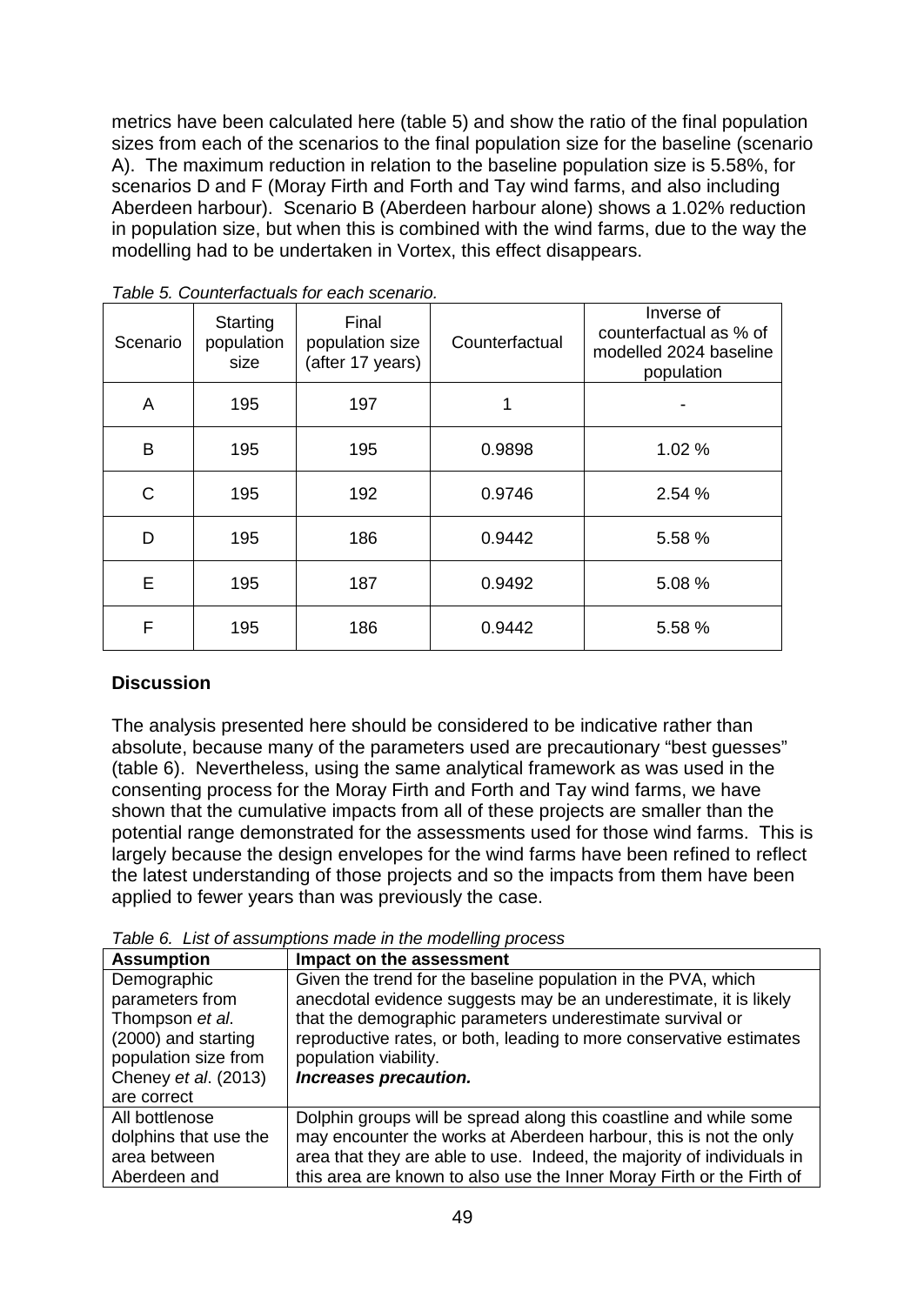| Stonehaven will be<br>susceptible to<br>displacement from<br>foraging areas as a<br>result of the works at<br>Aberdeen harbour   | Tay. This assessment is therefore likely to overestimate the<br>number of animals that may be exposed to noise levels sufficient to<br>disturb them.<br>Increases precaution.                                                                                                                                                                                                                                                                                                                                                                                                                               |
|----------------------------------------------------------------------------------------------------------------------------------|-------------------------------------------------------------------------------------------------------------------------------------------------------------------------------------------------------------------------------------------------------------------------------------------------------------------------------------------------------------------------------------------------------------------------------------------------------------------------------------------------------------------------------------------------------------------------------------------------------------|
| Any disturbance<br>within a year is<br>equivalent to 1 year<br>of disturbance.                                                   | This assumption means that even a small period of disturbance is<br>modelled in the same way as a year's worth of disturbance.<br>Aberdeen harbour estimate that blasting work will take between 3<br>and 7 months. Clearly this is a large range of potential durations of<br>disturbance and at the lower end, the assumption that 3 months of<br>disturbance is equivalent to that from 1 year is an overestimation.<br>This is less so for a duration closer to 7 months, although such a<br>duration is still well within the modelled effect.<br>Increases precaution.                                |
| Disturbance will lead<br>to 25% reduction in<br>reproductive rate in<br>affected animals,<br>through reduced<br>foraging ability | The effect of disturbance on foraging ability and the implications of<br>this for reproduction are unknown, and further research is required<br>on this. However, given that the animals that use this area are<br>known to make use of other important foraging areas, it is likely that<br>animals will find alternative food sources.<br>Unknown.                                                                                                                                                                                                                                                        |
| Rounding up of the<br>number of calves to<br>be taken                                                                            | While the number of calves removed from the modelling exercise<br>was based upon the proportion of the population exposed to<br>disturbance, any predicted number of calves to be taken greater<br>than 0.1 was rounded up to the next whole number.<br>Increases precaution.                                                                                                                                                                                                                                                                                                                               |
| Increased numbers of<br>calves taken to<br>accommodate Vortex<br>framework (see table<br>4)                                      | Table 4 details the scenarios used and the numbers of calves<br>modelled to be taken from the population. In most of the single<br>development scenarios, the modelling takes the required number of<br>calves. However, in the cumulative scenarios, more calves than<br>necessary are taken in order to account for the inflexibility of the<br>modelling framework.<br>Increases precaution.                                                                                                                                                                                                             |
| Blasting works all<br>take place in one<br>calendar year                                                                         | Blasting works are modelled to all occur in one calendar year.<br>Aberdeen harbour expect them to take between 3 and 7 months,<br>and so in all likelihood this will be correct. However, depending<br>upon timelines, it is possible that the blasting works could be spread<br>over two calendar years.<br>It would be possible re-run the assessment to apply the same level<br>of effect in two years, but we consider that scenario F already<br>models more effect than is likely to take place and therefore is<br>sufficient to cover this eventuality.<br><b>Maintains the level of precaution</b> |

The effect of the Aberdeen harbour development on its own is small, as is its contribution to the cumulative effect. The harbour development has been modelled such that all effect attributed to it occurs in 2017. This means that although the level of effect is similar to the wind farms, it is only applied in one year and therefore has less effect. The modelling framework used is relatively inflexible in how effects can be applied, and so any disturbance modelled would be equivalent regardless of its duration within a year.